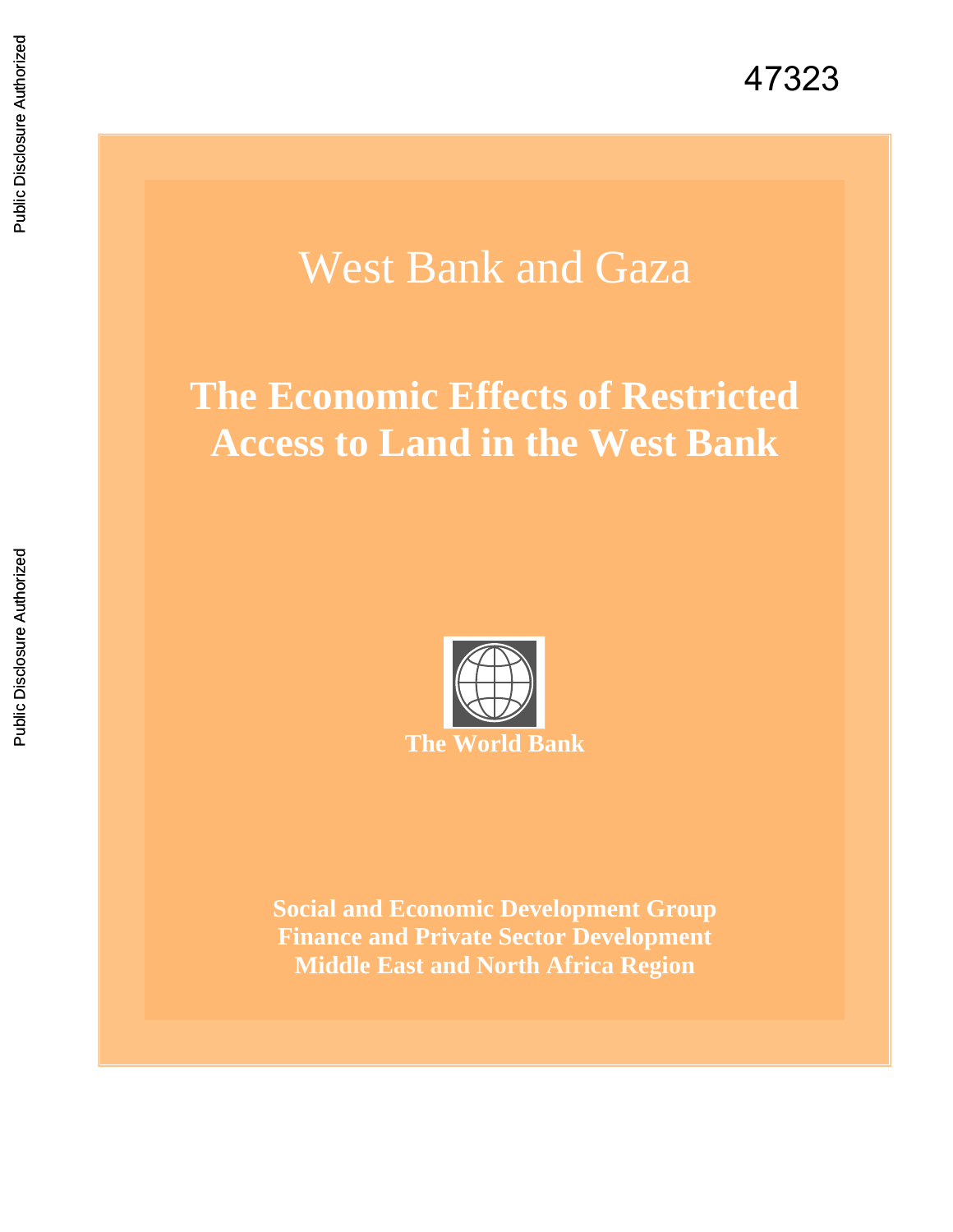## **Table of Contents**

| <b>Chapter 1: Stock of Land Accessible for Palestinian Economic Development  2</b>  |  |
|-------------------------------------------------------------------------------------|--|
|                                                                                     |  |
|                                                                                     |  |
|                                                                                     |  |
|                                                                                     |  |
|                                                                                     |  |
|                                                                                     |  |
|                                                                                     |  |
|                                                                                     |  |
| Chapter 3: Effects of GOI Land Administration Policies on the Development           |  |
|                                                                                     |  |
|                                                                                     |  |
|                                                                                     |  |
|                                                                                     |  |
|                                                                                     |  |
|                                                                                     |  |
|                                                                                     |  |
| Chapter 4: Effect of GOI Land Policies on the Development Prospects of Areas A      |  |
|                                                                                     |  |
|                                                                                     |  |
|                                                                                     |  |
| Chapter 5: Land Administration by the Palestinian Authority in Areas A and B 29     |  |
|                                                                                     |  |
|                                                                                     |  |
|                                                                                     |  |
|                                                                                     |  |
|                                                                                     |  |
|                                                                                     |  |
|                                                                                     |  |
| Annex 1: Regulatory Framework and Authorities for Planning in the West Bank 35      |  |
| Annex 2: Land Areas and Populations for main Population Centers in the West Bank 37 |  |
|                                                                                     |  |
|                                                                                     |  |

**------------------------------------------------------------------------------------------------------------------------------------------------------**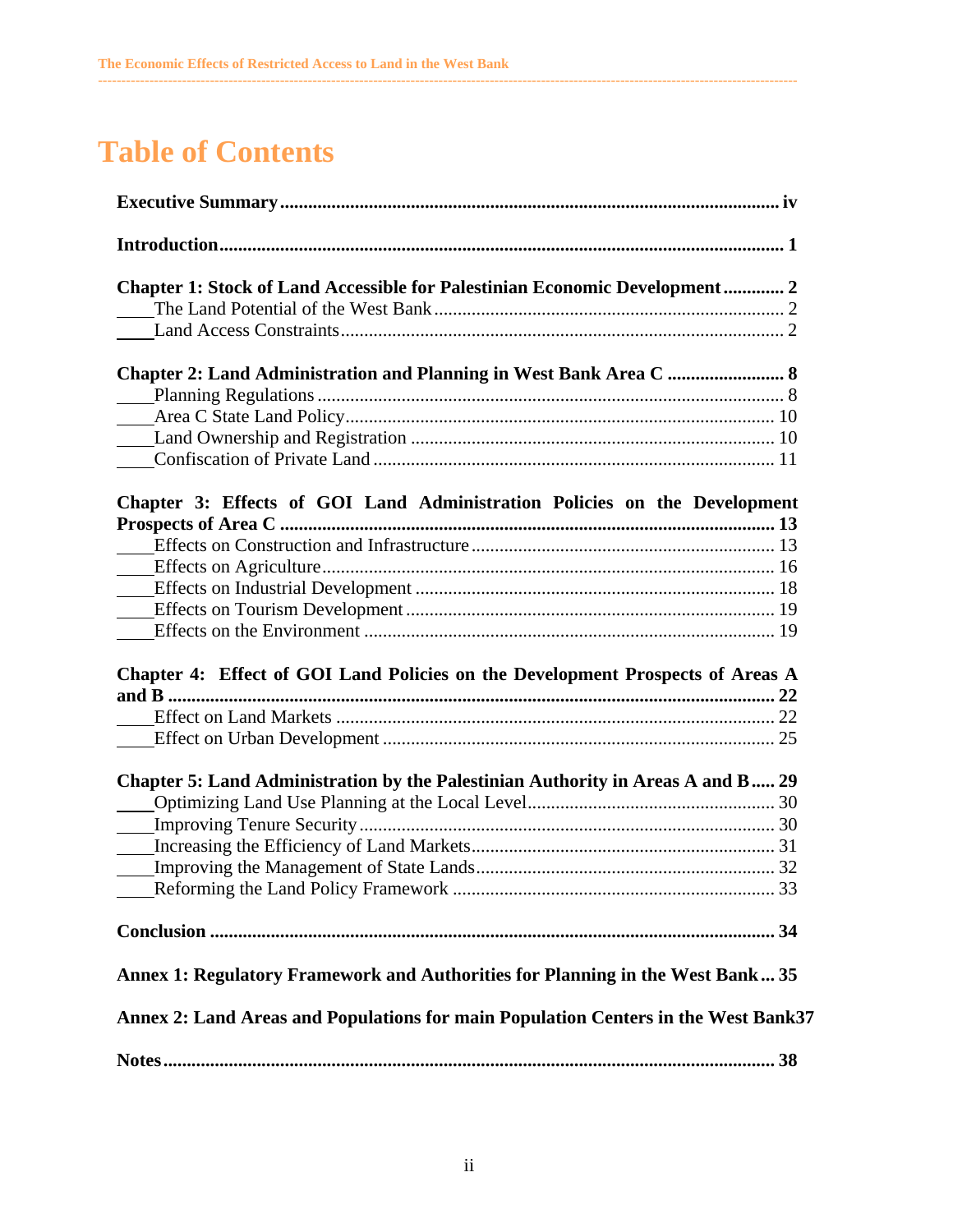## **Acronyms and Abbreviations**

GOI : Government of Israel IDF : Israeli Defense Forces IPA : Irrevocable Power of Attorney PA : Palestinian Authority PCBS : Palestinian Central Bureau of Statistics PLA : Palestinian Land Authority PWA : Palestinian Water Authority

## **Measures**

Dunum: 1,000 sqm Mcm: : million cubic meters Sqm: square meter

| Vice President:         | Daniela Gressani  |
|-------------------------|-------------------|
| Director:               | A. David Craig    |
| <b>Sector Director:</b> | Ritva S. Reinikka |
| <b>Sector Manager:</b>  | Zoubida Allaoua   |
| Task Team Leader:       | Nabila Assaf      |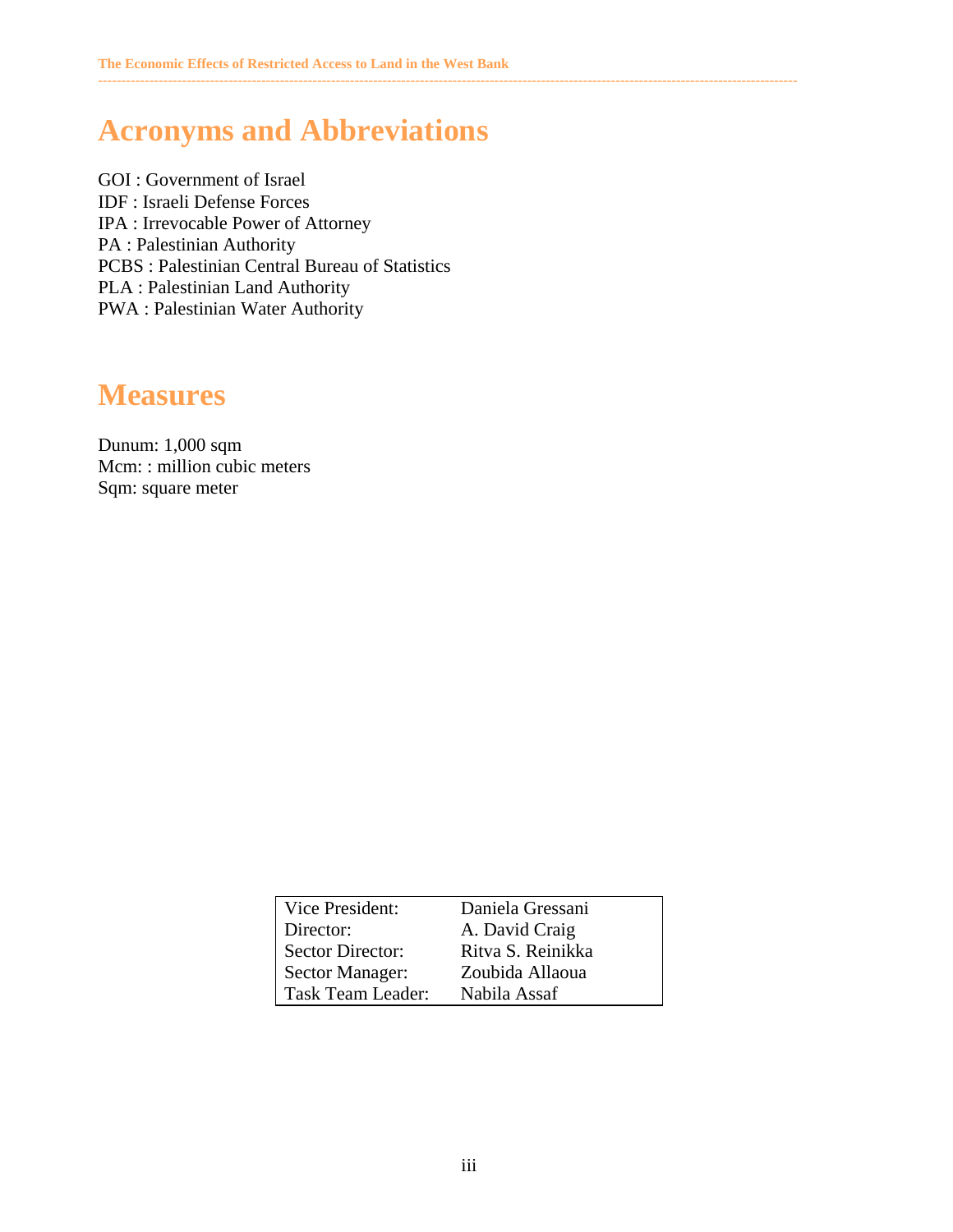### **EXECUTIVE SUMMARY**

 In developing countries, land is of fundamental importance to economic activity and development: it is often the most common means of storing wealth and a powerful economic asset; it provides a foundation for economic activity in sectors as varied as agriculture, industries, housing and tourism; it is also a key factor in the functioning of market (e.g. credit), and nonmarket institutions (e.g. local governments). In the West Bank, land takes on a particular significance, as economic activity has been stifled by the ongoing conflict; and as much of the land area is inaccessible due to Israeli restrictions on movement of people and access to natural resources. This policy note aims at analyzing the channels through which land access restrictions and market distortions constrain productive and public sector investment, and trace their effects on the development of key economic sectors.

<span id="page-3-0"></span>**------------------------------------------------------------------------------------------------------------------------------------------------------** 

The 1995 Oslo interim agreement split the West Bank and Gaza into three Areas A, B, and C, with different security and administrative arrangements and authorities.<sup>1</sup> This note focuses on the West Bank, where this territorial fragmentation continues to have developmental implications. The land area controlled by the Palestinians (Area A corresponding to all major population centers and Area B encompassing most rural centers) is fragmented into a multitude of enclaves, with a regime of movement restrictions between them. These enclaves are surrounded by Area C, which covers the entire remaining area and is the only contiguous area of the West Bank. Area C is under full control of the Israeli military for both security and civilian affairs related to territory, including land administration and planning. It is sparsely populated and underutilized (except by Israeli settlements and reserves), and holds the majority of the land (approximately 59%). East Jerusalem was not classified as Area A, B or C in the Oslo interim agreement and its status was to be resolved in final status negotiations.

This allocation, which establishes the Palestinian administration over most of the populated areas and gives it limited control over natural resources and agricultural lands, was meant to be only transitory, with the Palestinian Authority expected to assume control over an increasingly larger share of Area C. However little territory has been transferred to PA control since the signing of the Oslo interim agreement, and this process has been completely frozen since 2000. As the Palestinian population grows and its resource and development needs increase, this long-lasting situation has become an increasingly severe constraint to economic activity.

 The effects on the Palestinian economy of the current territorial distribution extend much beyond its most obvious manifestations. The physical access restrictions are the most visible, with 38% of the land area reserved by the Government of Israel to serve settlements and security objectives and a system of checkpoints, road closures, the Separation Barrier, and permit requirements for access that constrain movement of people and goods within and out of the West Bank. Recurrent destruction of trees, private homes and public infrastructure, as well as settlers' encroachments on private land create a permanent state of insecurity that deters Palestinian investment in Area C. At the same time, the land use and planning regulations in effect in Area C have less obvious consequences but are no less detrimental to Palestinian economic development. These regulations tend to limit development within the confines of existing villages, with too little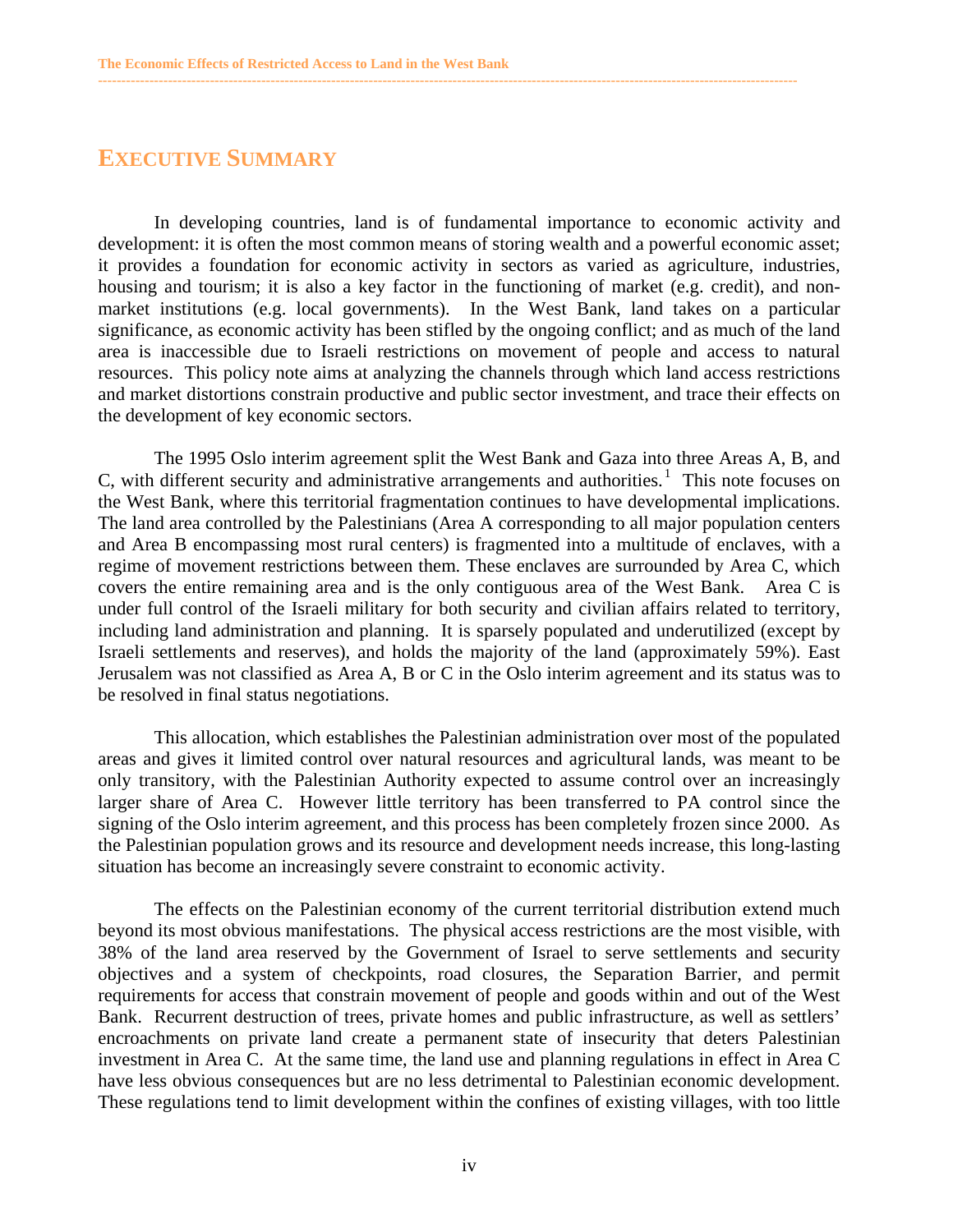suitable space for demographic growth, causing irrational land use and unsound environmental management. The construction permit system slows down or halts altogether most construction. And the land administration system does not adequately protect the property rights of the Palestinian people, a source of uncertainty incompatible with investments and growth.

**------------------------------------------------------------------------------------------------------------------------------------------------------** 

Predictably, economic activity in Area C is limited primarily to low intensity agriculture. High intensity agricultural, industrial, housing, tourism, and other investments are hindered by the difficulty in obtaining construction permits from the Israeli authorities and the limited amount of titled land available due to the cessation of systematic land registration since 1967. Land development is constrained by the application of archaic regional plans dating back to the British Mandate. Where village master plans are available, they are prepared by the Israeli Civil Administration without community participation and limit development primarily to filling in existing developed areas. Building permits are rare and difficult to obtain, with only a handful approved by the Israeli authorities annually for the past several years. In the meantime, unlicensed construction continues due to the needs of an expanding population despite a demolition rate that far outpaces building approvals by the Israeli authorities.

Today, only a fraction of the Palestinian population resides in Area C, where the incentive framework and the lack of legal recourse are not conducive for people to stay. Area C dwellers are mainly farmers and herders, who tend to fare worse than the general population in terms of social indicators, being underserved in public services and infrastructure, and being denied permits to upgrade their homes or invest in agriculture and other businesses. The comparison is even less favorable with other Area C residents, namely Israeli settlers, who face more flexible planning and building regulations and have more legal remedies.

 The consequences of the territorial distribution are no less significant for the areas under the administrative control of the Palestinian Authority (PA), where most of the Palestinian people reside today. At the time of the Oslo Accords, the limits of Area A and B were drawn around urban and rural population centers, and were not intended to accommodate long-term demographic growth and related economic and social infrastructure development. While this may have been acceptable under an interim scenario of progressively larger devolution of land to Areas A and B, which according to the Oslo interim agreement should have been concluded within eighteen months, after thirteen years with minimal Israeli redeployments from Area C the situation has now become untenable<sup>2</sup>. Land transfer from C to A/B has not kept pace with population growth, and roads reserved for settlers constitute additional barriers for Palestinians. Reserved roads, to which Palestinian access is restricted, coupled with the development of settlements often in close proximity, or directly adjacent to Palestinian towns, have fragmented the Palestinian space even further. This has reduced the accessibility and hence the value of some vacant land in Area B and A now separated from the centers of economic life.

 This territorial division distorts land markets by creating artificial land shortages. Vacant land is scarce in Area A and only the most accessible parts of Area B are suitable for development, while Area C is not desirable for development purposes due to the difficulties in obtaining construction permits from the Israeli authorities. At the same time, demand is rising rapidly from a growing population who receives public sector salaries and/or remittances, as well as from investors lacking other profitable opportunities. As a result, land prices are shooting up and in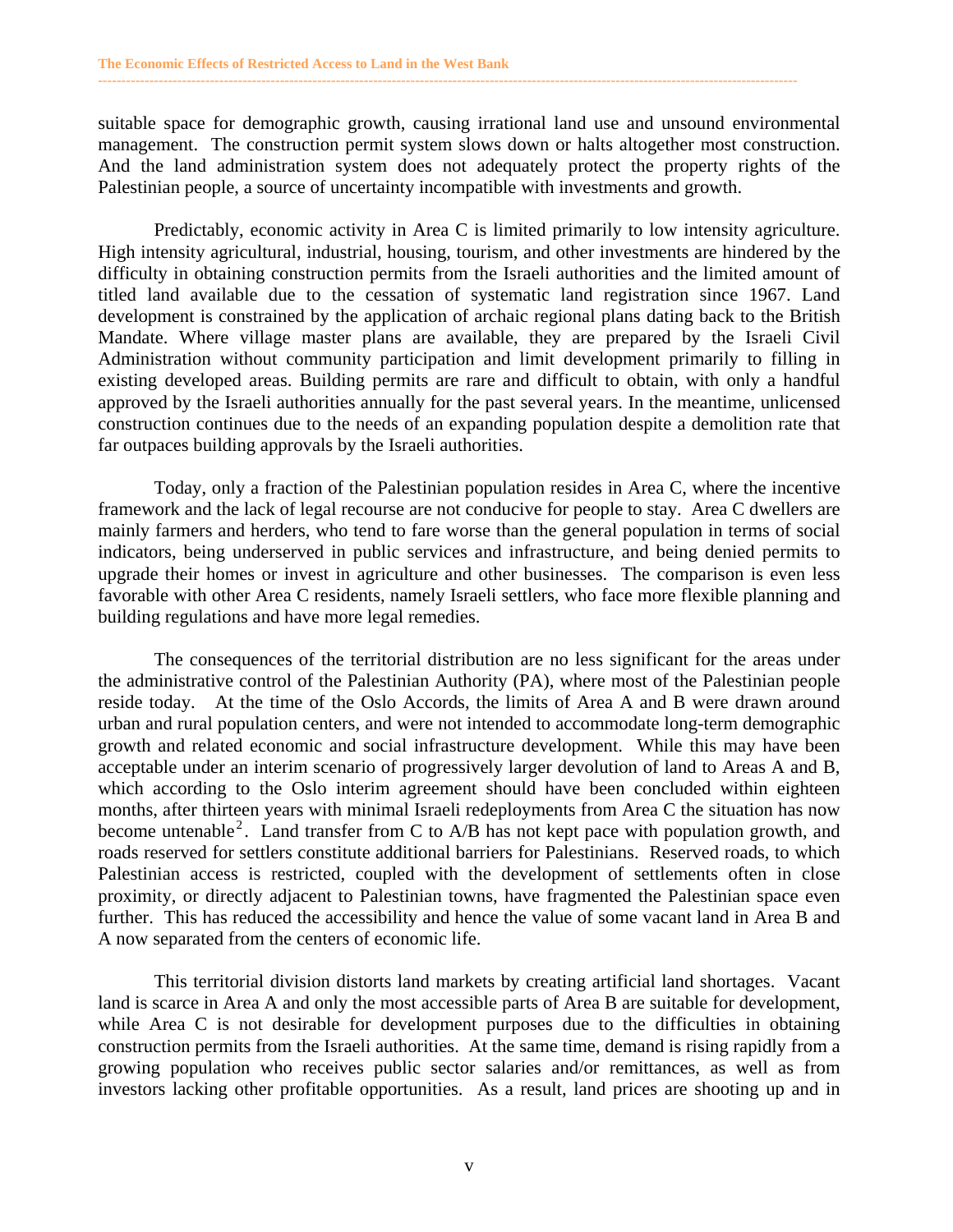certain towns are becoming prohibitive for all but high value commercial activities, or high rise apartment building. Residential development is crowding out other economic activities on scarce plots available for development, yet there remains a housing shortage. Industrial development is handicapped by a combination of trade impediments and unavailability of industrial plots at viable prices. Public investment in infrastructure likewise has nearly ceased, in part due to lack of public funds; but even when donor funds are available, suitable land is mostly in Area C where permits are rarely obtained and even then after long delays. In Areas A and B, there is little municipal land and often resorting to the land market is not an option due to the high prices.

**------------------------------------------------------------------------------------------------------------------------------------------------------** 

 Urban development cannot be planned and implemented in the most rational manner, thereby aggravating, instead of alleviating, the environmental problems caused by high population densities. Overcrowding and land scarcity skew the pattern of urban development towards housing and away from economic activities and basic public infrastructure. For the latter, difficulties are compounded by the need to obtain permits from GOI to locate certain types of polluting infrastructure, such as sewage treatment or landfills away from the population. The inability to obtain such permits leaves Palestinians at risk from health and safety hazards due to obsolete or inadequate installations. The same constraint leads some industries to establish polluting or dangerous plants in towns with similar risks for their population. Finally in Palestinian towns, there is not enough land to provide open spaces for the people to enjoy some greenery.

 In the meantime, land administration and registration within the PA controlled areas has been slow and lacking in institutional capacity and resources. The Palestinian Land Authority (PLA), the mandated institution responsible for all aspects of land administration has only been formed in the last few years and has yet to build sufficient capacity to effectively manage public land resources and provide efficient land registration and administration services to the public. An inventory of public lands in Areas A and B, which are under PLA authority, is not yet available. Systematic registration has only just begun and is expected to take decades to complete unless significantly more resources are provided\*. Meanwhile, the legislative framework has yet to be reformed to deal with improved registration, reorganization of the PLA, and more transparent public land allocation and management.

In the aftermath of the Oslo Accords, the Palestinian economy was expected to enter a period of sustained and rapid growth. Instead, after a few years of growth, starting in 2000, the economy has been in steady decline, with overall GDP and per capita GDP respectively down 14% and 40% from their peak in 1999<sup>3</sup>, and poverty on the increase. Meanwhile foreign aid has succeeded in doing little more than slowing down the deterioration of the economy, despite ever larger volumes.

 The reversal of the downward economic trend will require stimulating private and public sector investment. This in turn will entail increasing the economic space available for Palestinian urban and rural development in the West Bank, including addressing the increasingly entrenched and expanding impact of Israeli settlement activity on the Palestinian economy, and enabling the use of land through a participatory planning system and land administration policy that foster

 $\overline{a}$ 

The World Bank and Finland are just completing a Land Administration Project launched in early 2005 with the Palestinian Land Authority and Ministry of Planning which focused on piloting land registration, developing a land administration policy framework, municipal land management, and PLA capacity building.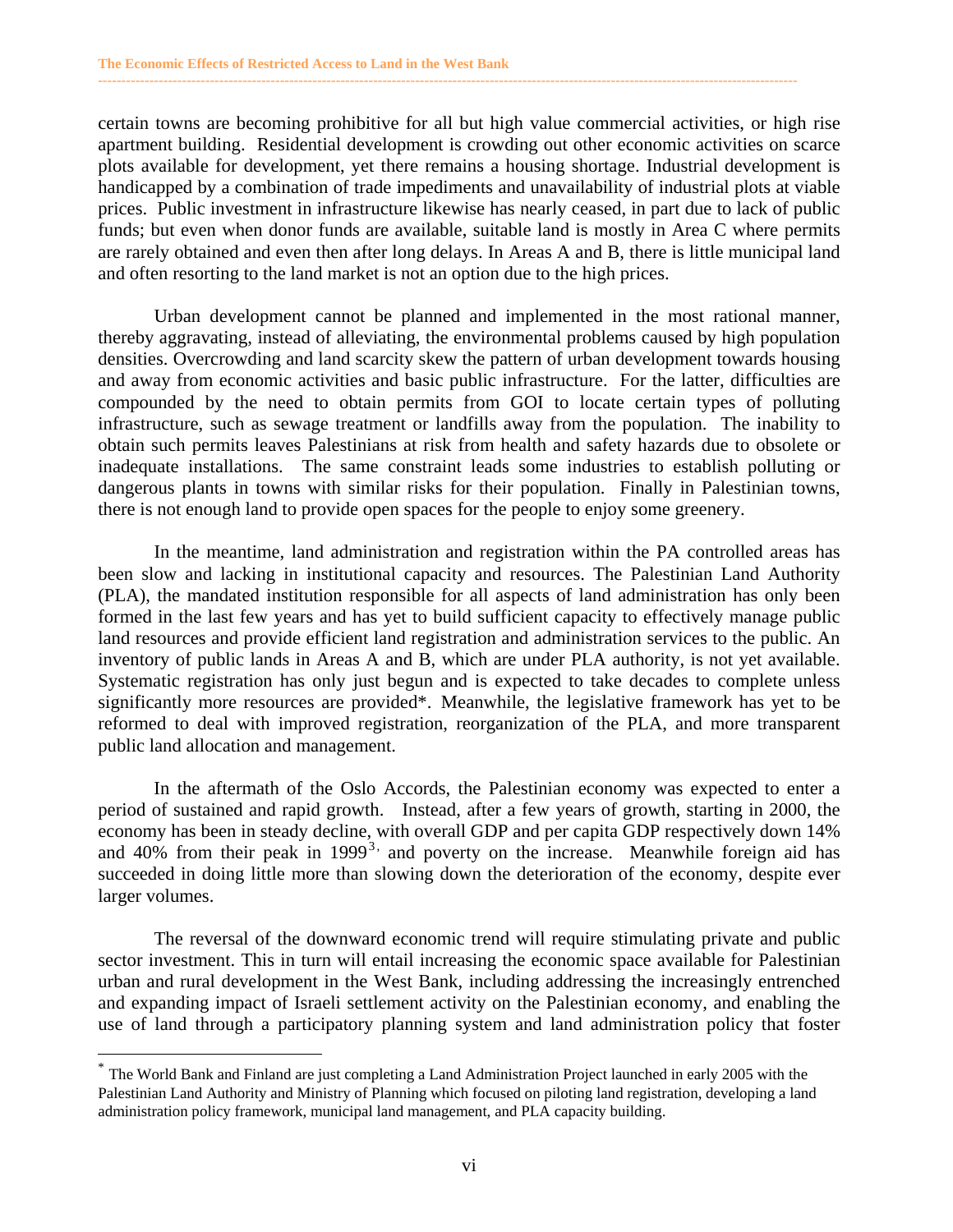rather than constrain growth and development and promote the rational use of land resources in the entire West Bank.

**------------------------------------------------------------------------------------------------------------------------------------------------------** 

 In parallel, the PA will need to strengthen its own capacity for planning and land administration. It is not too soon for the PA to improve its governance in all aspects of land management, most importantly land use and development planning and public land allocation and management, while also developing PLA capacity to implement systematic land registration. Recently, the Palestinian Cabinet made an important step with the approval of a new Land Policy Framework, including key measures to reform the land sector. Pending approval of the Action Plan to implement the policy package, donors including the Bank stand ready to support the policy reform and a national land registration program.

In time, increasing the stock of Palestinian land with secure titles will boost private sector activity, and better land records will facilitate land use planning and the acquisition of municipal land for public services. Under present circumstances nonetheless, where constraints on urban development are very serious and induced distortions on land markets are enormous, the economic impact of improved land administration by the PA will have its limit. As long as access and movement restrictions are in place, and the majority of the West Bank remains to a large degree inaccessible for Palestinian economic investments, the investment climate will remain unfavorable and business opportunities much below potential. Yet the conditions for security of property rights and an efficient land market will be in place, and latent investments and growth will be ready to take off once a final resolution is reached, the movement restrictions are lifted, and the land situation becomes more favorable.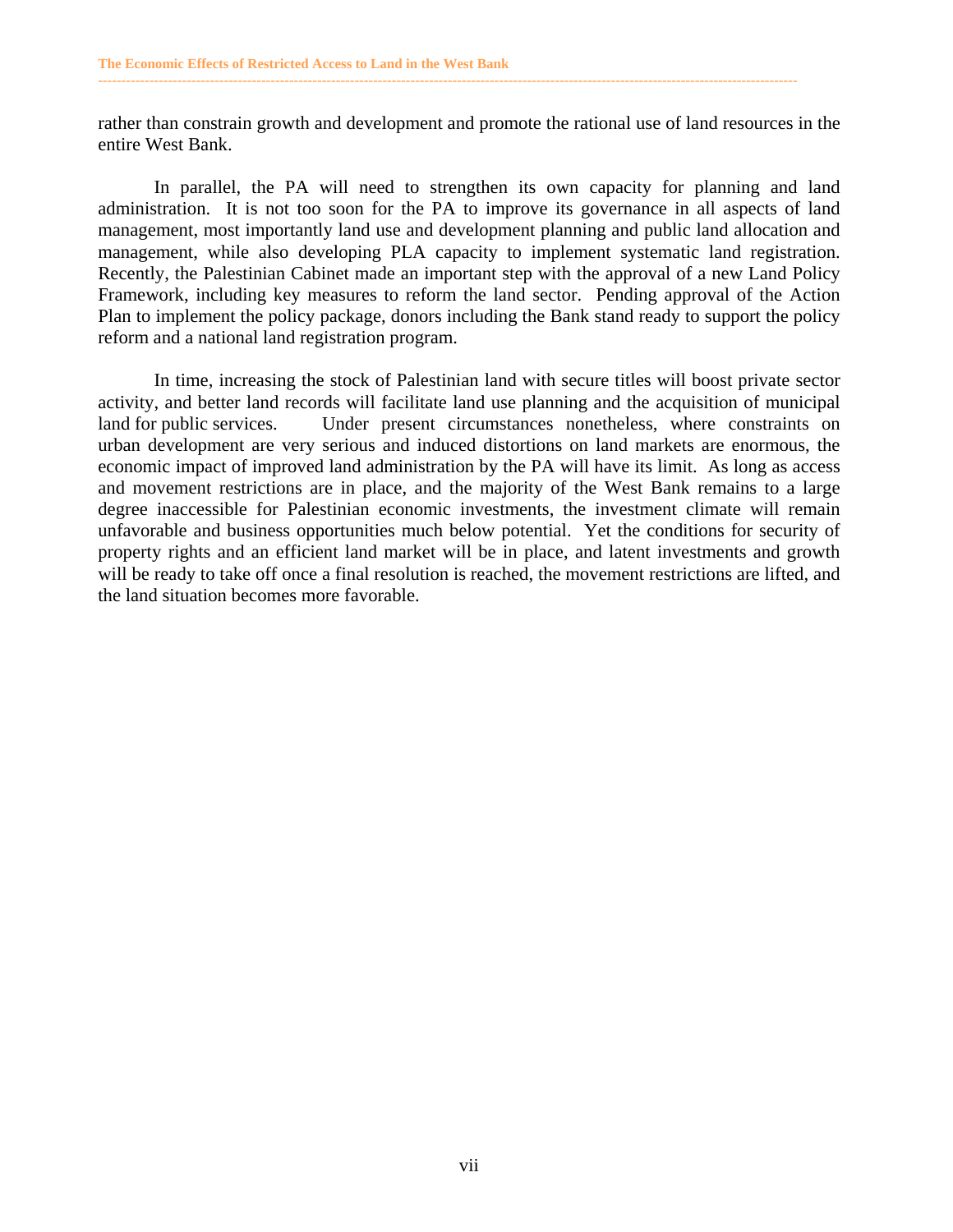### **INTRODUCTION**

1. The Palestinian economy continues to contract under the pressures of economic restrictions and political instability. In 2007, per capita GDP dipped to 60% of its levels in 1999, and investment dropped to precariously low levels. In the last two years, public investment has nearly ceased as almost all government funds have been used to pay civil service salaries and cover operating costs; and according to the IMF, private investments declined by over 15% between 2005 and 2006, with no evidence of any significant increase in 2007 or 2008. Achieving economic growth will require reversing this trend of low public and private investment, which in turn entails the easing of continued economic restrictions, namely the Israeli restrictions on movement of Palestinian people and goods and on access to natural resources. A prior World Bank policy note addressed the consequences on the economy of the closure regime and attendant restrictions on the movement of people and vehicles<sup>4</sup>. This second policy note explores the impact of inadequate access to land on economic development by investigating linkages to public and private investment in various sectors including construction and housing, industry and agriculture. The focus is on the West Bank, which is characterized by the small size of the total land area effectively made available to the Palestinian people for their development needs; and by its peculiarity as a collection of small islands of densely constructed space in a "sea" of sparsely inhabited land, inaccessible for economic intensification and investment.

<span id="page-7-0"></span>**------------------------------------------------------------------------------------------------------------------------------------------------------** 

2. Quantifying the economic impact of current restrictions is difficult given the paucity of data<sup>5</sup>. Consequently, this note analyzes the channels through which land access restrictions and market distortions constrain private investment and public infrastructure development. To this end, it first presents an overview of the land distribution of the West Bank and its consequences in terms of land access. Second, it analyzes the specific land administration and planning system put in place by the Israeli Civil Administration in the large area under its control and evaluates the effects of that system on the economic activity and the livelihood of the Palestinian residents of the area. It then shows how the ensuing land scarcity and high land prices in areas under Palestinian control limit the scope for rational land use and development in these areas as well. Finally, while recognizing that the main issue of access to land falls outside the control of the Palestinian Authority, it highlights measures which the PA can take to improve its own land administration policies and institutions, thereby paving the way for economic growth once the land situation improves.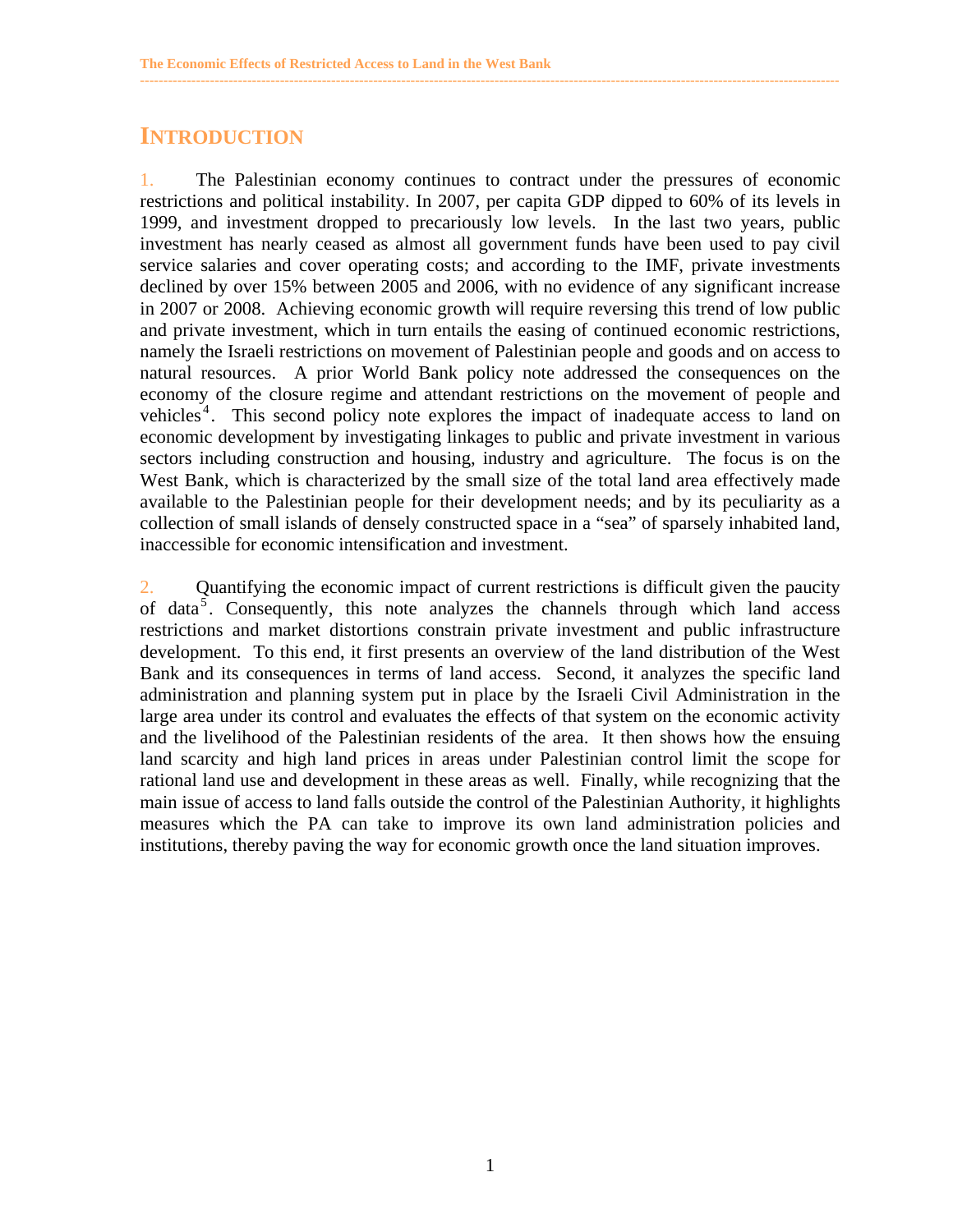## **CHAPTER 1: STOCK OF LAND ACCESSIBLE FOR PALESTINIAN ECONOMIC DEVELOPMENT**

<span id="page-8-0"></span>**------------------------------------------------------------------------------------------------------------------------------------------------------** 

#### **The Land Potential of the West Bank**

3. The West Bank is an area of extensive tree crops and farming, rangelands and valuable, if relatively scarce, water resources spanning 5,655 sqm. Its central mountain chain endowed with a mild climate is grooved by deep valleys, rich in natural resources, and stretches into rolling hills that plunge further east into the Jordan Valley and the Dead Sea, the lowest point on earth and a worldwide attraction. The West Bank's good land resources, natural beauty and numerous archeological sites offer much scope for economic development, including agriculture and tourism as well as urban and industrial growth. The average population density at 415 persons/sqm appears favorable  $6$ . Yet, due to the particular political situation of the West Bank, Palestinians are denied economic and even physical access to a large share of that land. Thus, land scarcity in the West Bank is more artificial than real. Nevertheless it severely constrains economic development, be it urban, industrial, agricultural or tourism.

#### **Land Access Constraints**

4. With few exceptions, national space is generally contiguous. This is not the case today in the West Bank and Gaza which is split into the two geographically separate areas of the West Bank and Gaza Strip, and in which the West Bank is further fragmented into a multitude of enclaves, with a regime of movement restrictions between them. This situation is due in large part to the 1995 Oslo Accords which created three distinct zones Areas A, B, and C, with different security and administrative arrangements and authorities, including land administration.<sup>7</sup> Area A corresponds to all major population centers, where the PA has full responsibility for both civilian and security matters, including land administration and planning. Area B encompasses most rural centers, in which the PA is responsible for civilian affairs, again including land administration and planning, with security under joint PA and Israeli military responsibility, although in reality today security is for the most part controlled exclusively by the Israeli military. The territorial space of Areas A and B is not contiguous, and consists of some 227 separate geographical areas under partial or full Palestinian control.<sup>8</sup> Each such enclave, whether Area A or B or a combination of both, is surrounded by Area C, which covers the entire remaining area ,is the only contiguous area of the West Bank, and includes most of the West Bank's key infrastructure, including the main road network (see Map). Area C is under full control of the Israeli military for both security and civilian affairs related to territory, which includes land administration and planning. It is sparsely populated and underutilized (except by Israeli settlements and reserves), and holds the majority of the land (approximately 59%). East Jerusalem was not classified as Area A, B or C in the Oslo interim agreement and its status was to be resolved in final status negotiations.

5. This allocation, which establishes the Palestinian administration over most of the populated areas and limited control over natural resources and agricultural lands, was part of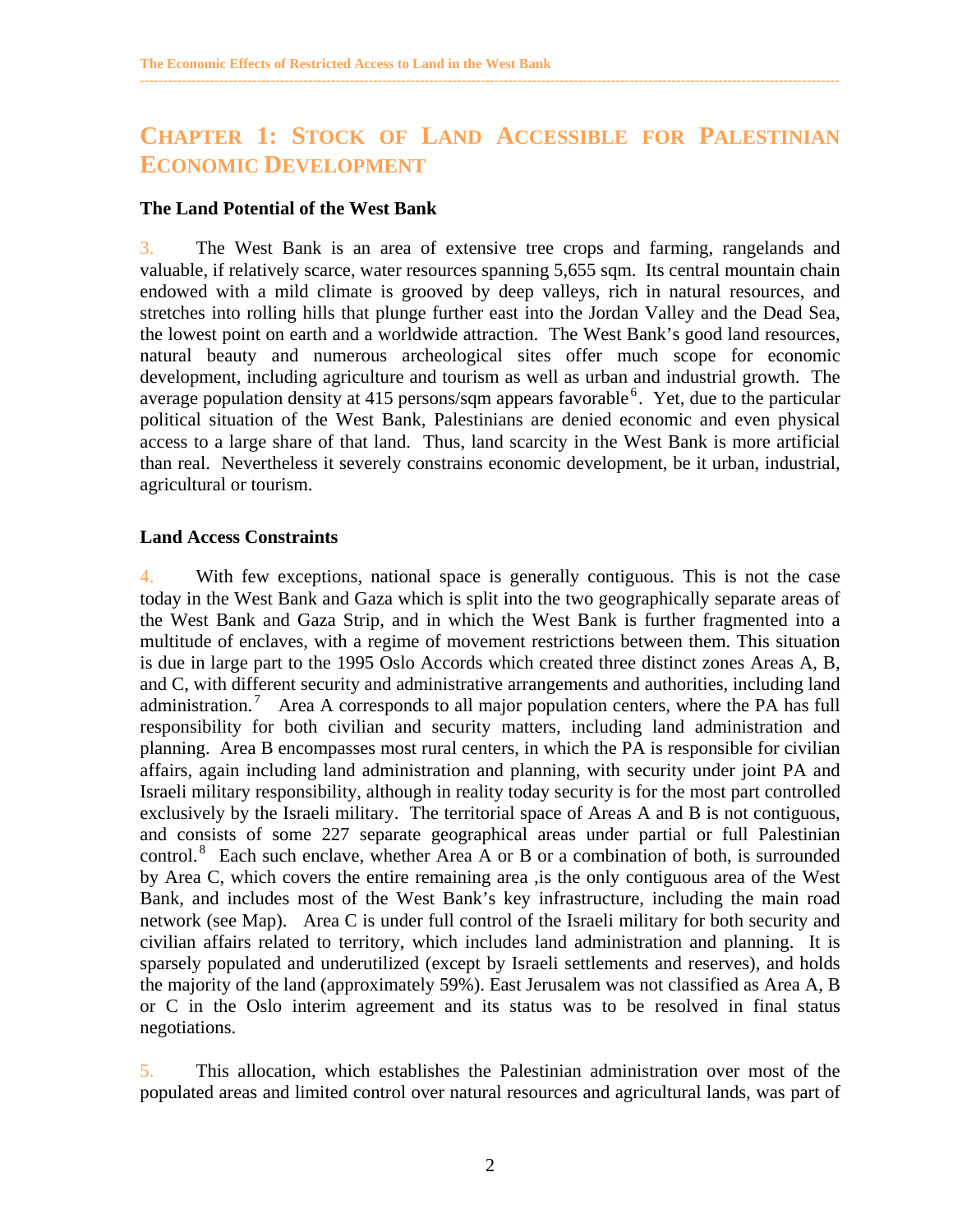an interim agreement that was meant to be only transitory. The Palestinian Authority was expected to assume control over an increasingly larger share of Area C but this process has been frozen since 2000, although according to the Oslo interim agreement it should have been concluded within eighteen months. As the Palestinian population grows and its resource and development needs increase, this long-lasting situation over the past thirteen years has become an increasingly severe constraint to economic activity.

**------------------------------------------------------------------------------------------------------------------------------------------------------** 

6. While illegal under international law<sup>9</sup>, since the military occupation in 1967 Israel has established numerous settlements in the West Bank with a growing population of Israeli settlers (an estimated  $461,000$  in  $2007$ )<sup>10</sup>. They are heavily concentrated in and around East Jerusalem (estimated at 57% of the settler population)<sup>11</sup>, progressively encircling the city, and socially and economically isolating its quarter million Palestinians from the rest of the West Bank. Other settlements are scattered throughout Area C.

7. With an estimated net average annual rate of 3.44% between 2003-2007, the growth rate of the settler population is nearly double that of the overall Israeli population during the same period  $(1.79\%)^{12}$ . Furthermore, the land set aside for the future expansion of the settlements surpasses by an even larger extent the needs of the fast growing settler population. During the first 20 years of the occupation, the number of settlements grew rapidly to reach a total of 129 by 1987; thereafter, their growth in numbers slowed down and by 2005 there were about 150. However, the total settler population and the area controlled by settlements continued to grow dramatically. Between 1987 and 2005 the settler population grew by over 150% and the land area controlled by settlements by more than  $400\%$ <sup>13</sup>.

8. The settler movement has circumvented Israeli government-imposed restrictions on new settlements by establishing outposts not officially authorized by the Israeli government, about 100 of them with  $2,000$  settlers on 0.2% of the West Bank<sup>14</sup>. According to a 2005 report commissioned by then Prime Minister Ariel Sharon (the Sasson Report<sup>15</sup>) these outposts are illegal under Israeli law: "The outposts are mostly established by bypassing procedure and violating the law". Nevertheless, the report asserts that they are built with the involvement of public authorities. "Some of the land confiscation and illegal construction was done with the unauthorized aid of the Ministry of Housing and the Settlement Division [of the World Zionist Organization]", some are connected to utility services which "are subject to a permit from the Water KMT and the Electricity KMT of the Civil Administration, respectively", and they are protected by the Israeli forces: "IDF soldiers will arrive at any place where someone decided to build an outpost, and protect him."

9. The settlements often include areas of economic activity in addition to residential areas. Indeed, there are about 20 Israeli industrial settlements in the West Bank and many settlements also have cultivated agricultural areas in or around the settlements, thereby increasing settlers' control over land and restricting Palestinian access and use. This is especially the case in the Jordan Valley. In all, about  $5.1\%$ <sup>16</sup> of the West Bank land area has been taken over by the settlers.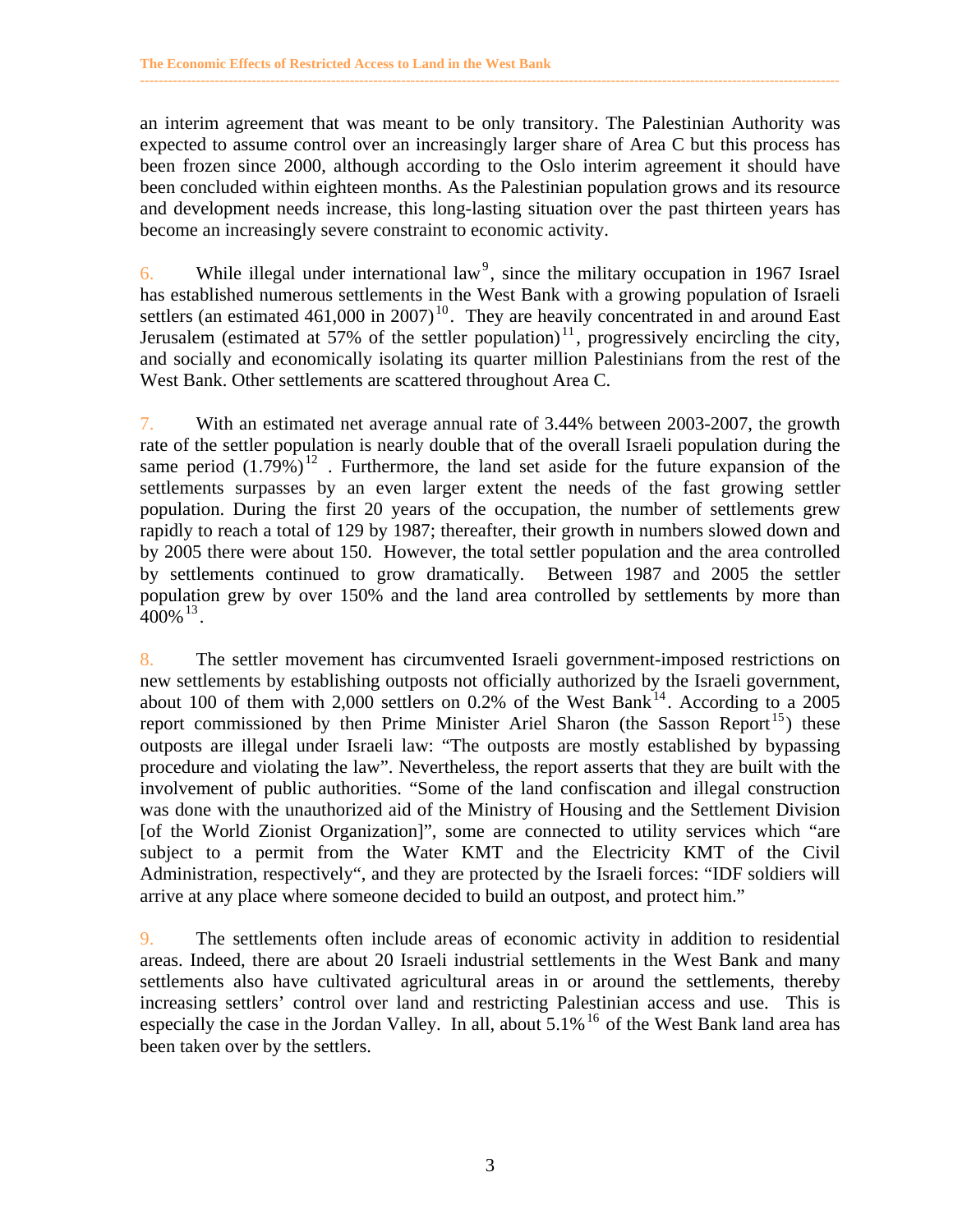#### **Figure 1: Map of West Bank Showing Territorial Enclaves under Palestinian Control**

**------------------------------------------------------------------------------------------------------------------------------------------------------** 

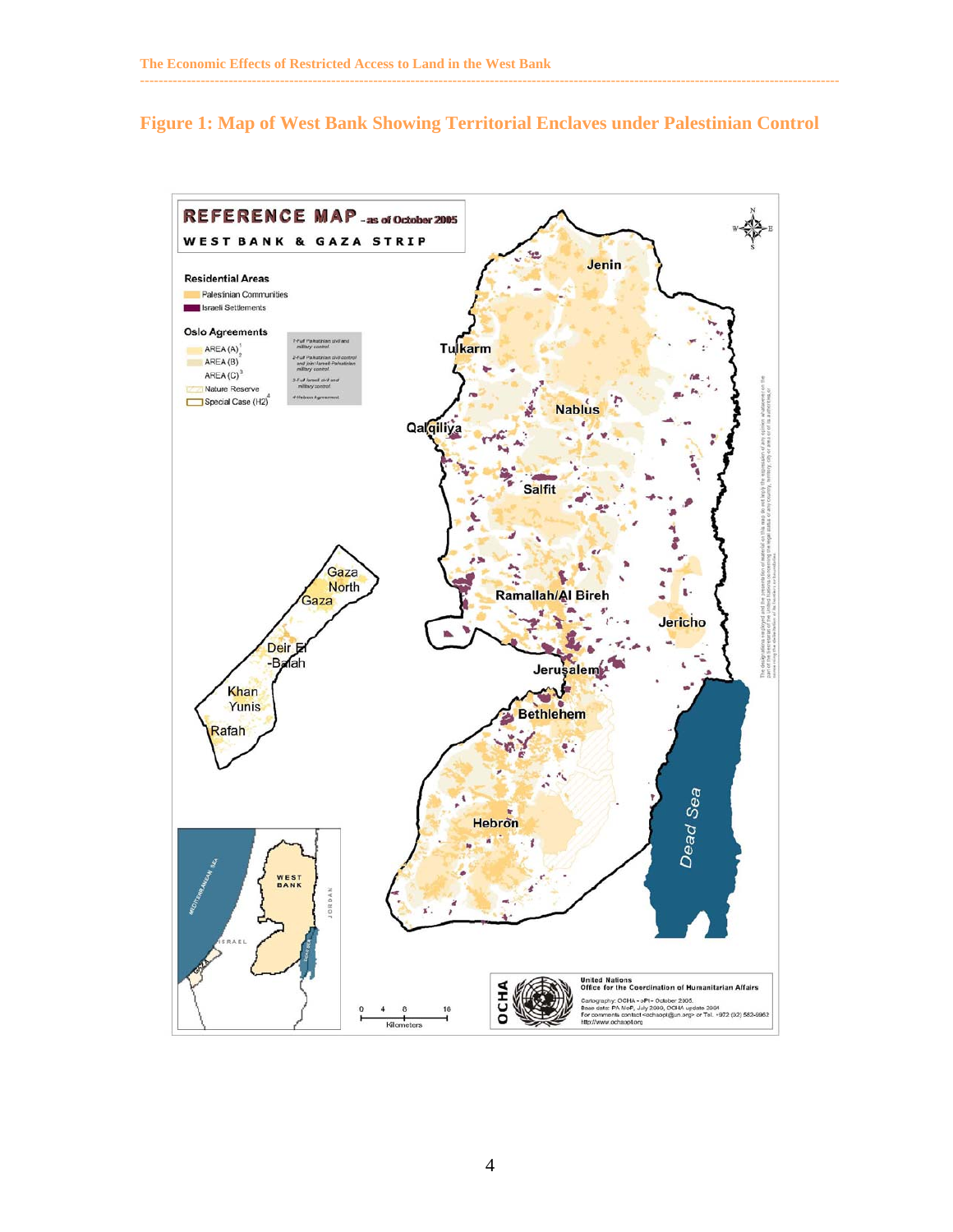10. Though substantial, this amount is dwarfed by the additional land in Area  $C$  – some 23% of the West Bank – physically restricted to Palestinians by order of the Military Commander of the West Bank <sup>17</sup> comprising: closed military areas and bases and Israeli declared natural reserves (with some overlap between the two). Furthermore, combined with checkpoints and a permit regime imposed on access of Palestinians from other areas to the Jordan Valley, Israel is enforcing a de facto Eastern Separation Zone without walls or fences along the Jordan Valley and the shores of the Dead Sea. This zone includes 43 Israeli settlements and 42 Palestinian localities<sup>18</sup>. In the Jordan Valley, all land outside of the 42 Palestinian localities, regardless of its declared purpose, was declared the jurisdiction of the settler regional council in the area, the Arvot Hayarden Regional Council, effectively putting it beyond reach for future Palestinian use or expansion  $19$ .

**------------------------------------------------------------------------------------------------------------------------------------------------------** 

#### **Box 1: Closure Regime in the West Bank**

 Intimately related to the land administration and management policies in the West Bank are the restrictions on movement of people and goods within the West Bank and to the outside world. As noted in the World Bank's report in 2007.

 "In the West Bank, closure is implemented through an agglomeration of policies, practices and physical impediments which have fragmented the territory into ever smaller and more disconnected cantons. While physical impediments are the visible manifestations of closure, the means of curtailing Palestinian movement and access are actually far more complex and are based on a set of administrative practices and permit policies which limit the freedom of Palestinians to move home, obtain work, invest in businesses or construction and move about outside of their municipal jurisdiction. These administrative restrictions, rooted in military orders associated with the occupation of West Bank and Gaza (WB&G), are used to bar Palestinians from accessing large segments of the West Bank … While Israeli security concerns are undeniable and must be addressed, it is often difficult to reconcile the use of movement and access restrictions for security purposes from their use to expand and protect settlement activity and the relatively unhindered movement of settlers and other Israelis in and out of the West Bank."

 Since the writing of that report, the overall number of physical restrictions (physical obstacles such as checkpoints, roadblocks, gates, etc.) has risen from 546 to 612 although the Israeli military has reported the dismantling of some checkpoints in various parts of the West Bank. The Separation Barrier which forms an integral part of the physical barriers continues to be built, and the prevalent permit system continues to be enforced with some variations based on current military orders and security events.

*Source: Movement and Access Restrictions in the West Bank: Uncertainty and Inefficiency in the Palestinian Economy, May 9, 2007.* 

11. Meanwhile, the most recent route of the Separation Barrier, approved by the Israeli Cabinet in April 2006, will enclose approximately 10.2% of the West Bank, which includes 42 Palestinian villages with about 60,000 inhabitants in the Northern West Bank alone. In addition, all land within 100m of the wall is off limit to Palestinians. In some places it will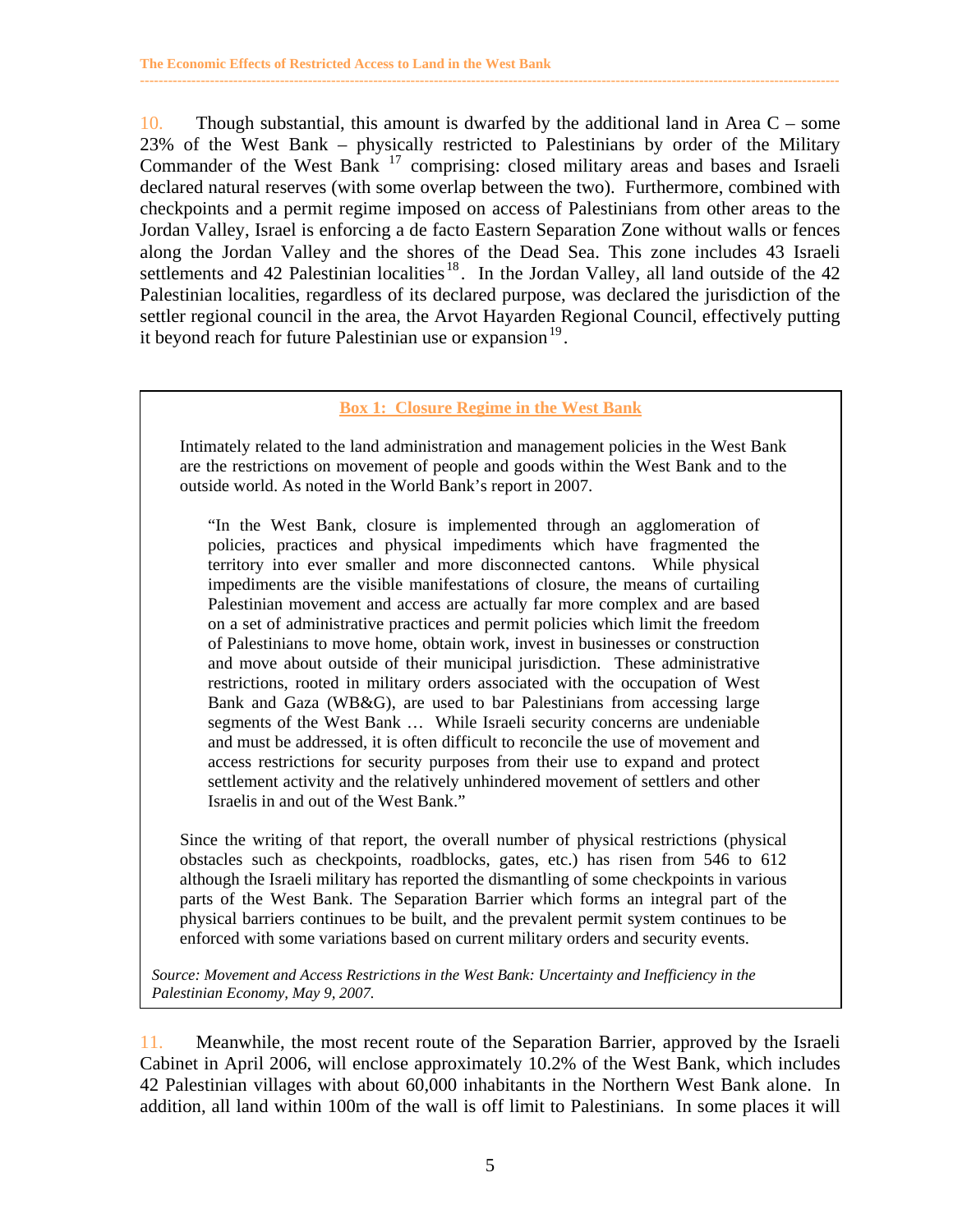cut directly through Areas A and  $B^{20}$ . The enclosed areas include some of the most valuable agricultural land and access to some of the richest water resources in the West Bank, which has severely impacted Palestinian farmers. In Jayyus for instance (population 3,200) hundreds of farming families are now separated by the Barrier from their farmland and require special access permits to reach it. Significantly, the Barrier also cuts off East Jerusalem, traditionally the political, social, and commercial centre of Palestinian life, from its Palestinian satellite cities of Bethlehem and Ramallah, and the rest of the West Bank. The Barrier has also cut off from the city center certain largely populated Palestinian neighborhoods and satellite villages (such as Ar-Ram, Abu Dis and Ezariyeh, as well as Beit Iksa which overlooks the city from the Westerly direction).

**------------------------------------------------------------------------------------------------------------------------------------------------------** 

12. To ensure that settlers can travel with relative ease and safety between the West Bank and Israel and between settlements, a system of segregated roads reserved for Israeli use has been developed. This road network adds a mere 0.4% to the West Bank area restricted from Palestinian use, but its impact on Palestinian livelihood is incommensurate. In effect, these roads often act as barriers to Palestinian movement and development, further isolating the surrounding areas into even smaller enclaves and reducing the scope for developing their scarce vacant land. Road 443, the main access road for the Palestinian villages southwest of Ramallah, is one of many examples of a vital link now closed to the Palestinians<sup>21</sup>.

13. In total, the land area of the West Bank restricted from Palestinian use adds up to 38.3% of the West Bank. This includes 28.1% which is explicitly restricted from any Palestinian access or use and 10.2% West of the Separation Barrier, which is heavily restricted to Palestinian access (see Table 1). At the same time, the whole of Area C (59% of West Bank) is administered by the Israeli military authorities, including land administration and planning. The question arises therefore whether the balance of Area C land (20.7% of West Bank) is in fact freely available to the Palestinians for their development needs. This issue is addressed in the next Section.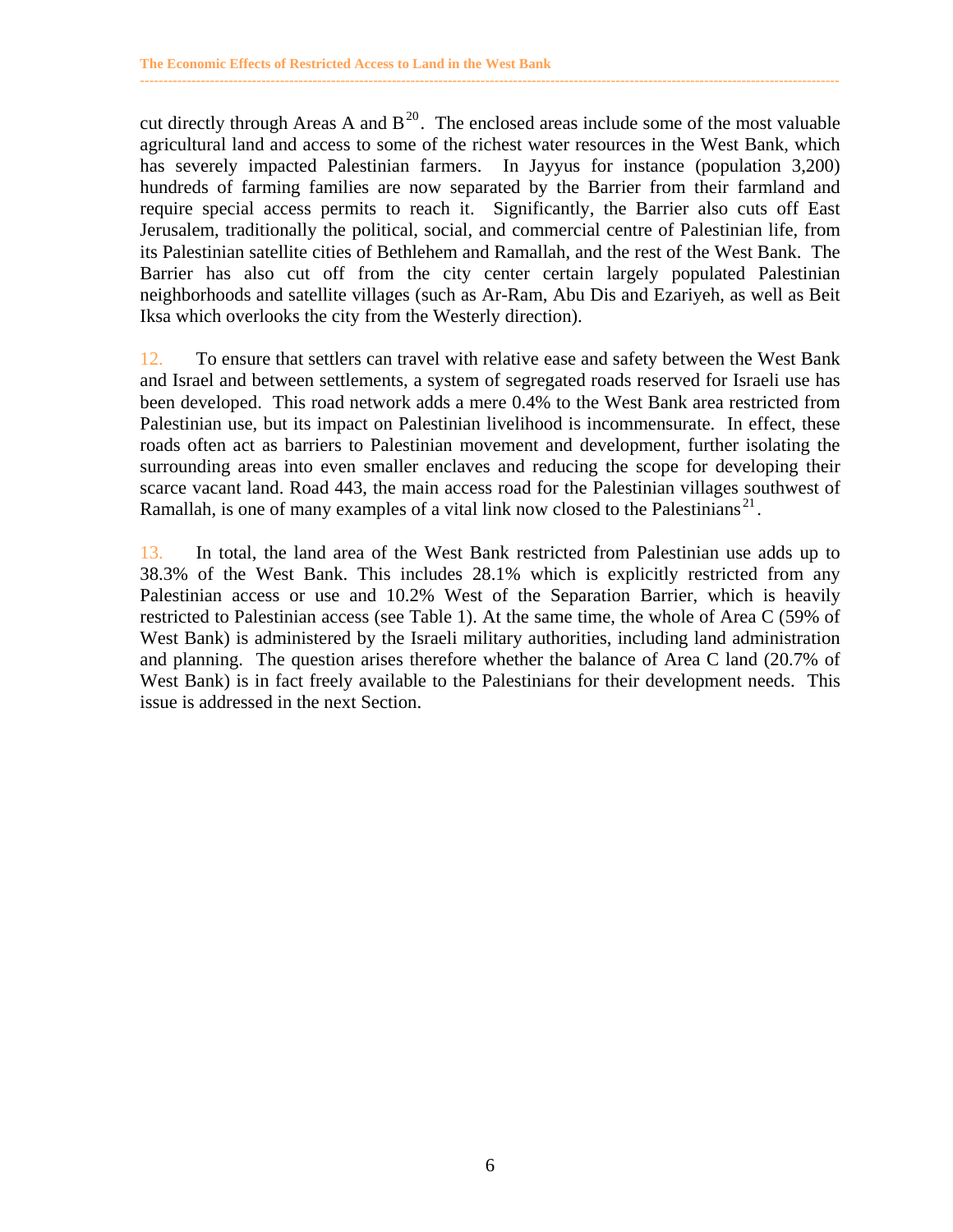| <b>Restricted Areas</b>                   | in<br><b>Area</b><br><b>Hectares</b><br>(net<br>of overlaps) | $\frac{0}{0}$<br>West<br>of<br><b>Bank</b><br><i>(including)</i><br><b>East</b><br>Jerusalem) |  |
|-------------------------------------------|--------------------------------------------------------------|-----------------------------------------------------------------------------------------------|--|
| Settlements and settlement industrial     |                                                              |                                                                                               |  |
| areas outer limits                        | 17,531                                                       | 3.1                                                                                           |  |
| <b>Outposts outer limits</b>              | 1,131<br>0.2                                                 |                                                                                               |  |
| Land cultivated outside settlement outer  |                                                              |                                                                                               |  |
| limits                                    | 10,179                                                       | 1.8                                                                                           |  |
| Subtotal of land reserved for settlements | 28,841                                                       | 5.1                                                                                           |  |
| Land reserved for military areas and      |                                                              |                                                                                               |  |
| Israeli declared nature reserves (net of  |                                                              |                                                                                               |  |
| overlaps) 1                               | 127,803                                                      | 22.6                                                                                          |  |
| <b>Restricted Road Network</b>            | 2,262                                                        | 0.4                                                                                           |  |
| <b>Land West of Separation Barrier</b>    | 57,681                                                       | 10.2                                                                                          |  |
| <b>Total Land Area Restricted from</b>    |                                                              |                                                                                               |  |
| <b>Palestinian Access</b>                 | 216,587                                                      | 38.3                                                                                          |  |
| <b>Accessible Area C Land</b>             | 117,058                                                      | 20.7                                                                                          |  |
| <b>Total Area C</b>                       | 333,645                                                      | 59.0                                                                                          |  |
| <b>Total Land Area of West Bank</b>       |                                                              |                                                                                               |  |
| (including East Jerusalem)                | 565,500                                                      | 100.0                                                                                         |  |

#### **Table 1: Shrinking land area available for Palestinian use**

1- There is some overlap between the military areas, the natural reserves, and the land west of the barrier. Source: Table compiled by World Bank from OCHA data<sup>22</sup> Figures from various sources can differ about 1%.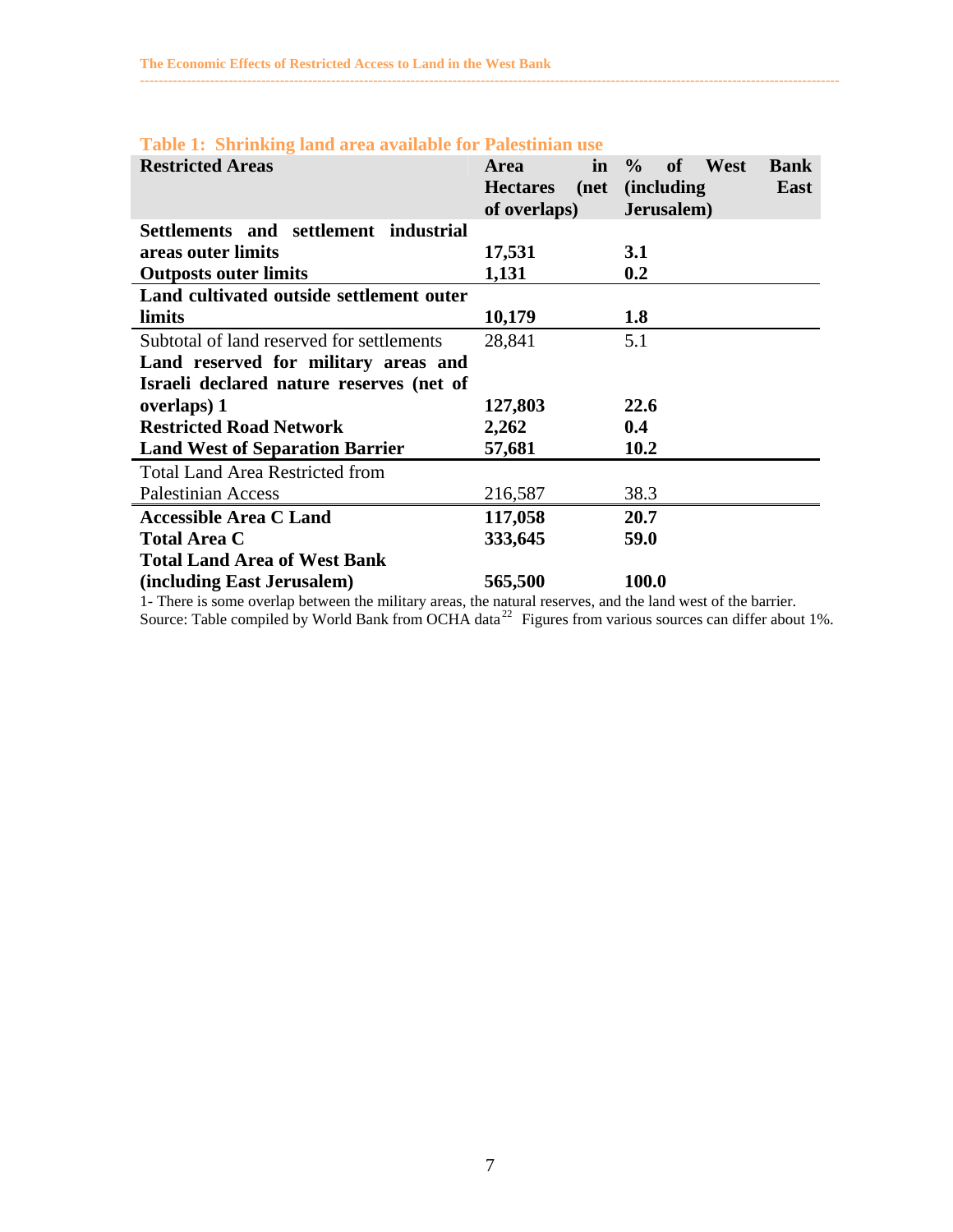## **CHAPTER 2: LAND ADMINISTRATION AND PLANNING IN WEST BANK AREA C**

<span id="page-14-0"></span>**------------------------------------------------------------------------------------------------------------------------------------------------------** 

14. Security and civil matters in Area C are vested in the Civil Administration of the Israeli Defense Forces (IDF). A Military Commander for the West Bank (referred to as "Judea and Samaria" by the GOI) heads up the Civil Administration, responsible among others for Area C land administration, including zoning and planning, land requisition, confiscation and allocation; and land registration.

#### **Planning Regulations**

15. The City, Village and Building Planning Law adopted by the Jordanian Government in 1966 remains the primary legal basis for planning activities in Area C of the West Bank. This law mandates the preparation of regional plans and master plans for cities and villages and that all construction must be licensed according to the law, associated regulations and existing plans. It was modified by GOI military order No. 418 in  $1971^{23}$ . These modifications led to a greatly changed planning system highlighted by minimizing the participation of Palestinians on the planning committees and replacing them with IDF officials and settler representatives, so that Palestinian participation in the process was mostly eliminated. A Supreme Planning Council with associated committees and a Central Planning Department, all units within the Civil Administration, are today responsible for the planning system (see Annex for planning regulatory framework in PA vs. Israeli administered areas).

16. Military Order 418 dissolved district councils called for in the Jordanian Law and maintained the limited authority of Palestinian local municipal councils. As far as Israeli settlements are concerned, some regional and municipal councils act as special planning committees with authority to approve detailed area plans and building permits respectively. Master plans prepared by or on behalf of these local and regional councils are submitted for approval to the Sub-Committee for Settlement operating under the Israeli Civil Administration. As a result, settlement master plan areas have been repeatedly expanded to allow for settlement population growth and development.

17. On the other hand, the Supreme Planning Council has implemented highly restrictive zoning and planning regulations for Palestinian towns and villages, effectively preventing new Palestinian construction in Area C. Limits of development zones, agricultural areas, and nature and coastal reserves are set by two Regional Development Plans, one each for the northern and western West Bank. Dating back to the British Mandate, these sixty-year old plans have become increasingly inadequate over time as the population has grown. The Council has simply refrained from updating the two plans, maintaining most of the West Bank as agricultural areas or nature reserves with limited allowable development; in fact the regional plans allow for the construction of only one building structure per plot outside of the "development" areas, which as defined during the British mandate excludes dozens of existing localities throughout the West Bank. This effectively has created a situation where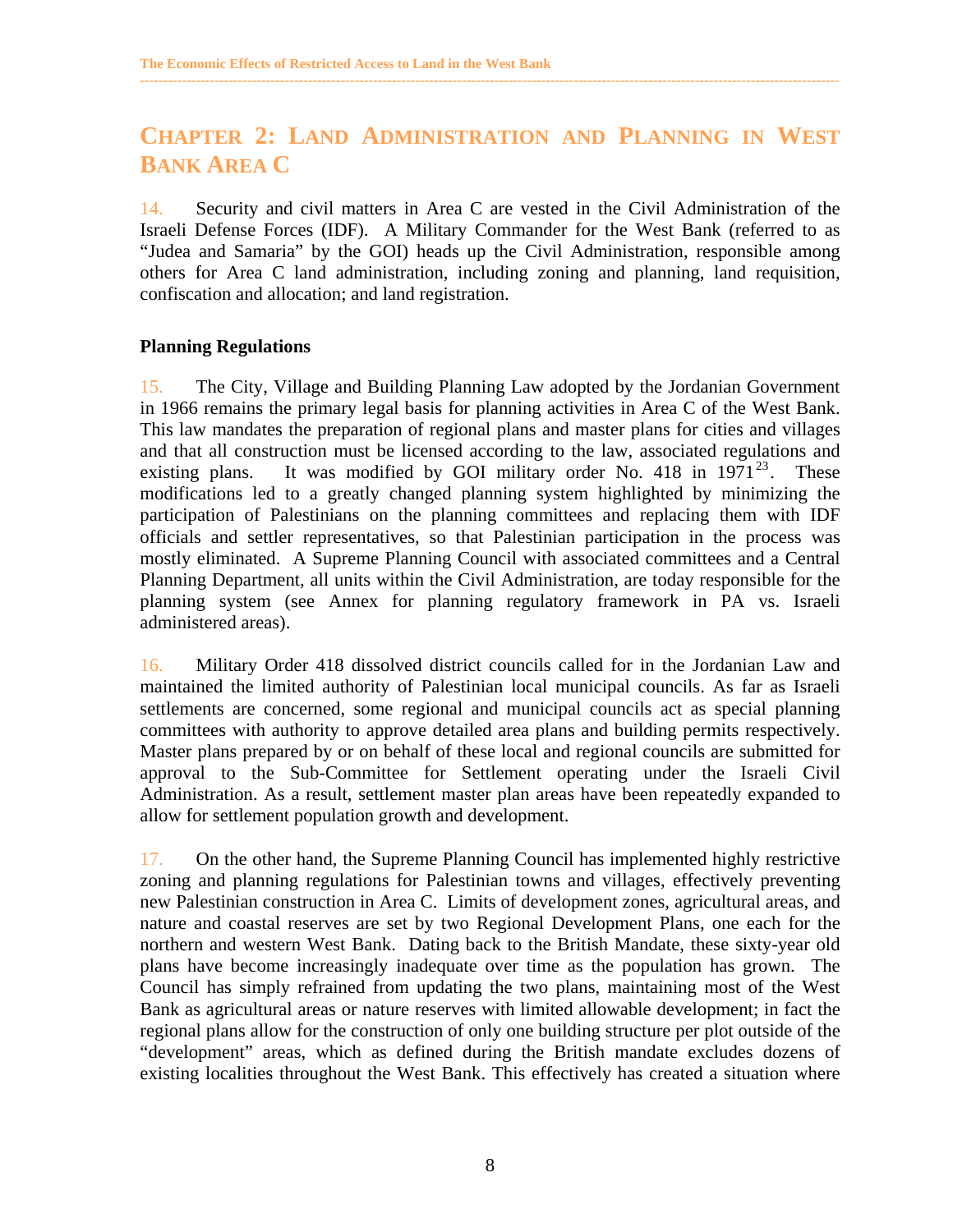building licenses cannot be obtained even for rehabilitating existing buildings in rural areas in the West Bank, must less any new development.

**------------------------------------------------------------------------------------------------------------------------------------------------------** 

18. In the 1990's the Central Planning Department of the Civil Administration prepared Special Partial Outline Plans for roughly four hundred villages of the West Bank, most of them in what is now designated as Areas A or B. Only about 10% of the 130 or so Palestinian villages in Area C have special partial outline plans for their localities, the rest have no master plans and exist in what is generally classified as either agricultural or nature reserve land under the mandate regional plans. The main element of these plans, and those produced by the Civil Administration before and since, is the line demarcating their boundaries.<sup> $24$ </sup> These plans lift the threat of demolition within the line, but the process has not allowed for the expansion of the line to accommodate the needs of the growing population. Instead, they demarcate boundaries tightly around the built-up areas, even cutting into the built-up area. OCHA<sup>25,</sup> reports for instance that the new master plan approved in 2006 for the village of Al Jiftlik is actually divided into three noncontiguous areas, and leaves approximately 2,000 residents, or about 40% of the population outside the approved urban area<sup>26</sup>. These plans essentially limit the possibility for development to "in-fill", namely using scarce vacant land within towns and villages, which due to social norms and land ownership patterns is often not compatible with Palestinian needs. <sup>27</sup> Beyond these boundaries, construction is prohibited and that prohibition is enforced. While construction of new houses (after appropriate permits are granted) can occur within the master plan, houses built outside the perimeter of the plan are considered illegal and face the continued threat of demolition. This restrictive planning system has had the dual results of preventing growth of Palestinian urban areas while reserving space for expansion of nearby settlements

19. Palestinian applications to build on privately-owned land outside of the demarcation lines are generally rejected by the Civil Administration on the grounds they are not consistent with the outline plan, or are not permitted according to the old Mandate plans (e.g. zoned for agriculture or a nature reserve). Permits can also be rejected on the basis that the owner cannot prove ownership, which can be quite difficult when two thirds of the West Bank lands have not been registered<sup>28</sup>. Similarly, infrastructure projects to serve the most basic needs of the Palestinians in Area C, such as repairing roads or connecting to water supply, are frequently delayed or denied, even if donor funding is available for such investments.

20. Limits on construction permits and restrictions on the subdivision ('parcelation') of land plots for housing leave residents few options and many build illegally and risk demolition. The GOI State Comptroller found serious deficiencies in the enforcement of regulations related to illegal construction by both Palestinians and Israelis despite the fact such illegal construction is extensive<sup>29</sup>. It pointed out that in the period 2000-2004 enforcement measures were only taken against between 8% and 23% of the number of reported incidents of illegal construction and squatting by Israelis in the West Bank. In a similar vein, data obtained from the Ministry of Defense shows that in the period of 2000- 2007, 33% of demolition orders issued against Palestinian structures were carried out, as opposed to 7% against structures in Israeli settlements. This imbalance is further underscored by the fact that only 91 Palestinian building permits were approved by the Civil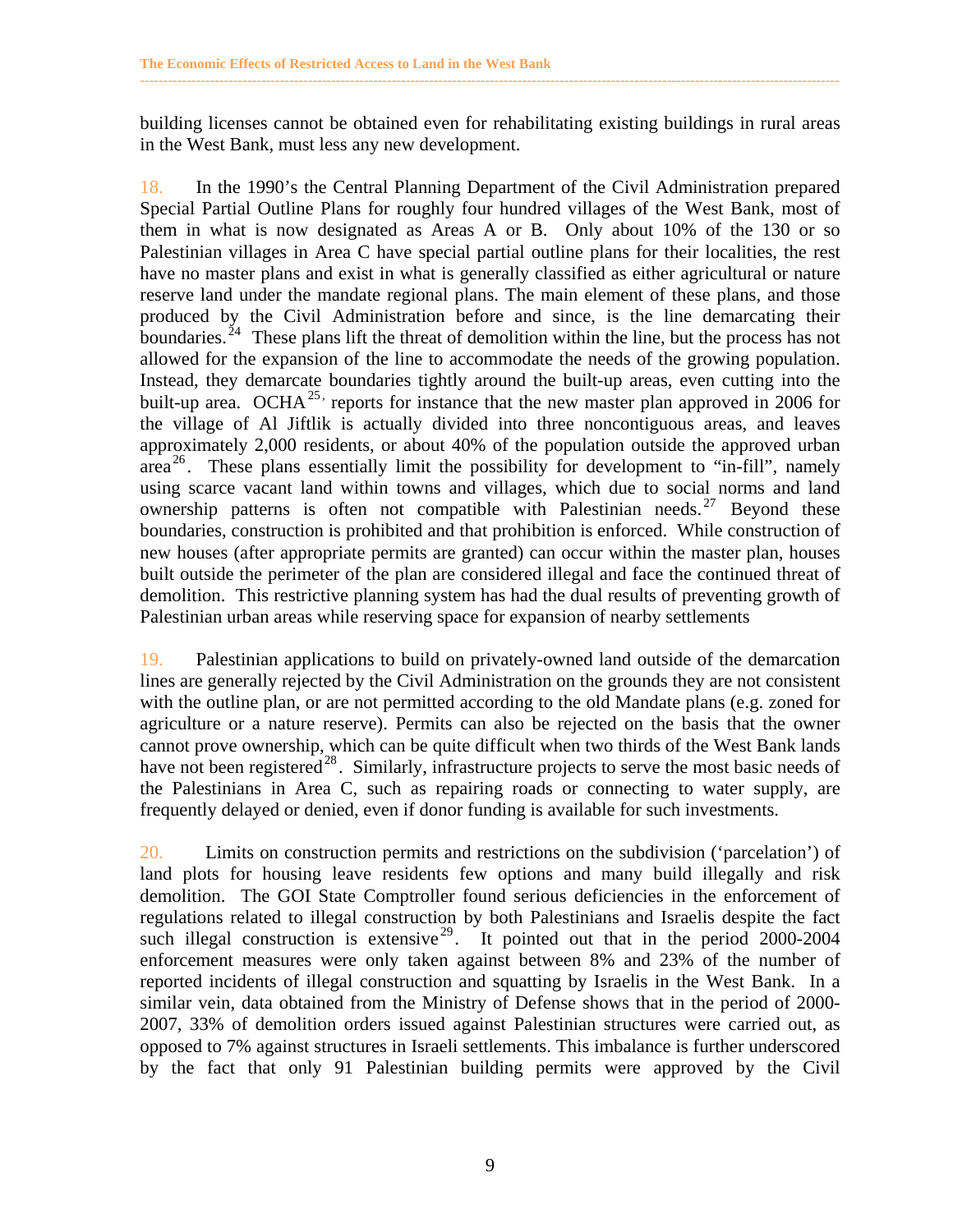#### **Area C State Land Policy**

21. Under Israeli military rule, State lands in the West Bank are considered to be those lands that are not categorized as private. For the Civil Administration, there are two main categories of private lands: first, lands formally registered before 1967 when Israel closed the registry (i.e. about one third of all properties); second, parcels that meet the Ottoman legislation requirement, namely 10 years continuous cultivation, and payment of taxes. Peace Now<sup>31</sup> remarks that in 1967, many Palestinians, who had been farmers, became workers in Israel, thereby paving the way for large parts of the newly uncultivated lands to be declared as State land. This was made possible using the Ottoman Code that allowed the State to confiscate land that had been left uncultivated for a period of three years. GOI also established a third category, namely 'survey land', for which the ownership is unclear or in dispute. Although such land cannot be developed legally, in practice it has been treated as State land. State lands and survey lands have frequently been allocated to Israeli settlers, along with substantial amounts of private land as will be shown later on.

<span id="page-16-0"></span>**------------------------------------------------------------------------------------------------------------------------------------------------------** 

#### **Land Ownership and Registration**

22. Palestinian land ownership has two main characteristics: first it is widely prevalent with an estimated 80% of all Palestinians owning some land; second land properties belong collectively to extended families that have occupied the land for a number of generations. Through inheritance, family land ownership has become fragmented with the original parcel of family land owned by a large number of heirs. Due to current land administration practices, including restrictions on 'parcelation' and high proportion of "absentee" land owners, in most cases parcel division has not occurred and co-ownership is frequent<sup>32</sup>.

23. Historically, land registration in the West Bank had been low: only 33% of the West Bank overall and 31% of Area C is formally registered (i.e., titled)<sup>33</sup>. The registration process which had started in the 1920's, and continued through the Jordanian period, was halted by Israel in 1968. Even during the period when registration was available, many landowners avoided registration, or under-reported actual amounts of land, and this for a number of reasons: efforts to avoid taxes, the fact that in traditional settings official titling and registration was not always necessary to exercise land rights, and general registration of individual titles to land was mostly incompatible with traditional communal ownership of the land and/or with extended family ownership of the ancestral property. The formal systems of land administration often did not match the actual land use system in practice at the time, and thus a dual system emerged, with forms of tenure and a large number of land-related transactions existing outside of the formal system. Among other traditional rights, common property rights of Bedouin communities have been largely ignored by the formal process.

24. Under the British Mandate, the government initiated an attempt at systematic land registration but the Mandate ended prior to completion of registration, resulting in relatively low levels of land registration in the southern West Bank, notably around Bethlehem and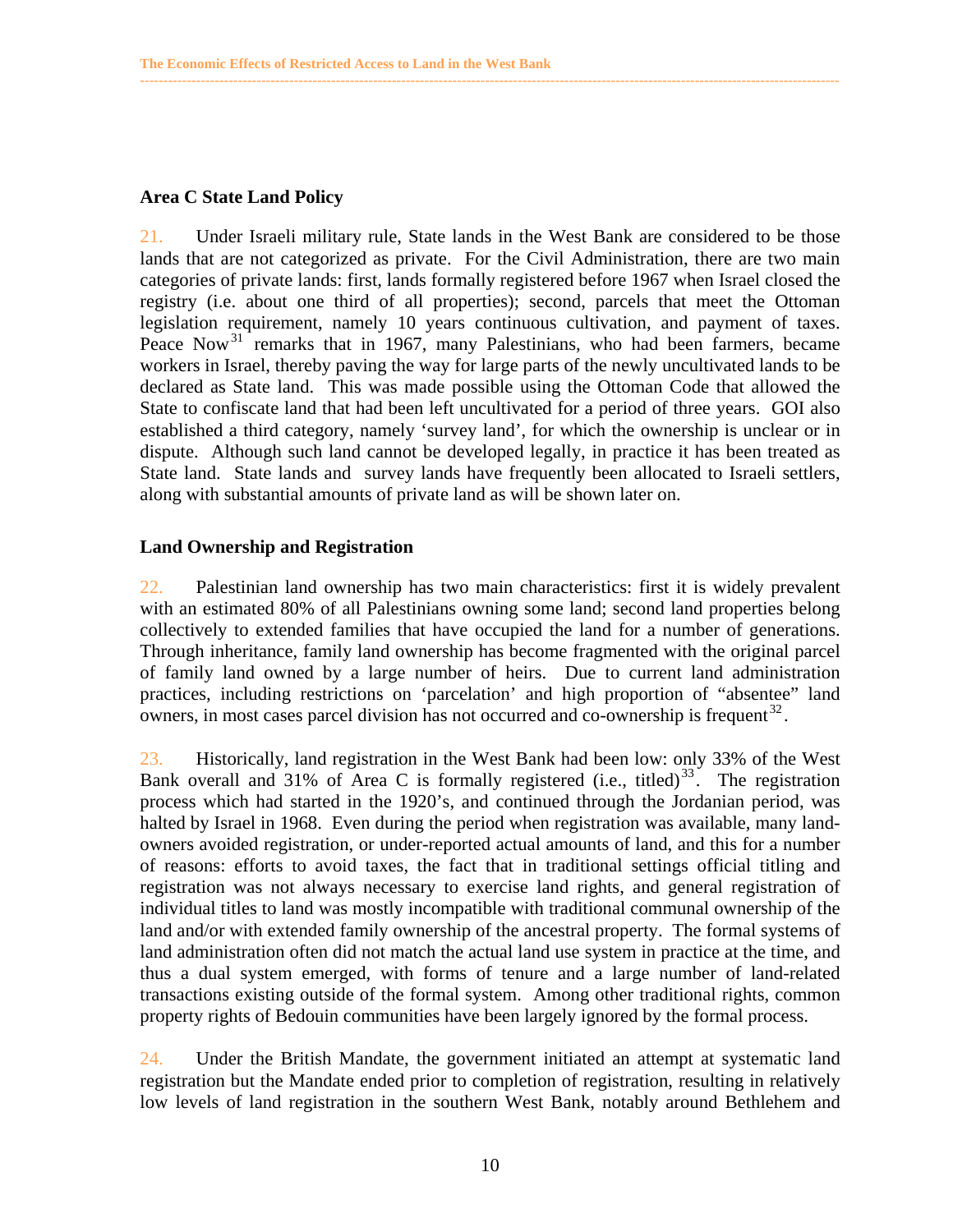Hebron. Systematic land registration continued in the West Bank under Jordanian administration, until 1967 when GOI took control of the West Bank. After 1967, GOI radically altered the land administration system to the detriment of landowners and users as it instituted measures making registration of private land difficult, formally suspended systematic land registration, and closed all land records to the public. This system became seriously problematic in the 1980's, when Israel declared all land that was not registered or under cultivation as "State land", which amounted to confiscating all land that was deemed without an owner, in official though not in real terms.

<span id="page-17-0"></span>**------------------------------------------------------------------------------------------------------------------------------------------------------** 

25. Under this system which continues in Area C today, most Palestinian landowners are reluctant to even attempt registration of private land because the process is cumbersome, costly and risky. The necessary steps involved in registration are prohibitively expensive, especially for the poor. Palestinian landowners interviewed reported that in order to register land, they must provide the Civil Administration with three types of maps of different sizes, and submit six copies of all relevant documents.<sup>34</sup> And there is added concern that the Civil Administration will confiscate a portion of the land during the process, for example if the documentary evidence is deemed lacking or if any party with a legal interest in the land is deemed "absentee." This is particularly true in the case of owners of agricultural land.<sup>35</sup>

26. In addition, the administrative system itself is problematic. While decisions of the registration committee whether or not to award ownership can be appealed, the decision of the land registry officer whether to forward the application to the registration committee in the first place – the first step in the registration process – cannot be appealed  $36$ . Thus registration can be halted by a single individual without any recourse available to Palestinian applicants. This point was highlighted in a report by the GOI State Comptroller.<sup>37</sup> To avoid the problems inherent in the registration system, many landowners instead use irrevocable powers of attorney (IPAs) to conduct transactions, despite the fact that. IPAs are not a secure instrument. They do not provide full proof evidence of ownership and can be disputed, a frequent source of tenure insecurity and conflicts.

27. The lack of transparency of land registration is one more troubling aspect of the system of land administration in Area C. With no public access to the registry and no official statistics related to land tenure, there is considerable risk that privately owned Palestinian land will be categorized as public land by the GOI, and used almost exclusively for the benefit of the GOI, particularly for settlements.

#### **Confiscation of Private Land**

28. Even when land legally belongs to the category of private land, Palestinians have faced the risk of requisition by the Civil Administration primarily for settlement-related activities. The practice of constructing settlements and outposts on private Palestinian land was deemed illegal under Israeli law pursuant to a decision of the Supreme Court of Israel involving the settlement of Elon Moreh in 1979. Yet, it continues in practice. A recent report by the Israeli civil society organization Peace Now cites official and up to date data from the Civil Administration that reveals 131 settlements are completely or partially situated on private land and over 32% of the land incorporated into the settlement jurisdictions is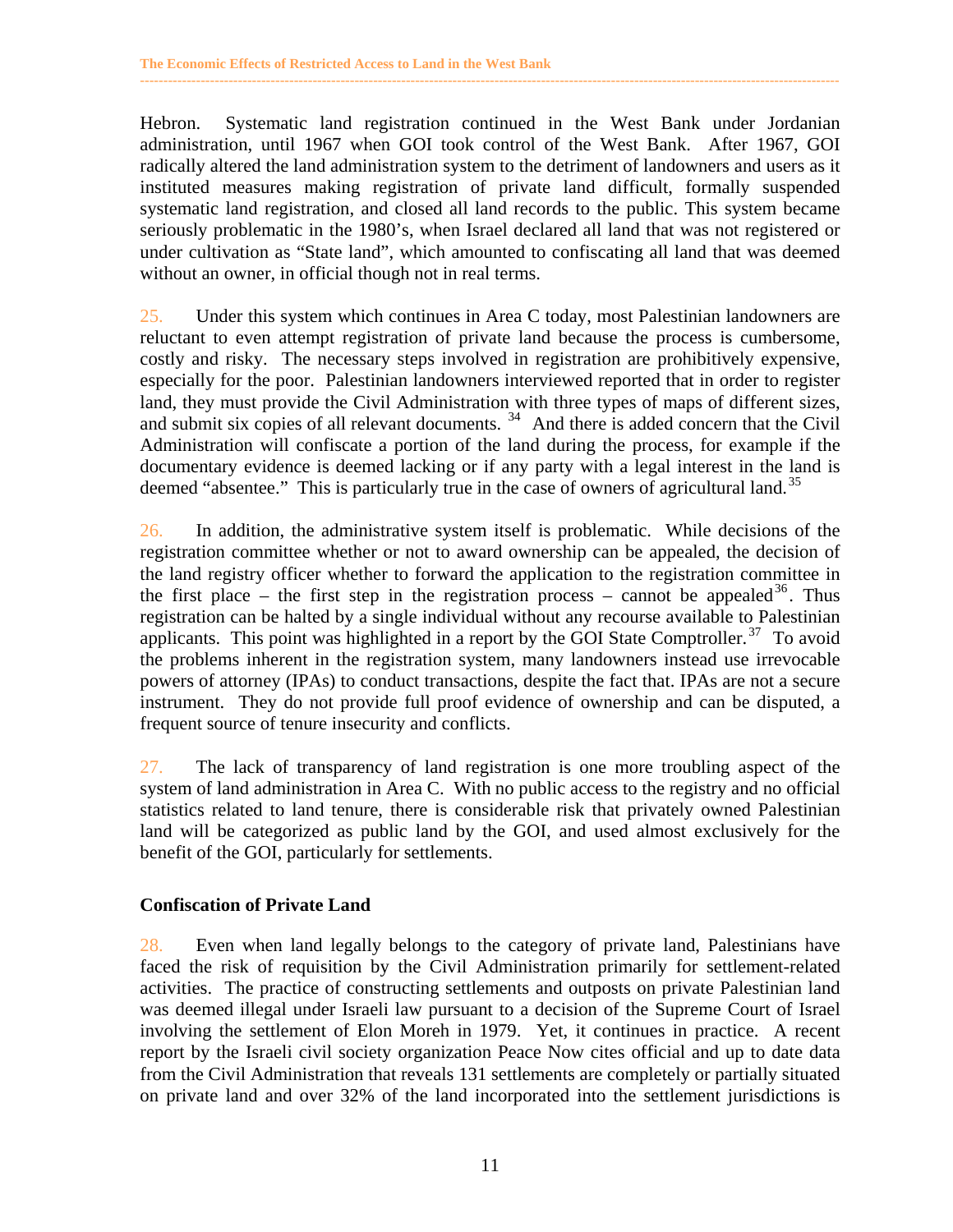29. Methods for seizure of private land in Area C have been diverse: requisition of property for "military" or "security" needs; declaration of land as abandoned property; and confiscation of property for "public need". From 1968-1979 Israeli military officials issued dozens of military orders for the temporary requisition of private land in the West Bank, on the grounds of urgent military necessity, and ultimately used primarily for settlements.  $40$ Though this practice of requisitioning land for military needs has mostly been stopped in regards to settlements, it continues for a number of security related activities, most notably for construction of certain sections of the Separation Barrier. Though orders are sometimes temporary in nature, often the land is not returned even upon expiration of the orders. The GOI State Comptroller's Office found that although many of the requisition orders made on the basis of military necessity had expired, de facto they remained in effect as the land was not returned to its original state.<sup>41</sup> In other cases land was requisitioned without orders having been issued first. The report noted one case in particular that involved thousands of dunums of private agricultural land that was eventually taken over for cultivation by settlers. It also found that many requisition orders were not entered in the Civil Administration's land registry, thus making unclear the exact legal status of the land. Under each of these scenarios the legal remedies available to affected Palestinian landowners are limited. Indeed Palestinians in Area C are subjected to Israeli military courts, which offer far fewer procedural protections than the Israeli civilian courts that have jurisdiction over violations by settlers.

**------------------------------------------------------------------------------------------------------------------------------------------------------** 

30. Private land can also be treated as abandoned and confiscated if owners are deemed "absentee" by the Civil Administration. When some heirs are not considered residents of the West Bank (i.e. are not included in the population registry held at the Civil Administration), part of the family land risks confiscation by the GOI under absentee property laws which remain in effect throughout the West Bank. "Absentee" land can subsequently be declared as State land, managed by the Custodian of Governmental and Abandoned Property (Custodian)<sup>42</sup>, and be allocated for settlement use. Owners contesting the classification of their property as abandoned can file an objection with the military appeals committee  $43$ . But even in cases where the property was wrongly classified as abandoned, the transfer will not be nullified if the Custodian acted in good faith – a burden nearly impossible for Palestinian landowners to overcome. In practice, lawyers representing Palestinians in such proceedings have found it nearly impossible to reverse the erroneous classification of such land.<sup>44</sup> Since the records of the Custodian are not publicly accessible, there are no comprehensive statistics on the amount of land deemed absentee. The Civil Administration has also expropriated private land for "public needs".<sup>45</sup> These measures have been used primarily to seize land for construction of roads serving settlements, and have been upheld in most cases by the Israeli High Court on the grounds roads benefit all residents.<sup>46</sup> This is despite the fact that Palestinians are often restricted from using the roads, especially those directly serving settlements.<sup>47</sup>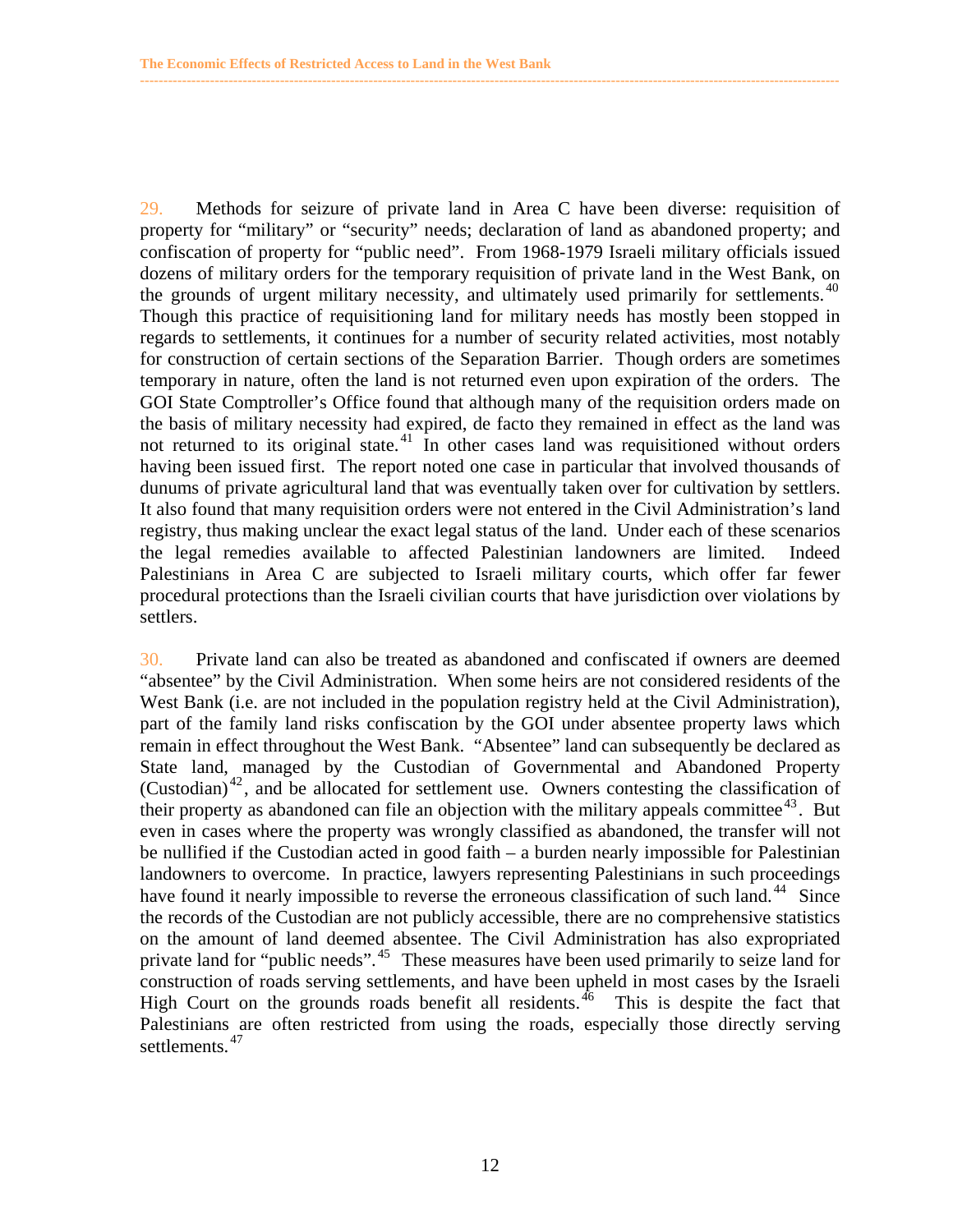## **CHAPTER 3: EFFECTS OF GOI LAND ADMINISTRATION POLICIES ON THE DEVELOPMENT PROSPECTS OF AREA C**

<span id="page-19-0"></span>**------------------------------------------------------------------------------------------------------------------------------------------------------** 

31. As discussed in the previous section, the land administration and planning system maintained by the GOI in Area C is problematic in terms of providing adequate Palestinian access to land and participation in land use and master planning, which in turn is equally problematic in economic terms. Prevailing land policies and regulations, including difficulty in obtaining an official land title, risk of confiscation, near systematic denial of permit requests and threat of demolitions, combine to maintain a high level of insecurity that limits investment in land. The end result is a system that suppresses rather than promotes Palestinian development.

32. While the Palestinian population in Areas A and B are also affected by these policies, as will be discussed later, those living within Area C are the most directly affected. Only a fraction of the Palestinian population resides today in Area C; exact figures are not available, but the Palestinian population in Area C has been estimated to be anywhere between 70,000 and  $230,000$  people<sup>48</sup>. Area C naturally incorporates most rural areas and grazing land, so a large part of the population are farmers and herders as well as Bedouins, who are particularly at risk in terms of land tenure. These groups also tend to fare worse than the general population in terms of social indicators and access to services (see rest of the chapter and Box 2).

#### **Effects on Construction and Infrastructure**

33. The building permit system discourages both new construction and expansion of infrastructure by Palestinians in Area C. This is evidenced by the low rate at which Palestinians are able to obtain permits for any type of construction or infrastructure, be it public or private, as well as by the demolition rate of illegal construction. The Israeli Ministry of Defense released information on permits received, permits approved, and demolitions from 2000 through 2007 showing that only 91 construction permits were granted to Palestinians (out of 1,624 requests) – an approval rate of just  $6\%$ .<sup>49</sup> During this same period, a total of 4,993 demolition orders were issued against Palestinian structures and a total of 1,663 actual demolitions executed. Israeli approvals for Palestinian construction in the West Bank were not always so rare; historical data show that approvals for Palestinian building requests were as high as 97% in 1972. While pre-1994 data include approvals in what are now Areas A and B (likely to be higher than Area C), nonetheless the densely populated areas within the municipalities are excluded from both sets of data, which clearly show a shift towards a more restrictive policy over the years.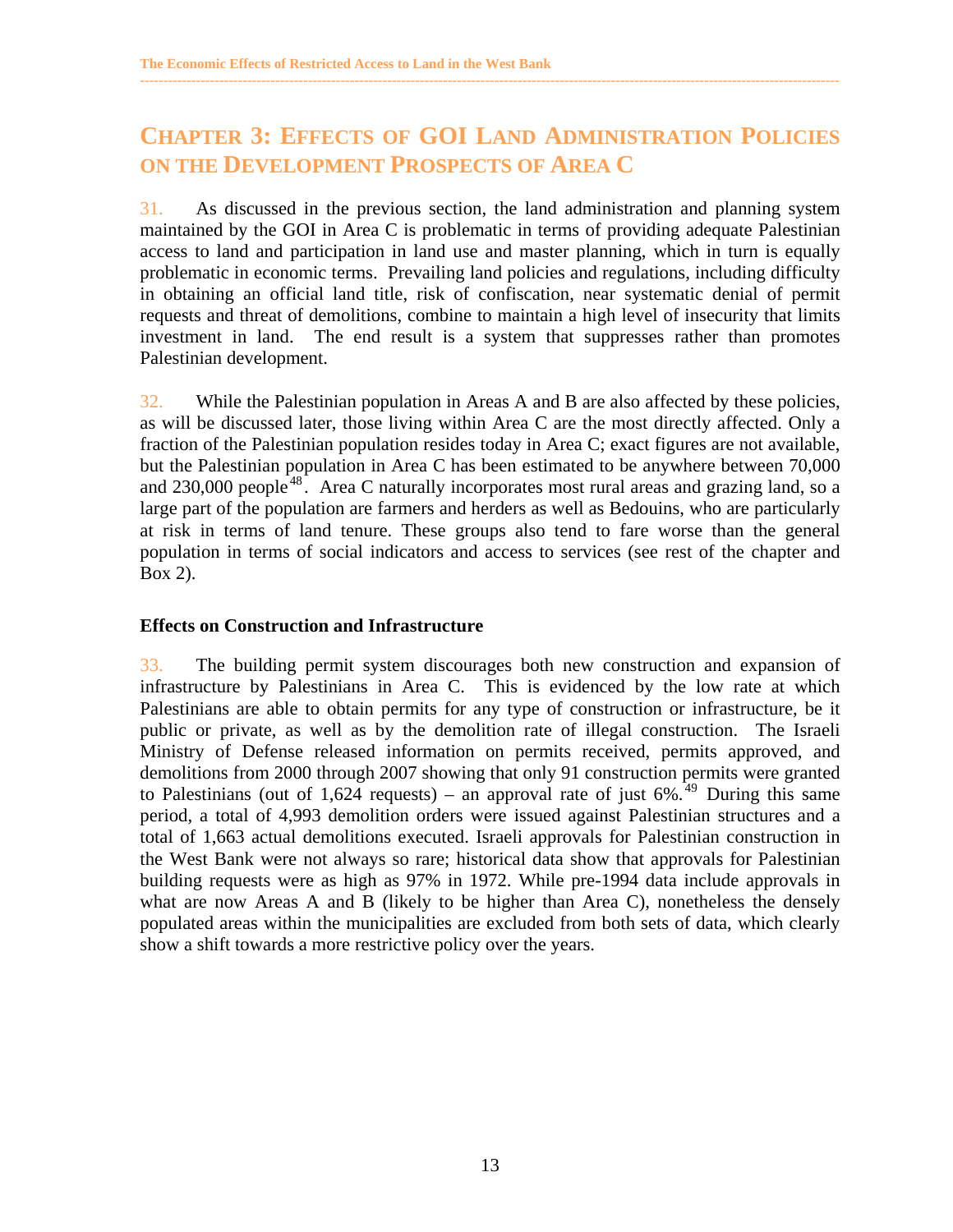

**Figure 2: Trends in Palestinian building permits approved by Israeli authorities in the West Bank** 

**------------------------------------------------------------------------------------------------------------------------------------------------------** 

*Note: Date from 2000 onwards applies only to Area C, pre-2000 data also excludes the densely populated municipalities but includes the rest of Areas A and B. Source: "The Prohibited Zone, Israeli planning policy in the Palestinian villages in Area C", Bimkom, to be published October 2008.* 

**Figure 3: Israeli Civil Administration Construction Decisions – Building Permits and Demolitions in Area C** 



*Source: Israeli Civil Administration data provided in letter dated November, 19, 2007, provided by Bimkom.*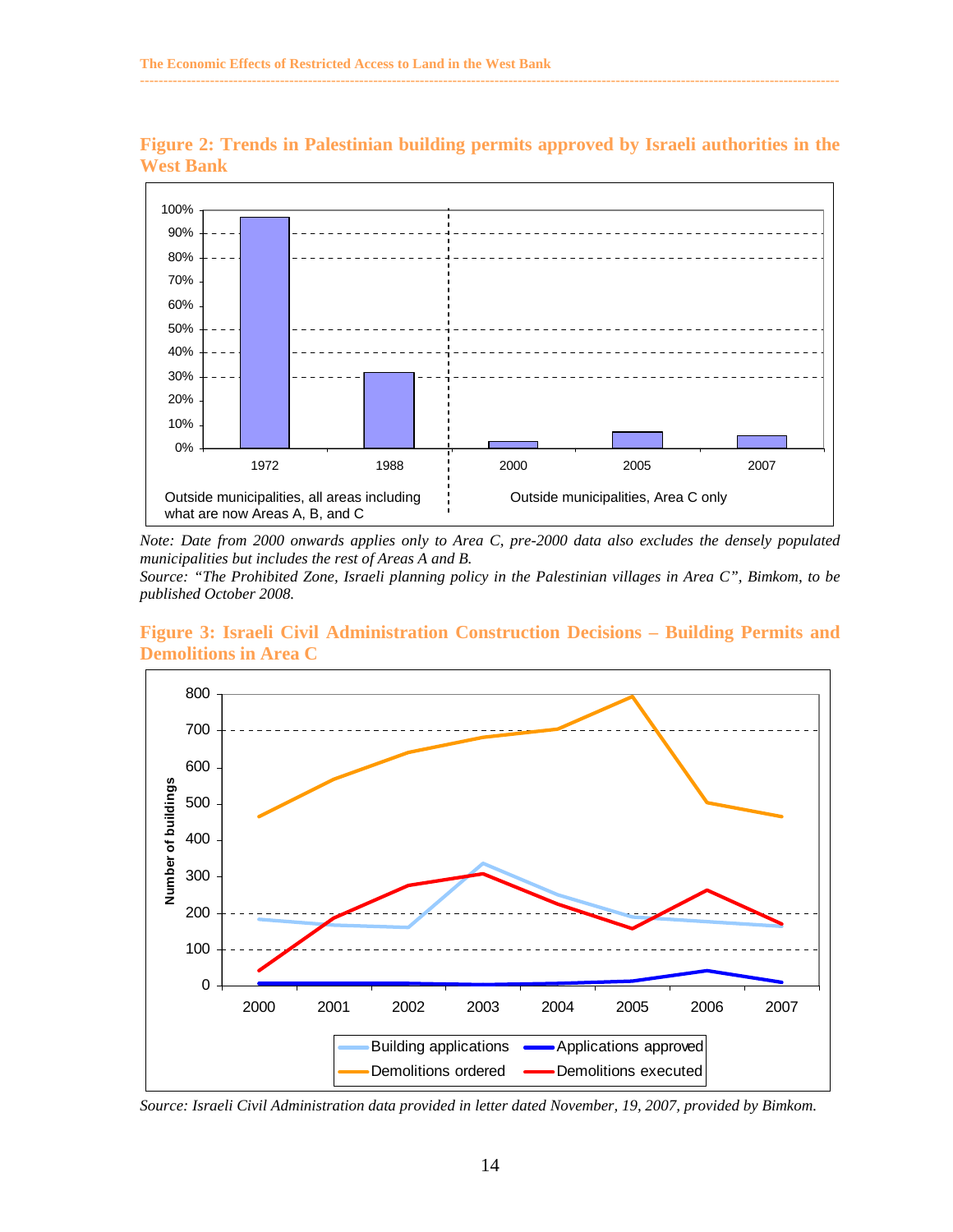34. The actual impact on construction and investment in Area C may be somewhat more nuanced than these numbers suggest. On the one hand, according to the Palestinian Ministry of Public Works and Housing, where written permission is not granted or sought, informal approval may sometimes be obtained for public infrastructure projects. In such cases, the risk of demolition is lessened though not altogether absent. Furthermore, driven by family needs, unlicensed construction, particularly of private homes, continues throughout the West Bank despite the risk of demolition. On the other hand, approval figures do not reflect the number of would-be private investors discouraged from investment due to the tendency for permits to be rejected.

**------------------------------------------------------------------------------------------------------------------------------------------------------** 

35. Palestinian construction for investment purposes in Area C is extremely limited due to building restrictions. Interviews with developers indicate that housing developments in Area C are not considered a viable option since obtaining land titles and building permits is largely unattainable.<sup>50</sup> Furthermore, properties in Area C are generally regarded by local banks as unacceptable as collateral since PA laws and regulations cannot be enforced in the area. This effectively precludes any mortgage-based housing developments in Area C.

36. The rule is that no construction is allowed without a permit, but for small structures, it is enforced on a case by case basis. In general, there is no tolerance close to settlements, borders, military facilities, or near roads, where even agriculture activities can be restricted. But private homes built on the outskirts of Areas A and B that are not near any Israeli facilities or borders are at less risk of demolition. Palestinian construction in East Jerusalem is also highly controlled, and there is evidence that the zoning and planning provisions and enforcement vary between Palestinian areas and Israeli areas, including settlements. After the annexation of East Jerusalem in 1967, large areas of privately owned Palestinian land were confiscated by the Israeli government, primarily for settlement purposes. Currently, Palestinian construction is hampered by a combination of the creation of "green zones" around Palestinian neighborhoods which prevent their expansion, the complexity and cost of obtaining building permits, the application of the absentee property law in East Jerusalem which discourages Palestinians from attempting to register land, and more zealous enforcement of building and planning regulations in Palestinian areas in East Jerusalem.<sup>51</sup> As a result, according to the Palestinian Central Bureau of Statistics (PCBS), between 1967 and 2002, 82% of all housing units built in East Jerusalem were for Israelis, as opposed to 18% for Palestinians<sup>52</sup>.

37. Permits for public infrastructure projects are also often significantly delayed or even refused. As a consequence, and despite abundant donor resources, spending for public investment in Area C is minimal. Under the current situation, there is little the Palestinian Authority or the donor community can do to assist the residents in Area C, leaving a significant number of Palestinian people in want of basic services. The Ministry of Agriculture explained how too often its efforts to improve the lot of rural people are frustrated by lack of permits and/or demolitions. The Palestinian Water Authority reports the same difficulties (see Box 2). An earlier World Bank document reports on donor experience note that "Obtaining permits for Area C, whether for private, humanitarian or developmental purposes is time consuming if not unattainable" <sup>53</sup>. It further indicates that the lack of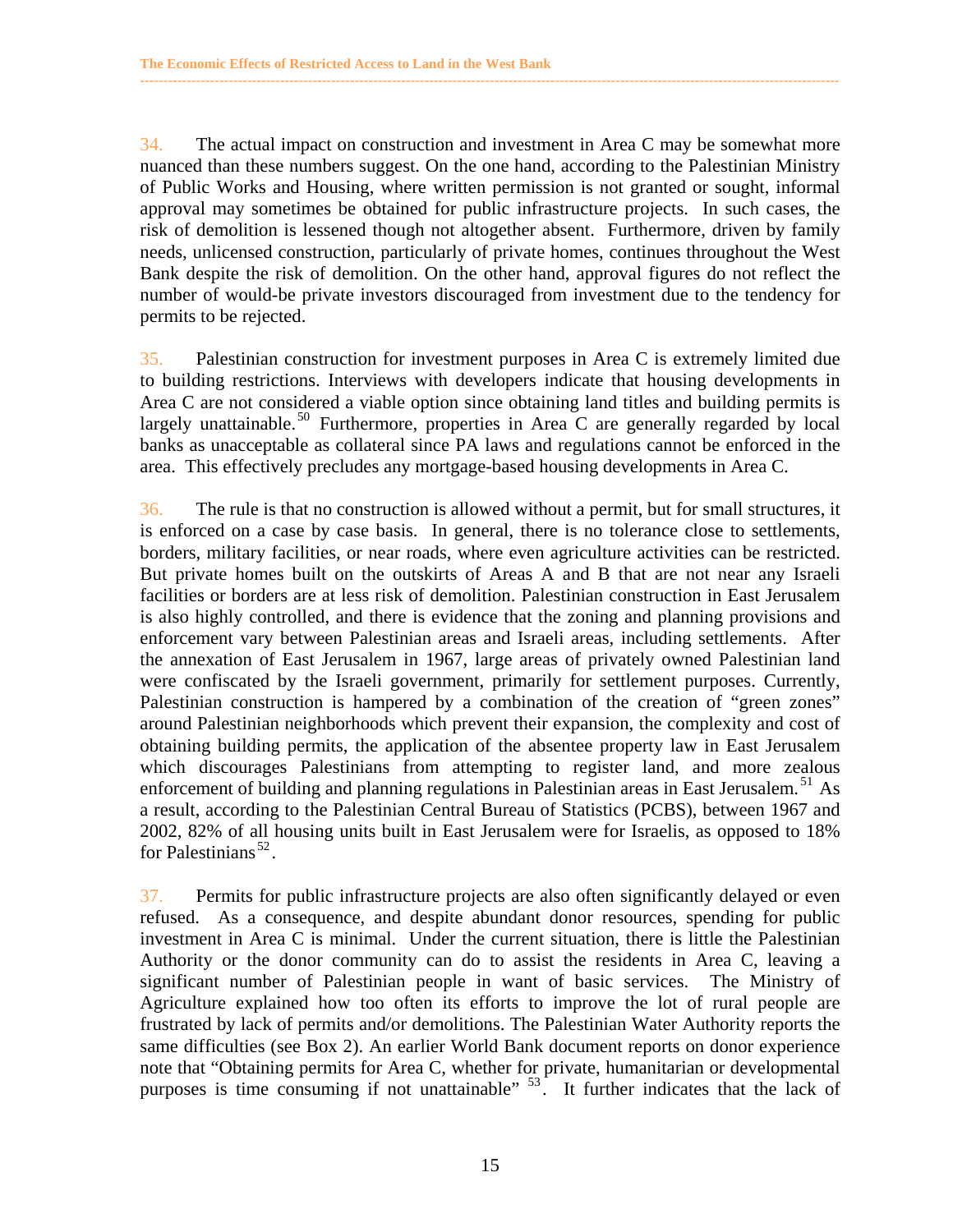construction permits, particularly in the Jordan Valley, has prevented several communities from developing or upgrading utilities (electricity, water) and social infrastructure (schools, clinics). Several agencies have reported being forced to remove infrastructure for basic services.

<span id="page-22-0"></span>**------------------------------------------------------------------------------------------------------------------------------------------------------** 

38. Even villages which lie mostly or entirely in Areas A or B, officially under Palestinian control, frequently have their key infrastructure in Area C. There are several examples of village councils in those circumstances who have requested permits to improve road access, or install water supply pipelines, to no avail. Qaryut, south of Nablus, is an example of a village, officially under Palestinian civil control, with almost all its infrastructure in the surrounding Area C. In 1999, the village council submitted a request for paving the dirt-road, with no success so far. Likewise, every request submitted to install a water supply pipeline has been denied<sup>54</sup>. According to the Palestinian Water Authority, about one third of West Bank localities , representing about 9% of the population, have no access to water. Many of these are in Area C where the PA's ability to assist them is limited and Israeli approvals are required.

#### **Effects on Agriculture**

39. Not surprisingly, rigidly enforced land access and movement restrictions in Area C have been especially harmful to the agricultural sector and the welfare of farming families. The increasing number of walls, roadblocks, and checkpoints has made it increasingly difficult for farmers to access their lands and markets. As a consequence of the longer journey times, the costs of transporting goods to market, and receiving agricultural inputs, have risen significantly <sup>55</sup>; and produce destined for external markets frequently spoils as it is detained at checkpoints. Palestinian farmers with agricultural land near settlements can find these properties difficult to cultivate and harvest due to intimidation, violence, or property damage by settlers.<sup>56</sup> Furthermore, in some areas near settlements considered to be high friction areas, harvesting of olive orchards is limited to only specific days designated by the Israeli military with a military escort. As a result, much agriculture land is in effect withdrawn from production, or shifted to lower value and less perishable crops (e.g. from fruit and vegetable to cereals), while hardly any infrastructure investment is carried out, be it on- or off- farm, with resultant decline in income. The daily agricultural wage is illustrative of the more general decline: from 2001 to 2005, it fell by 10.3% in the West Bank<sup>57</sup>.

40. Important areas of agricultural land and water resources are becoming increasingly difficult to bring into production as a result of the Separation Barrier. Some 170,000 dunums of fertile agricultural lands are affected, or 10.2% of the total area cultivated in the West Bank, with an average economic value of US \$38 million – equal to roughly 8% of Palestinian agriculture product<sup>58</sup>. The GOI has never released comprehensive information on the provision of permits for landowners and their workers, but a survey conducted by the UN Office for the Coordination of Humanitarian Affairs (OCHA) in the northern West Bank found that 60% of families owning land behind the barrier were denied permits by the Civil Administration, and more than 50% of communities no longer had direct, regular access to their land. 59 Bedouin communities of sheep and goat herders have lost precious grazing areas, with a devastating effect on their income  $60$ .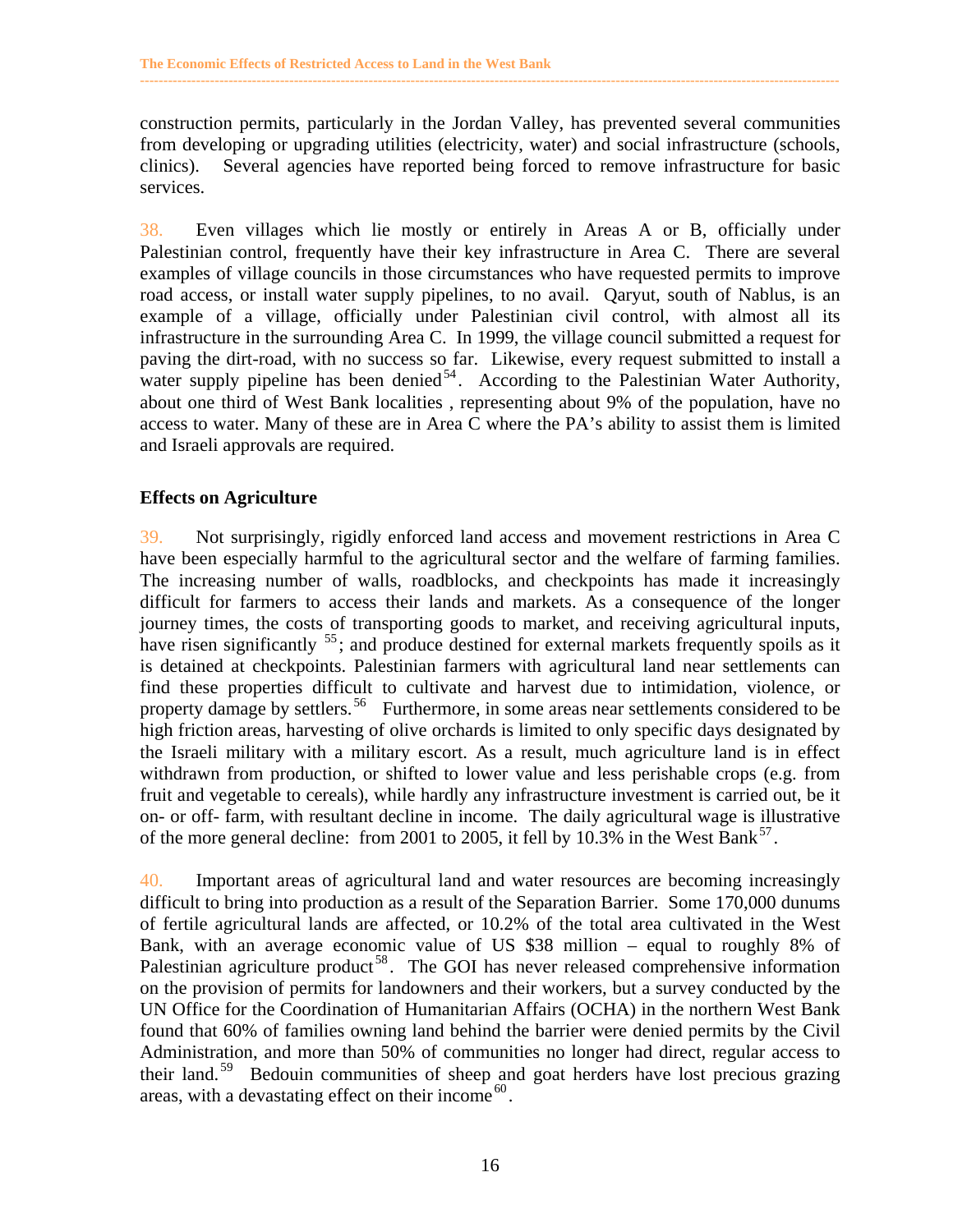e

#### **Box 2: Effect of the Planning and Permit System on Public Infrastructure Investment and Services**

**------------------------------------------------------------------------------------------------------------------------------------------------------** 

The provision of public services to the Palestinian population in Area C is highly dependent on the ability of the PA to obtain permission for infrastructure development in these areas. Most of the population in Area C is dependent on the PA for electricity distribution, water supply, waste management, and telecommunications services, either directly or through their coordination with Israeli water and electricity companies, both of which have been significantly hampered by the difficulty of obtaining Israeli permits. Telecommunications are provided through private companies, which have reported higher costs and poorer service in Area C, and even in Areas A and B, due to their inability to obtain permits for the installation of towers in Area C. The Palestinian Energy Authority has requested the construction of three electricity substations, necessary to improve electricity supply and distribution, in Area C but the Israeli authorities have responded with alternative sites in Area B. Attempts by the PA to provide electricity to some villages West of the Separation Barrier have been frustrated by their inability to obtain work permits from the Israelis to enter the area.

Provision of water and wastewater services has been particularly problematic. The Palestinian Water Authority reports that there are over 140 projects awaiting approval by the Israeli authorities (either the Joint Water Committee or the Israeli Civil Administration), including but not limited to development of wells, springs, and transmission lines, and wastewater treatment plants. Palestinian extraction of water in the West Bank - most of which lies in Area C- is limited to 17% of total water in the aquifers. Israel extracts the remaining 83% either for the settler population in the West Bank, for consumption in Israel, or for sale back to the Palestinian population. Palestinian access to water is restricted - with rare approvals for new wells or for increasing outputs from existing wells – to wells dug before 1967. In fact, despite the rapid population growth, The PWA reports that water extracted by the PA from West Bank aquifers has in fact dropped from 118 Mcm annually in 1995 to 106 Mcm in 2007. Access to water for agricultural use is particularly important since restrictions on access to water effectively restricts the ability of farmers to utilize agricultural land.

Approval and construction of wastewater treatment services are particularly important due to the additional environmental and health impacts. Construction of these plants is delayed by the complex bureaucracy involved in obtaining approvals from Israeli Authorities and commitment and resources from the PA and donors. Joint Water Committee and Civil Administration approvals for waste water treatment plants have historically been subject to extensive delays, in some cases over a decade. The Palestinian Water Authority reports that plants have been recently approved (Tulkarem, Nablus and Hebron), but that other wastewater treatment projects still await approval in the West Bank (Jenin, Ramallah, and Abu Dis).

Sources: Interviews and information with Palestinian Water Authority, Ministry of Planning, and Palestinian Energy Authority in June, August, and October 2008. Telecommunications information from World Bank "Telecommunications" report, 2008.

41. Similarly, 274,700 dunums<sup>61</sup> of agricultural land, producing about one fifth of total Palestinian agricultural production, are now threatened by the Eastern segregation zone along the Jordan valley (para.12). This zone also contains more than 80% of the Palestinian rangeland areas where herders currently graze their sheep and goats. Of the 1,500,000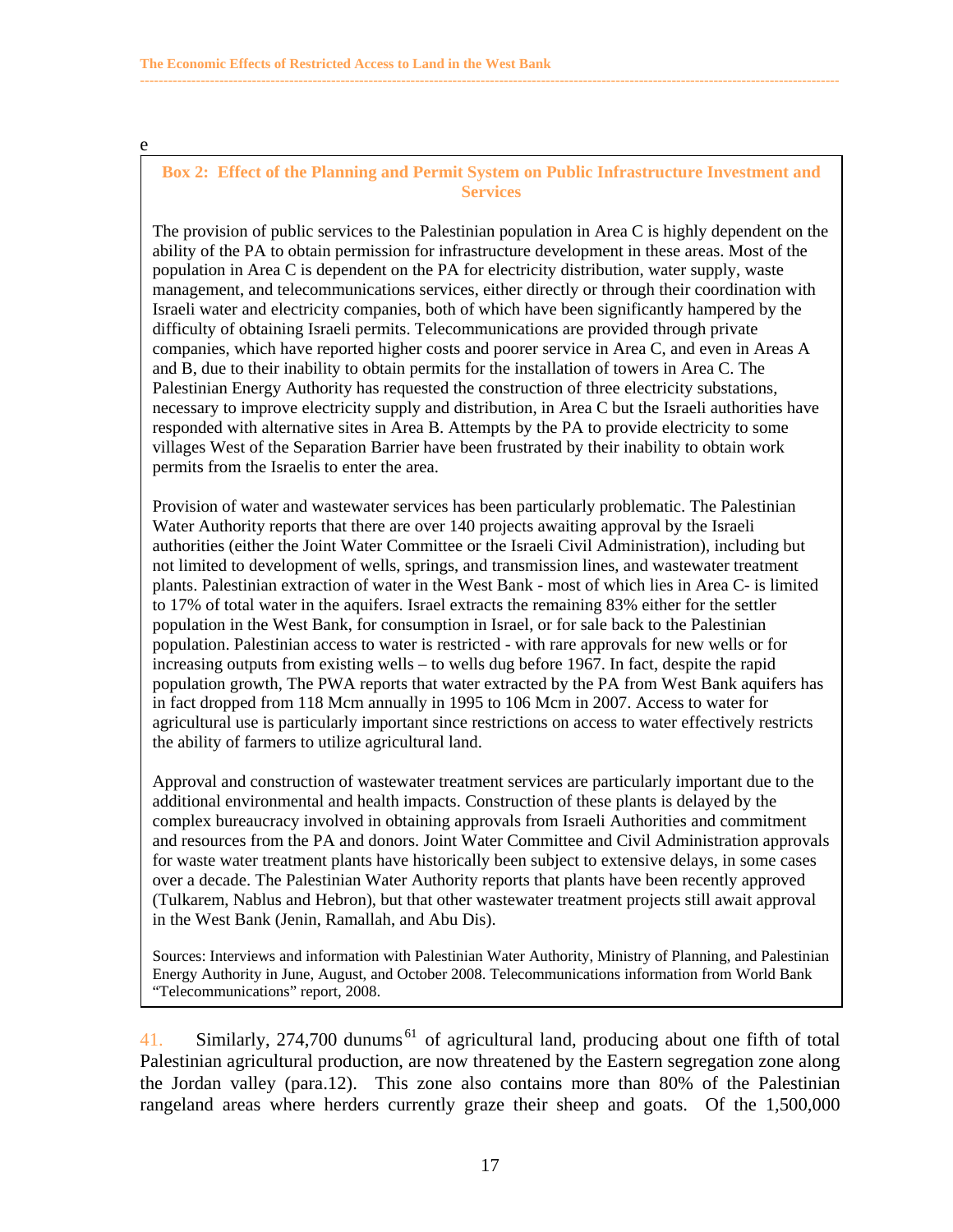dunums of existing rangelands, only 225,000 dunums remain as open rangeland for grazing<sup>62</sup>. Specifically, pasturing in the rural areas of Jericho and the Jordan Valley is forbidden for Bedouins. Furthermore, Palestinians who are not residents of the Jordan Valley must obtain special access permits to enter the Jordan Valley by vehicle, which are rarely forthcoming, even for investors or Palestinians who own land in the Jordan Valley<sup>63</sup>. This has effectively cutoff an important agricultural and tourist area from the rest of the West Bank.

<span id="page-24-0"></span>**------------------------------------------------------------------------------------------------------------------------------------------------------** 

42. Lastly, all these constraints raise the cost of local food and reduce the competitiveness of the sector. There has been a gradual increase in the wholesale prices index of different locally produced agricultural commodities, which raises the cost of living for all Palestinians. This process began well before the recent jump in global food prices. In 2005, the index reached 152.7% of the 1996 base year<sup>64</sup>. At the same time, the agriculture sector has a harder time competing with Israeli imports. The average consumer price of Palestinian products in Palestine was 76% of the price of Israeli products in 2002, and increased to 95% in  $2005^{65}$ .

43. Today, the constraints on the agriculture sector are overwhelming. The 2005 Local Community Survey by PCBS showed that "68% of all localities have unused areas for agriculture, due to unavailability of water, economic situation, lack of workers and /or due to confiscation by Israeli occupation authorities."<sup>66</sup> And when land is actually cultivated, its use is much below potential since landholders are uncertain to recoup their investments. Yet the sector constitutes an important reservoir for growth once access to land and the incentive framework improve.

#### **Effects on Industrial Development**

44. Access to land and water is a major constraint for industrial development as well. Given the high population density of Areas A and B, and high agricultural land use in Area B it is often unsuitable, and at times illegal under PA legislation, to construct industrial facilities in these areas, particularly Area A. Industrial zones in PA municipalities are small and land within these zones can be scarce and expensive. But permits to construct such facilities and associated infrastructure in Area C are rare and difficult to obtain, with consequences for Palestinian businesses. They are prevented from expanding and establishing the most efficient layouts for factories, there is a severe problem of waste disposal and the cost of shipping is increased because trucks have to negotiate small urban roads that were not designed for shipping goods.

45. The PA is planning the development of four industrial parks, which require land with suitable size and topography, clear public or private title or ownership that can be resolved without excessive complications, and located near commercial crossings with Israel and Jordan. Such suitable land for these parks is frequently located in Area C. The PA has therefore requested permits from the GOI for those sites, including the conversion of the land from Area C to Area A or B to enable it to enforce its laws and regulations and provide tax and other incentives to the investors in these parks. Three cases are pending, while one has been granted in 2000 (Box 3). Development of these sites also requires obtaining permits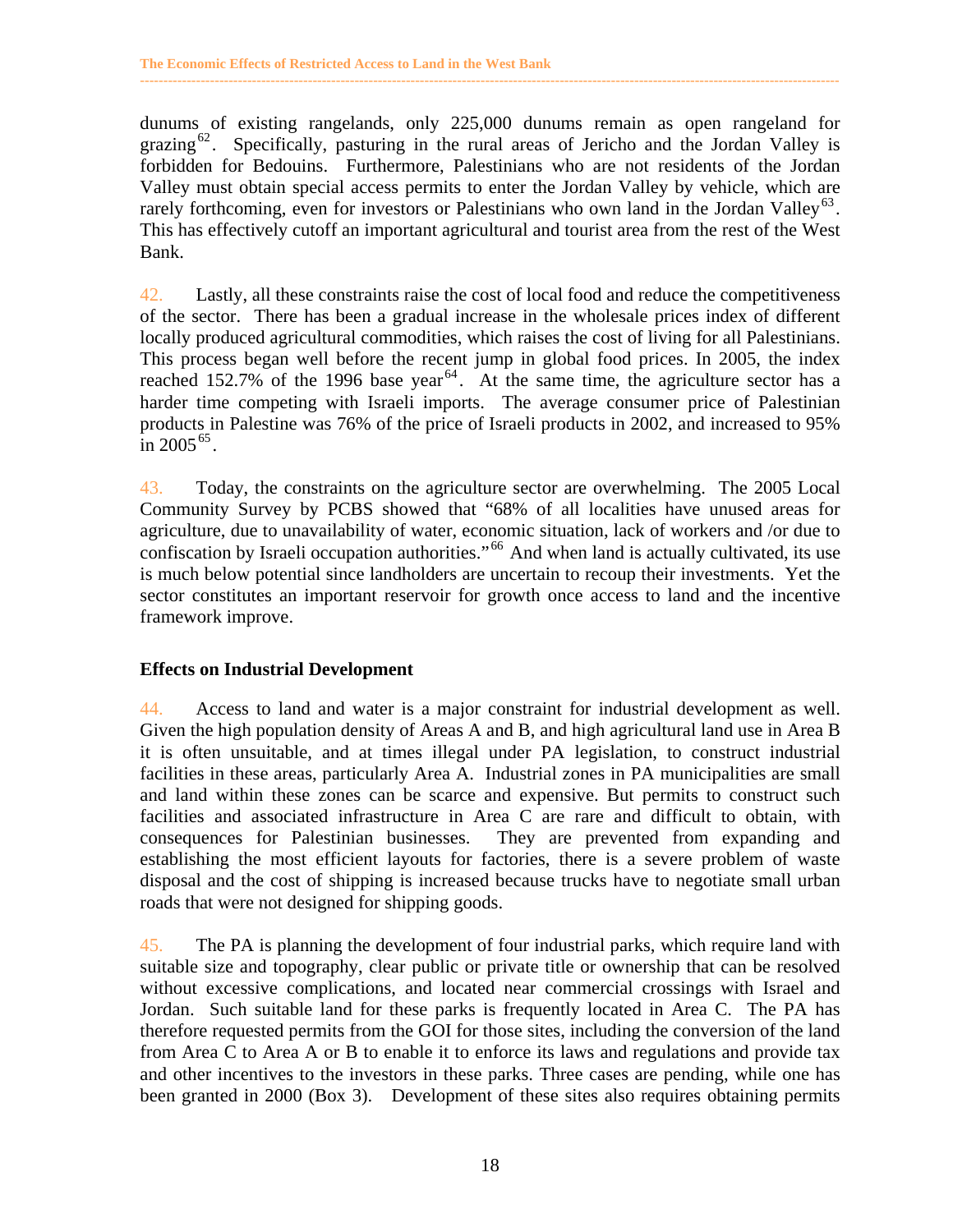from GOI for utility connections and transportation access, an additional source of much delay).

<span id="page-25-0"></span>**------------------------------------------------------------------------------------------------------------------------------------------------------** 

46. Limited self rule following the Oslo Accords was expected to unleash private investment in a growing industrial sector<sup>67</sup>. Unfortunately, far from growing, the sector's share of GDP fell from around 16 percent in 1996 to around 12 in 2005<sup>68</sup>. Restricted access to land, and consequent inability to grow is one of the reasons for the small size of Palestinian enterprises and their low productivity for lack of economies of scale, among others. The average size of industrial establishments in the West Bank has not changed over the last decade; it is four workers, which would be considered micro in any country. Allocating suitable land for industrial development is essential to creating the jobs required by a rapidly growing population.

#### **Effects on Tourism Development**

47. The primary constraint to tourism development are movement and access restrictions within the West Bank and between the West Bank, Israel, and the rest of the world which have been documented in various reports. But, access to land is a major issue as well. Here also, restrictions on construction permits and access to land titles limit tourism investments by Palestinians, especially in East Jerusalem, Bethlehem, and the Jordan Valley, which are the key tourist attractions of the West Bank. For example, the PA Ministry of Tourism and Antiquities has a long standing request to excavate and develop the Sebestia archeological site in Area C near Nablus but has not received Israeli approval. On the other hand, Israeli authorities have developed several touristic sites in the West Bank, such as the Ayn Fashkha Nature Reserves on the Dead Sea, the Qumran Caves in the Jordan Valley, and the Herodian palace near Bethlehem to name a few. The Jordan Valley, and particularly the Dead Sea and Jordan River, are particularly valuable and underutilized tourism resources. Despite the fact that the Oslo agreement allowed for the possibility of Palestinian development on the shore of the Dead Sea, (which is designated as Area C), Israeli restrictions on the access and use of this area effectively curb Palestinian domestic tourism, not to mention Palestinian tourism investment  $69$ .

#### **Effects on the Environment**

48. Restricted access to Area C land has had disquieting environmental consequences. Desertification is apparent in part of the Eastern region, which is characterized by steep slopes that limit agricultural activity to animal grazing; the closure of 85% of this zone has led to severe overgrazing of the small area remaining accessible to Palestinian herders<sup>70</sup>. Area C land administration policies have not been environmentally neutral either for Areas A and B. Good agricultural land must be converted to built-up areas, when infertile land, most suitable for urban development, is available but inaccessible near by in Area C. Also, industries and plants that generate pollution and safety hazards have been located in town for lack of alternatives. Lack of suitable site access for solid waste disposal causes the use of "wildcat" disposal sites close or inside the cities and villages, a practice that carries serious environmental and health dangers. In Jenin, the official solid waste dump site was finally established, mostly in Area C with part of the site in Area B, after extensive negotiations; and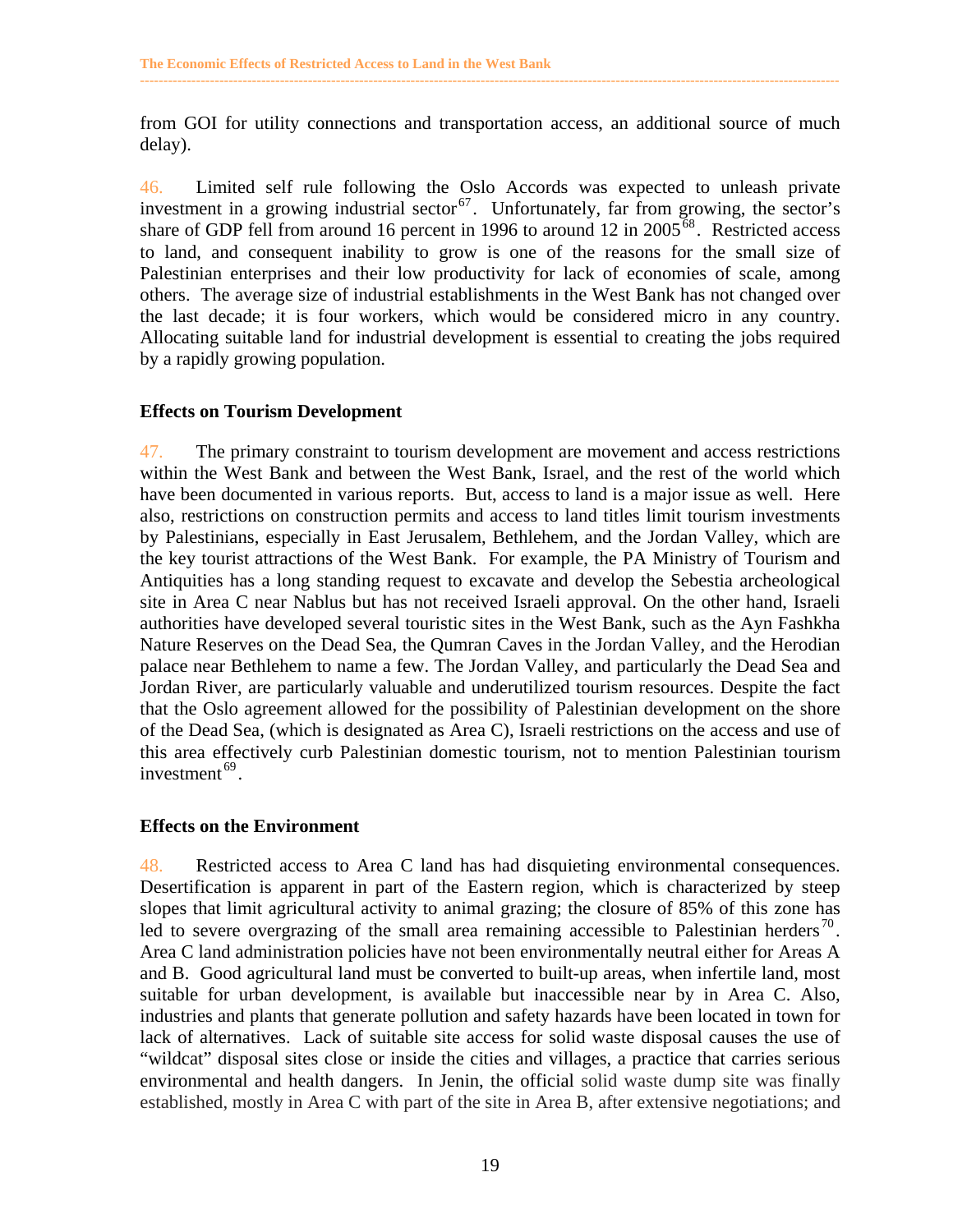the solid waste site for the Ramallah district has finally been approved in Area C after more than two years of negotiation and review, while the Hebron solid waste site in Area C also recently received a preliminary approval after a much quicker review process. Some dump sites, approved by the Israeli before Oslo are today located in Area C, are now not always accessible (e.g. Al-Bireh and Abu Dis). On many occasions trucks, unable to get through the checkpoints, have disposed of their waste on the roadside. Also within the cities of the West Bank, suitable sites for wastewater treatment plants are only available in Area  $C<sup>71</sup>$ . Though existing waste water treatment plants are overloaded and most areas in the West Bank remain without wastewater services, with the exception of Al Bireh (which also serves an Israeli settlement), until recently no new plant had been authorized for many years<sup>72</sup>. The permit for one essential plant in Ramallah has been pending for four years (Box 4). Already in 2002 a UNEP study<sup>73</sup> found the contamination of the aquifers caused by untreated wastewater, landfills and hazardous wastes alarming. Since then the situation has almost certainly gotten worse.

**------------------------------------------------------------------------------------------------------------------------------------------------------**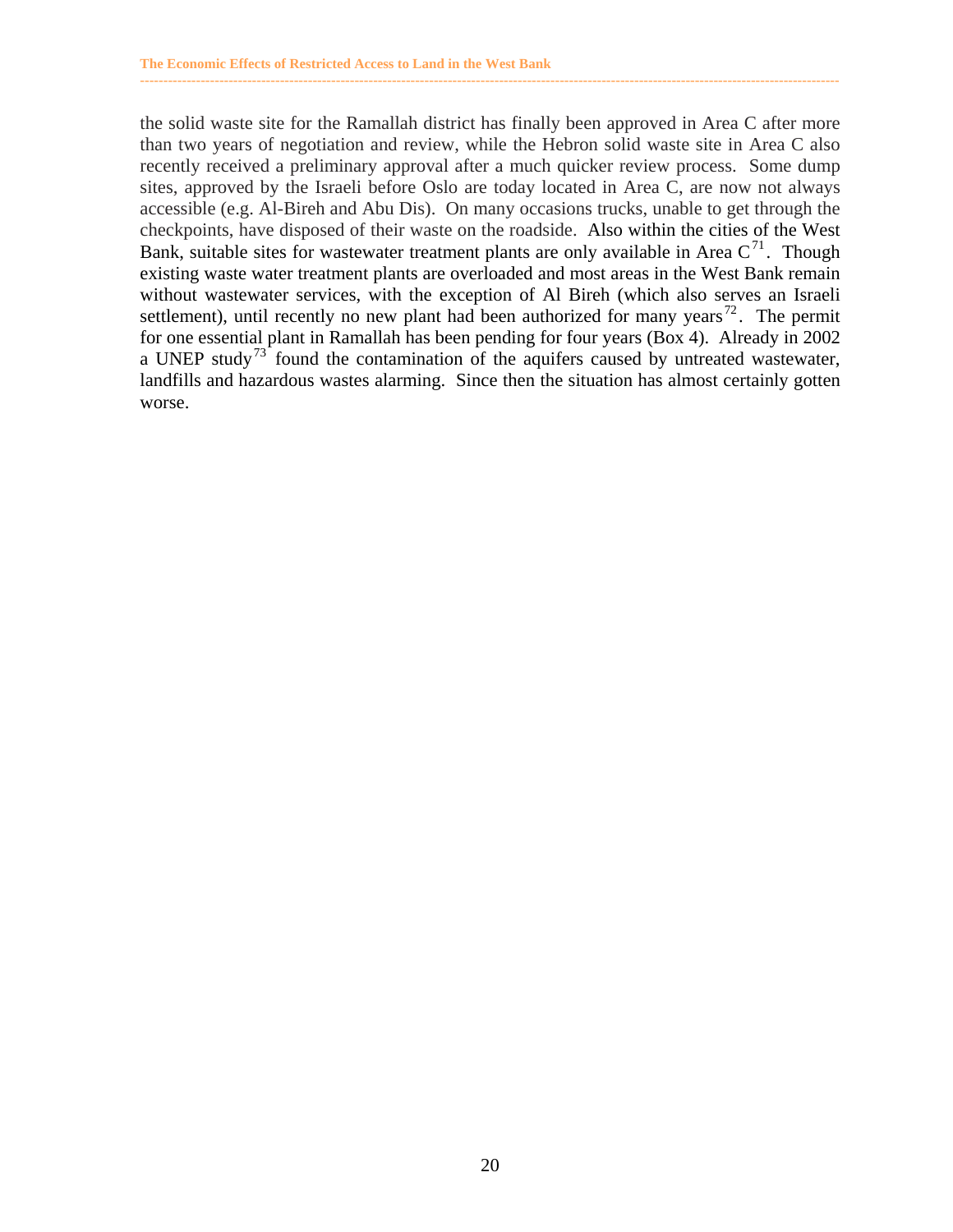#### **Box 3: Progress Made in Accessing Land for Four Industrial Parks**

**------------------------------------------------------------------------------------------------------------------------------------------------------** 

The Palestinian Industrial Estates and Free Zones Authority (PIEFZA), the Palestinian agency mandated with the establishment of industrial areas, has been working on the development of four major industrial parks. Located in various parts of the West Bank (near Jenin, Jericho, Bethlehem, and Hebron), these industrial parks are at various stages of progress, from the early stages of preparing off-site infrastructure to early conceptual planning. In all cases, PIEFZA states that the identification of available land on which industrial development will be permitted is the largest obstacle and most difficult aspect of establishing these parks, followed by the obtaining permits for providing basic infrastructure. The siting of industrial parks is particularly demanding since it requires a sizable plot of land near main transportation routes, adequate services, major urban or population centers for access to labor, and preferably near one of the main commercial crossings into Israel to minimize transport and shipping.

Jalameh: Near the city of Jenin and the Jalameh commercial crossing in the northern West Bank, the Jalameh industrial estate has been planned to be built on 933 dunums of land (most of which was expropriated from private owners) since the year 2000 after the reclassification of this land from Area C to Area B was successfully negotiated, the first and so far only successful reclassification of land for industrial purposes. Permits for off-site infrastructure (roads, power, and water) are only now showing signs of serious progress, creating expectations that development might begin at the site in the near future.

Agro-industrial park: Planned near the city of Jericho and the Allenby crossing to Jordan in the Jordan Valley, this park originally planned at 1115 dunums, 500 dunums of which are in Area C. Since there has been no approval yet on the Area C portion of the park, the project is intended to be phased to start with the 615 dunums that are classified as Area B. The provision of services and the expansion of the park will require GOI approval. The land in Area B is partially public land and partially privately owned. The provision of services to the site is still being explored through a Japanese feasibility study due to be completed this fall, however an interim report has already identified an access road from the site to Road 90, the main road in the Jordan Valley as critical to the development of the park, a proposition which so far has been rejected by Israeli authorities.

Tarqumiyah: The Tarqumiyah industrial estate is planned in the Hebron district near the Tarqumiyah commercial crossing on 1500 dunums of land in Area B and C owned privately and by a neighboring village (masha' land). Despite having international support and the Turkish government as a champion of this project, the project has stumbled on the need to obtain Israeli permission to site a portion of the project on Area C land and have it reclassified as Area B.

Bethlehem: The Bethlehem industrial estate is proposed to be built on 510 dunums of Waqf and private land in Area A. The project is intended for mixed industry and could be expected to move forward quickly due to the fact that its location will not require any permits or negotiations with the Israeli authorities, with the exception of providing electricity and water services. However, the relatively large number of private owners of the land may potentially cause delays in executing the land expropriation decision by the PA, underscoring the desirability of Area C, public land for these types of projects.

*Source: Interviews with PIEFZA, June and August 2008.*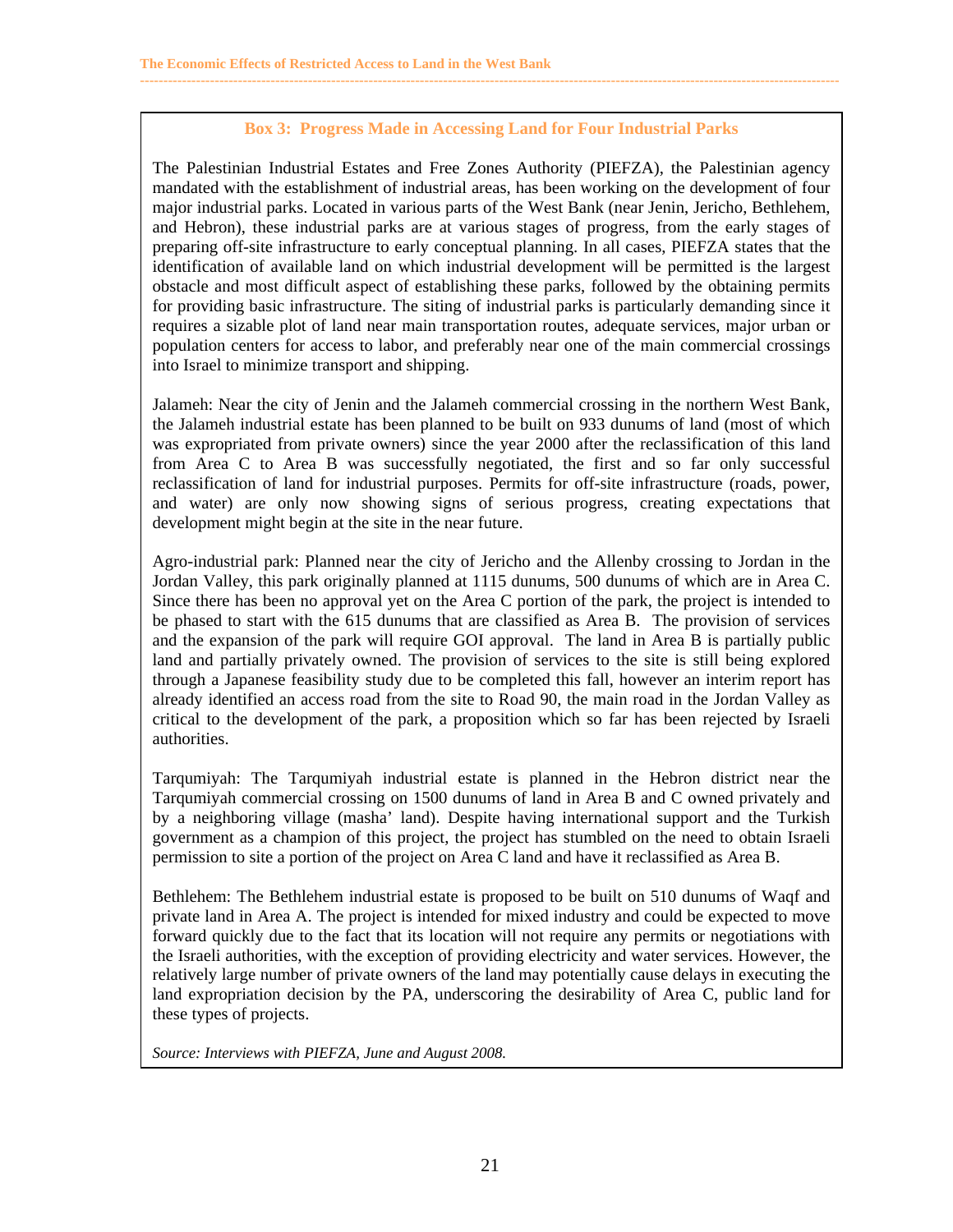## **CHAPTER 4: EFFECT OF GOI LAND POLICIES ON THE DEVELOPMENT PROSPECTS OF AREAS A AND B**

<span id="page-28-0"></span>**------------------------------------------------------------------------------------------------------------------------------------------------------** 

49. The restrictions in Area C land have significant consequences for Areas A and B, where over 90% of the Palestinians reside. These policies impact the people in two ways. First by preventing urban areas from spreading into Area C, they create artificial land scarcities which severely distort land markets; second, they limit the scope for municipalities and village councils to efficiently use the land at their disposal, to meet the needs of their growing urban populations.

#### **Effect on Land Markets**

50. The past few years have witnessed an explosion of land prices, particularly in sought after areas of high population density. In Ramallah for instance, the municipality reports that prices of commercial land in the heart of the city have doubled each year for the past three years, reaching as high as \$4000/sqm at present. High and rapidly rising land prices are easily explained in the current situation where land supply is severely limited and the population is rapidly expanding.

- Land supply is constrained first and foremost by inflexible boundaries of built up areas that prevents the growing population from legally overflowing into vacant surrounding land. At the same time, some land is de facto withdrawn from the market when the ownership situation is so complex that it cannot be sold, due to a large number of coowners, some of whom may be absentees. And in most areas, the shortage of registered land with clear and secure titles, discourage land purchase by serious investors. In effect the supply of desirable land for investment is even less than the physically available land in the areas under PA's administration.
- The demand side on the other hand is strong and growing rapidly. Population pressure is the main factor, whereby rapid growth (around 3% in West Bank) has to be accommodated on a limited land area. But there are other factors as well. Despite the crisis, private capital inflows from abroad picked up in 2006 and continued to grow in  $2007^{74}$ . Remittances are used for consumption, but also seeking investment opportunities. The real value of domestic cash savings, usually in US dollars or Jordanian dinars, are threatened by the falling dollar, creating pressure to convert these cash savings into stable investments. With few profitable options in the productive sectors, much capital is invested in land, putting added pressure on prices. Also, low land tax rates coupled with insufficient tax collection due to the limited number of registered properties, encourage speculative land purchases.

The main consequence of this land scarcity is that Palestinians face extreme difficulties in gaining access to land with good development potential at a price that makes it worthwhile to invest. This in turn affects housing, commercial, and industrial development.

51. The division of the West Bank into four areas with inflexible borders and different access and land use possibilities creates a thoroughly fragmented land market with exaggerated price differentials (Table 2). Area C holds some attractive land for development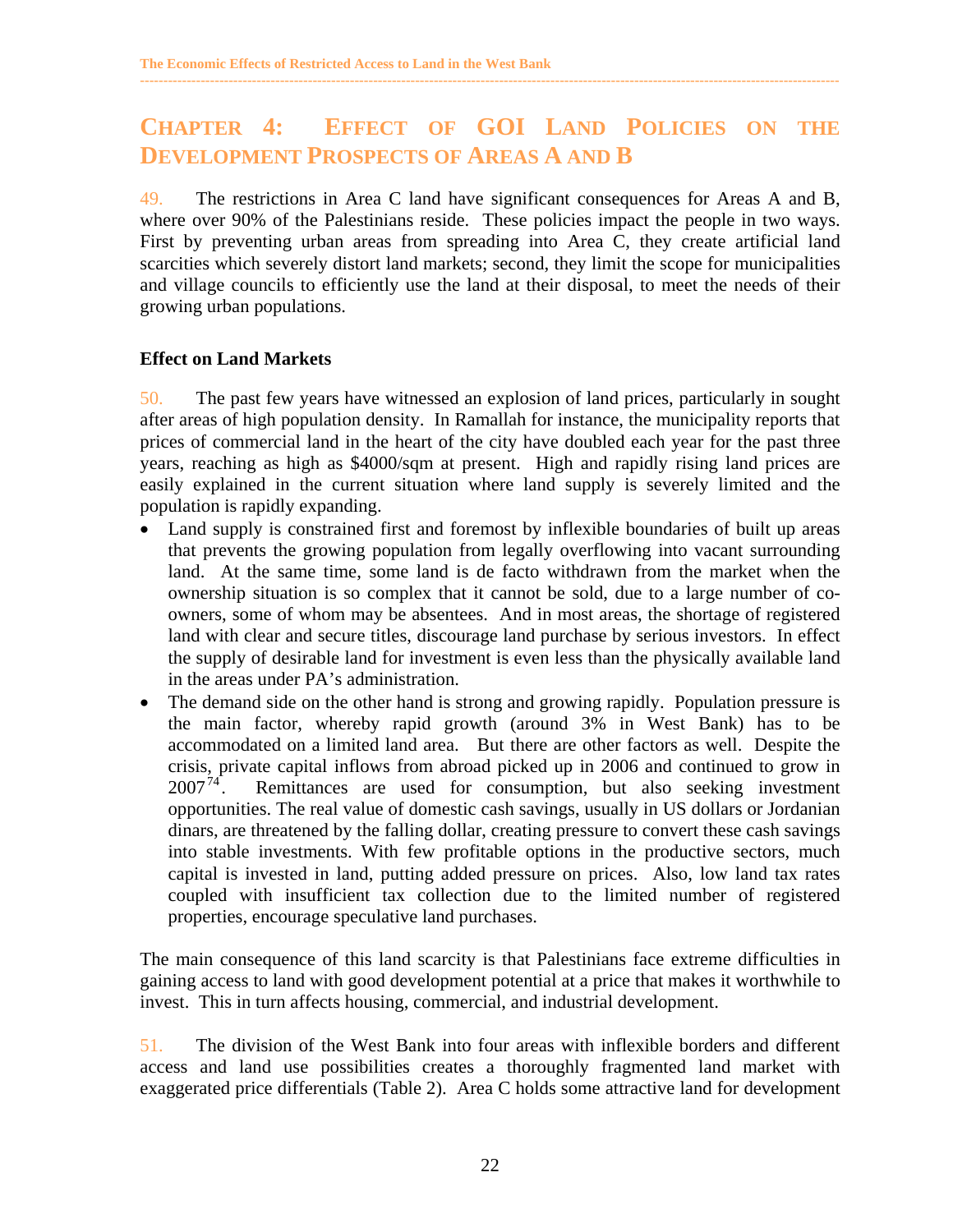but uncertainties generated by the restrictions on construction permits artificially depress land prices. Based on comparisons of properties within the same areas and with similar characteristics, as well as the professional opinion of property valuation experts and real estate agents, all other things being equal, the premium for land classified as A or B vs. C can range from 30% to over 150% or more, depending on the location and the perceived relative "safety" of the property of Area C from confiscation or demolition. Ramallah municipality provided the example of one plot of land partly in Area B at \$100/sqm, and partly in C at \$40/sq m, indicating a premium of 150% for land under full PA administration. Agricultural land in the Jenin district, despite being priced in a completely different range and arguably in a different market, showed similar premiums, at over 100%, for Area A land over C. At the same time, the long term scope for economic rent is large for anyone with sufficient clout to obtain construction permits.

**------------------------------------------------------------------------------------------------------------------------------------------------------** 

52. Land demand by Palestinians for investment, be it for housing or business, has to be met almost entirely by Areas A and B. But there is also a price differential between them since Area B tends to be further afield, and other factors also contribute to deflating the price. First, the GOI is in charge of security and although theoretically there is no problem with building permits, in practice the military can stop construction. Also, banks are hesitant to provide mortgages or accept such properties as collateral for loans since repossession in an area policed by the GOI would be especially difficult. Finally, access to Area B from the main centers of economic activity (generally Area A) is often interrupted by Area C and consequently at the risk of closure or delays, making a simple journey uncertain and timeconsuming. In practice therefore, accessing Area B land, even in close range of the town, can be a long journey. Its value for developing commercial and housing activities is that much lower. It should be noted that this disadvantage also applies to discontinuous enclaves of Area A land as well.

53. In general, Area A is the place of choice for construction, both because Palestinians are in full control of all government and security matters, and because it contains the main centers of population and economic activity. However, with rapid urban population growth and the shortage of urban expansion areas, vacant plots with clear title are in very short supply. Such plots can fetch exorbitant prices, reaching up to  $$4000/m^2$  for commercial plots in the heart of Ramallah as noted earlier. In general, vacant land is so scarce and so expensive, that in some cases industrial expansion in Ramallah is simply not feasible. Land in the small Ramallah/ Beitunia industrial zone can cost anywhere from \$100 to over \$400 per square meter, if it can be found at all. In contrast, land at the site planned by the PA for the Tarqumiyah industrial estate (Area C, but for which permit is still pending) is estimated to be valued at about  $$4.5/m^2$ . Even without utility connections, these prices are much more favorable than in nearby Hebron industrial zone (about \$85 per sqm)<sup>75</sup>.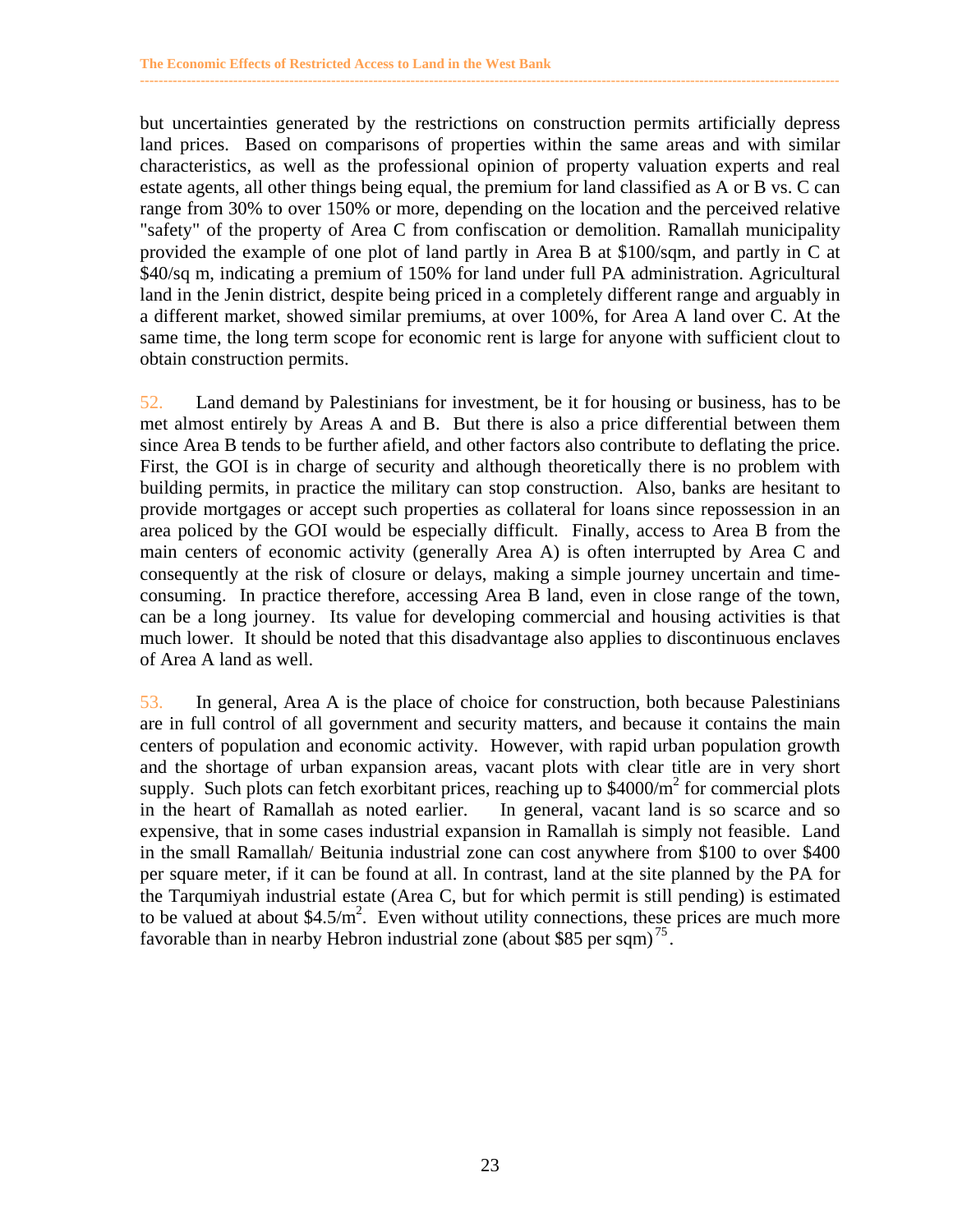|                 |                 |                | Price range   |                                             |
|-----------------|-----------------|----------------|---------------|---------------------------------------------|
| <b>District</b> | <b>Land use</b> | Zone           | reported      | <b>Comments</b>                             |
|                 |                 |                |               | Price at low end is for residential areas   |
|                 |                 |                | \$135         | outside the Ramallah municipality<br>in     |
| Ramallah        | Residential     | A              | \$1000        | nearby villages                             |
| Ramallah        | Residential     | B              | $$25 - $250$  |                                             |
| Ramallah        | Residential     | $\overline{C}$ | $$20 - $126$  | Potential residential, outside plan         |
|                 |                 |                | \$200         | Price range impacted heavily by type of     |
| Ramallah        | Commercial      | A              | \$4000        | commercial zoning                           |
|                 |                 |                |               | Price at low end is for land situated near  |
| Ramallah        | Industrial      | A              | $$100 - $500$ | the sewage plant and solid waste site.      |
|                 |                 |                |               | This range covers a broad range of areas in |
| Ramallah        | Agricultural    | A/B            | $$15 - $100$  | terms of proximity to the urban area.       |
| Ramallah        | Agricultural    | $\mathcal{C}$  | $$2.5 - $7.5$ |                                             |
| Hebron          | Residential     | A/B            | $$35 - 177$   |                                             |
|                 |                 |                | \$388         |                                             |
| Hebron          | Commercial      | A/B            | \$2472        |                                             |
|                 |                 |                |               | Price at low end is for industrial areas    |
|                 |                 |                |               | outside the Hebron municipality in nearby   |
| Hebron          | Industrial      | A/B            | $$18 - $85$   | villages                                    |
| Hebron          | Agricultural    | $\bf{B}$       | \$11          |                                             |
|                 |                 |                |               | Price at high end is for desirable property |
|                 |                 |                |               | in what is perceived to be very "safe" Area |
| Hebron          | Agricultural    | $\mathcal{C}$  | $$0.7 - $21$  | C, i.e. low threat of demolition.           |
| Jenin           | Residential     | $\mathbf{A}$   | $$21 - $81$   |                                             |
|                 |                 |                |               | Price at high end is for agricultural zoned |
|                 |                 |                |               | property within the Jenin muncipality that  |
| Jenin           | Agricultural    | A              | $$4 - $113$   | has strong future commercial potential.     |
| Jenin           | Agricultural    | $\overline{C}$ | $$1.4 - $4.2$ |                                             |

**------------------------------------------------------------------------------------------------------------------------------------------------------** 

|  |  | <b>Table 2: Indicative Land Prices in the West Bank</b> |
|--|--|---------------------------------------------------------|

*Sources: Prices were obtained from interviews with land valuation specialists, surveyors, real estate agents, municipal employees, and private citizens in the areas of Ramallah, Hebron, and Jenin during June and July, 2008. These prices are only indicative of land prices in these areas and should not be regarded as absolute upper and lower limits of the price range.* 

54. Because of the cost of land, much new housing is planned to be high rise. In general, land available in Areas A and B goes to housing as a matter of priority, even when land is better suited for agriculture, industry, or other uses. In effect, with capital available from remittances and public sector employment on one hand, and limited options to invest elsewhere due to economic restrictions on the other, housing development is crowding out other land uses. At the same time, West Bank suffers from a housing shortage. According to the Palestinian Investment Fund, 304,000 units are needed over the next 10 years, and 108,000 over the next three years to respond to needs from growth and latent demand. This shortage is exacerbated by the limited number of large housing developments and affordable housing available, with most housing developments undertaken as individual, private initiatives on self-owned land.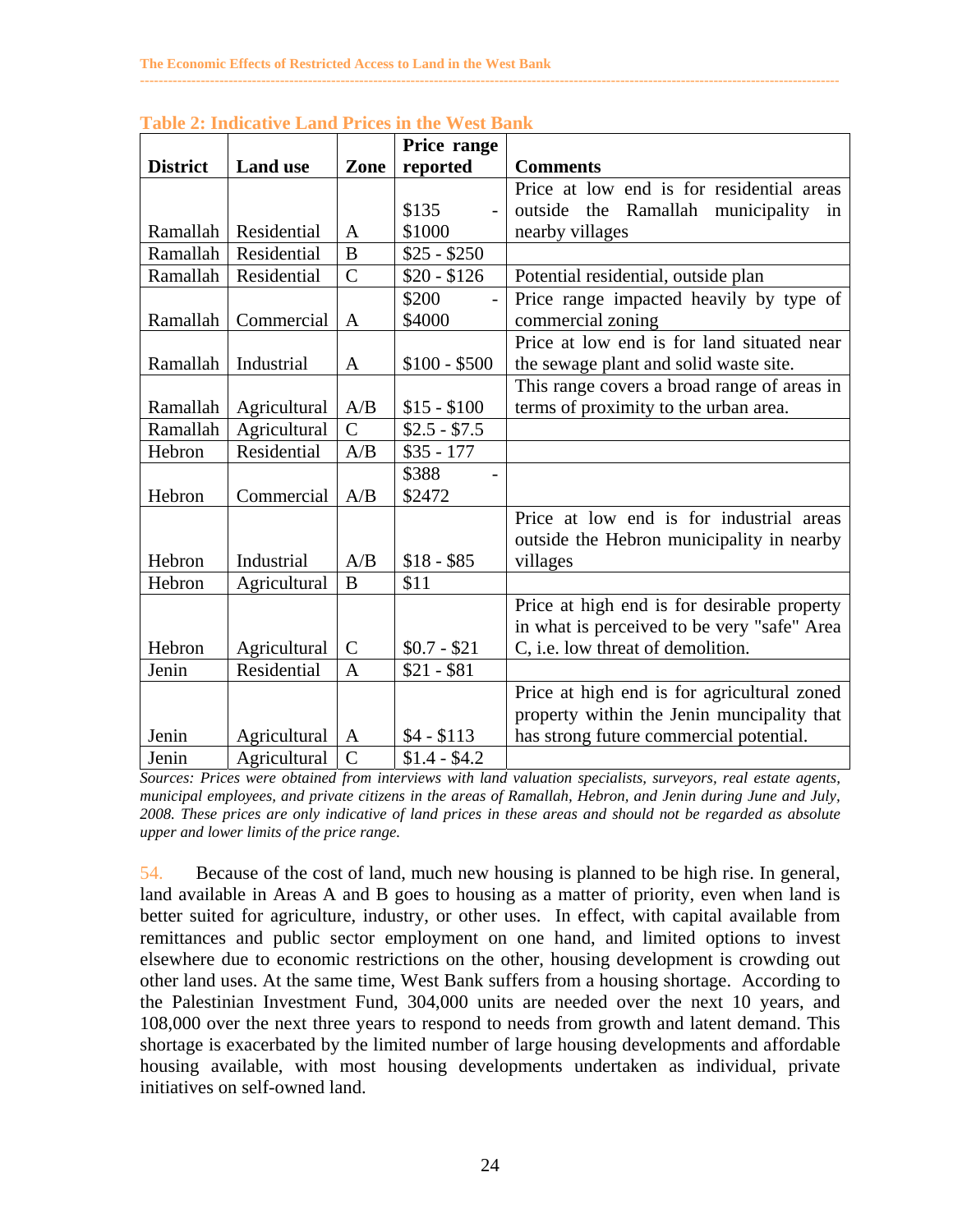#### **Effect on Urban Development**

55. Urban development planning is a daunting task when most public as well as much of the vacant private land is in Area C; and when in Areas A and B, most municipal land is already utilized and limited vacant plots claim very high prices. In some cases, cities and towns will have suitable land in Area C adjacent to their municipal boundaries but are not permitted to develop it. For example the city of El Bireh, has a total area of 25,000 dunums of land, of which only 10,000 are within the master plan. The balance of 15,000 dunums is located in Area C and though this land is mostly unsuitable for agriculture, the municipality cannot develop it<sup>76</sup>. The city of Hebron is unique in that it contains what is effectively Area C at the heart of the city (referred to as "H2"), where approximately 600 Israeli settlers live in the midst of 35,000 Palestinian residents, constraining not only the Palestinian municipality's ability to develop the downtown area, but even basic commercial activity. According to the Palestinian Ministry of Local Governments, since Oslo, the Israeli authorities have not accepted any request from any Municipality to expand its master plan area into Area C. On the other hand, the potential for more rational land use and development exists for the future when municipal and village council lands that currently lie within Area C are controlled by their respective local governments.

<span id="page-31-0"></span>**------------------------------------------------------------------------------------------------------------------------------------------------------** 

56. In other cases, the built-up area has long exceeded the municipal master plan and even spilled over municipal boundaries, sometimes even into Area C (without permit) (see Annex II). Qalqilya is the most severe example of this scenario (see Figure 3 below), where the built up area has exceeded even the Area A space in which it is situated, but Tulkarem, Bethlehem, and other cities are also constrained geographically. Severe overcrowding is reported in such smaller cities and villages where housing demand is intense. As a result, there is extensive informal urban growth outside the municipal master plan areas (usually in Areas A and B, but sometimes Area C as well), in many cases without building licenses. Services are not provided to such developments until such time as the master plans 'catch up'. Generally such development takes place on private (agricultural) land in contravention of the building codes. Hence much of the housing being built outside the larger cities is substandard, poorly planned and under-serviced $^{77}$ .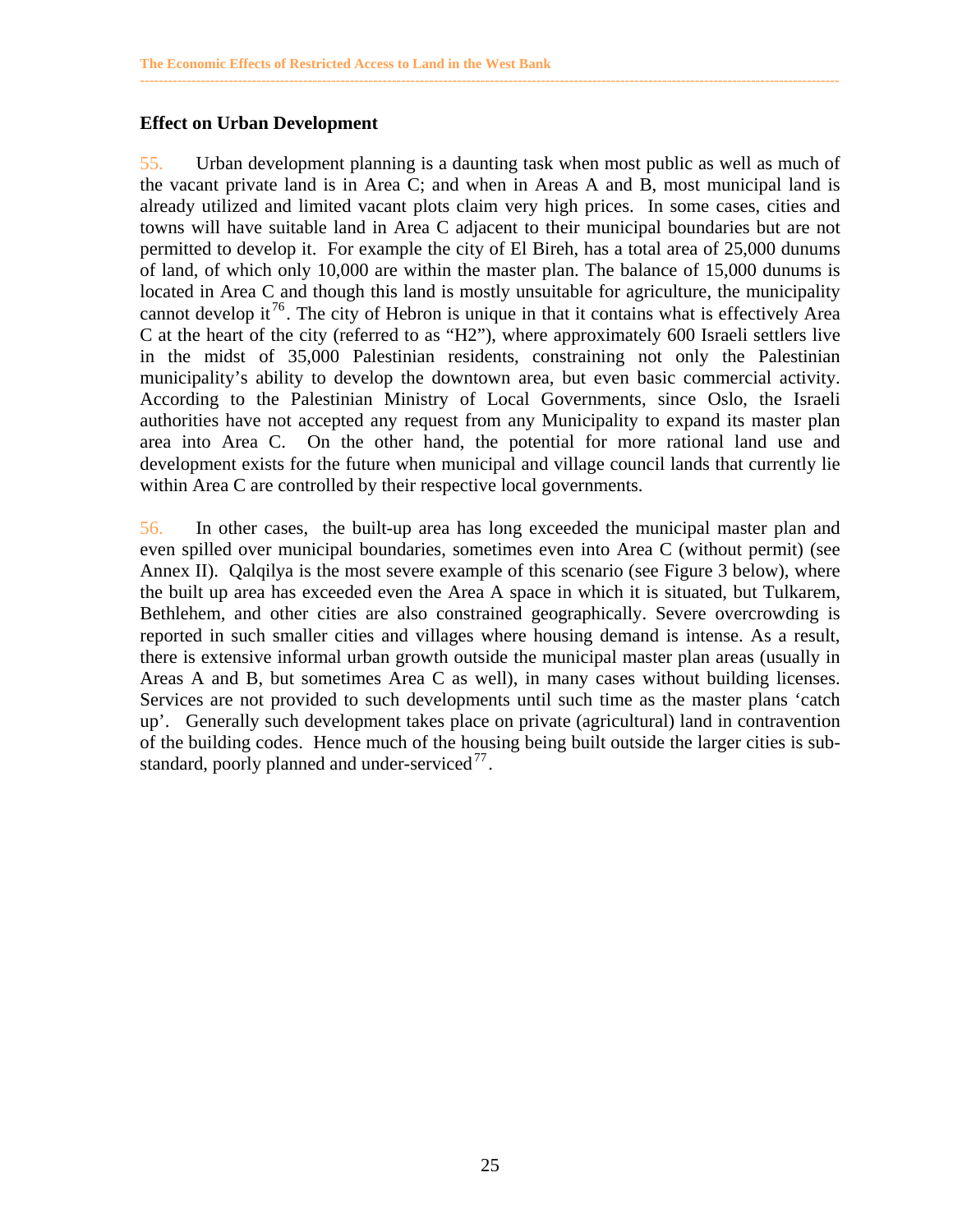

**Figure 3: Qalqilya Built Up Area, Municipal Master Plan Area, and Surrounding Area A** 

**------------------------------------------------------------------------------------------------------------------------------------------------------** 

*Source: PA Ministry of Planning* 

57. For the time being, artificial land scarcity caused by the division of authority over land use and planning between the PA and GOI distorts the pattern of urban development. It has been shown earlier how, with a rapidly growing population on a limited area, housing receives priority at the expense of job creation. The WBG Investment Climate study noted that a limited amount of land has been identified by local governments for industrial development, but that has seen more housing than industry erected. More often than not, businesses operate on land long owned by the family and business premises are often attached to the personal residence of the owner, which pose worrying environmental and safety concerns. In Hebron, Beit Sahour and other towns, factories are found right in the middle of residential areas.

58. High construction density and insufficient open spaces for parks and sporting facilities are characteristic of Palestinian towns in general. The Land Equity Study on Public Land Management underlines that open space is insufficient by international standards<sup>78</sup>: "An important issue that has been revealed is the very low rates of provision of public open space in the majority of Municipalities". Also, provision of public infrastructure and services is severely constrained by land shortages and high land prices. Investments in solid waste and water treatment plants are long overdue since sites most suitable would be in Area C, but as discussed above, permits from the Civil Administration are hard to obtain. In Ramallah, a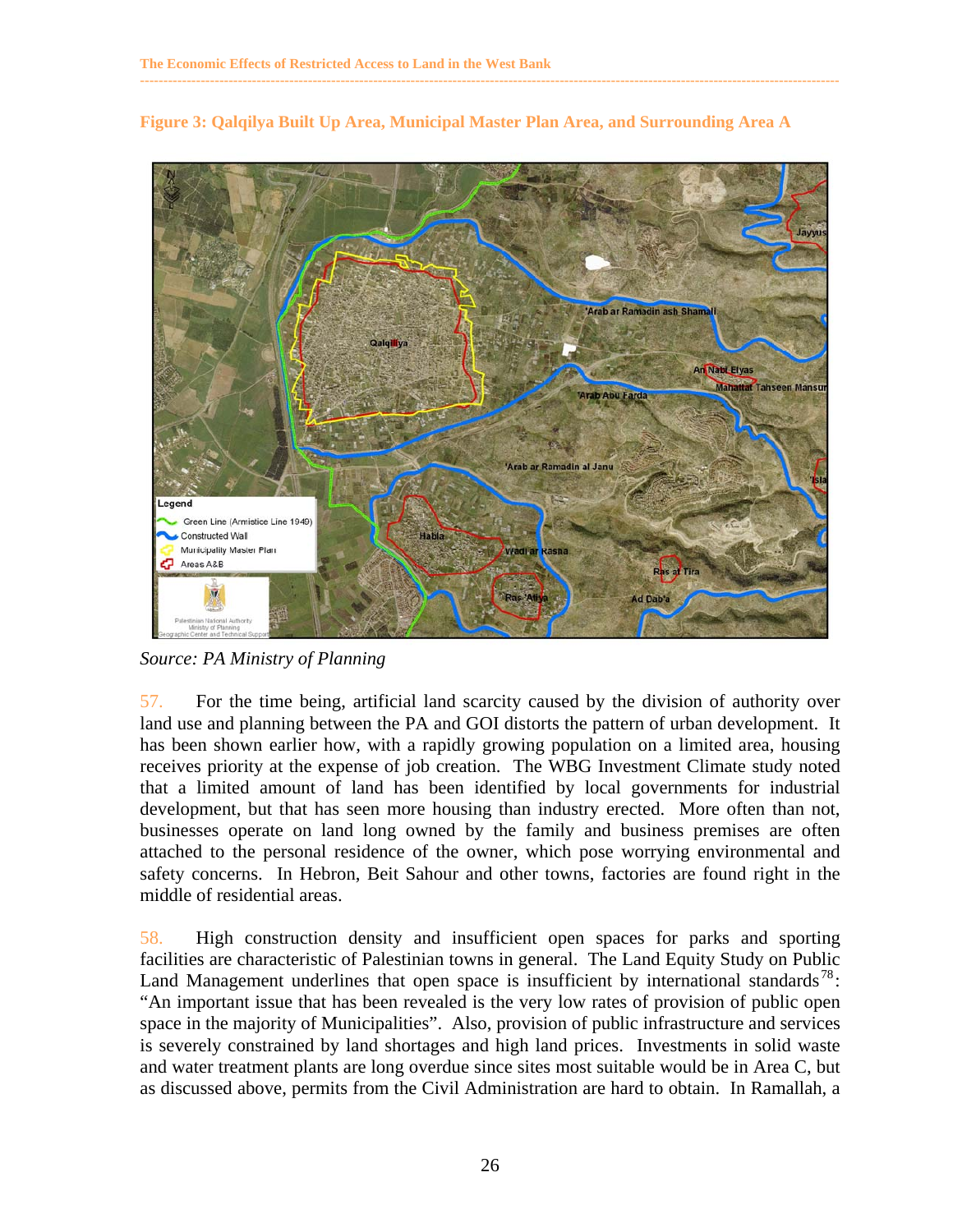new wastewater treatment plant is essential to serve areas located too high up for the existing facility, and needs to be located in Area C. A request for a permit was submitted to Israeli authorities 4 years ago, but has not yet been granted.<sup>79</sup> (see Box 4). The Jenin municipality, arguably with ample surrounding land in Area A and B to the West of the city, has been compelled into building a marketplace and slaughterhouse and is planning a cemetery and an industrial school in Area C which cuts close into the city boundaries to the East. The municipality is currently in the process of applying for permits to regularize these public structures. 80

**------------------------------------------------------------------------------------------------------------------------------------------------------**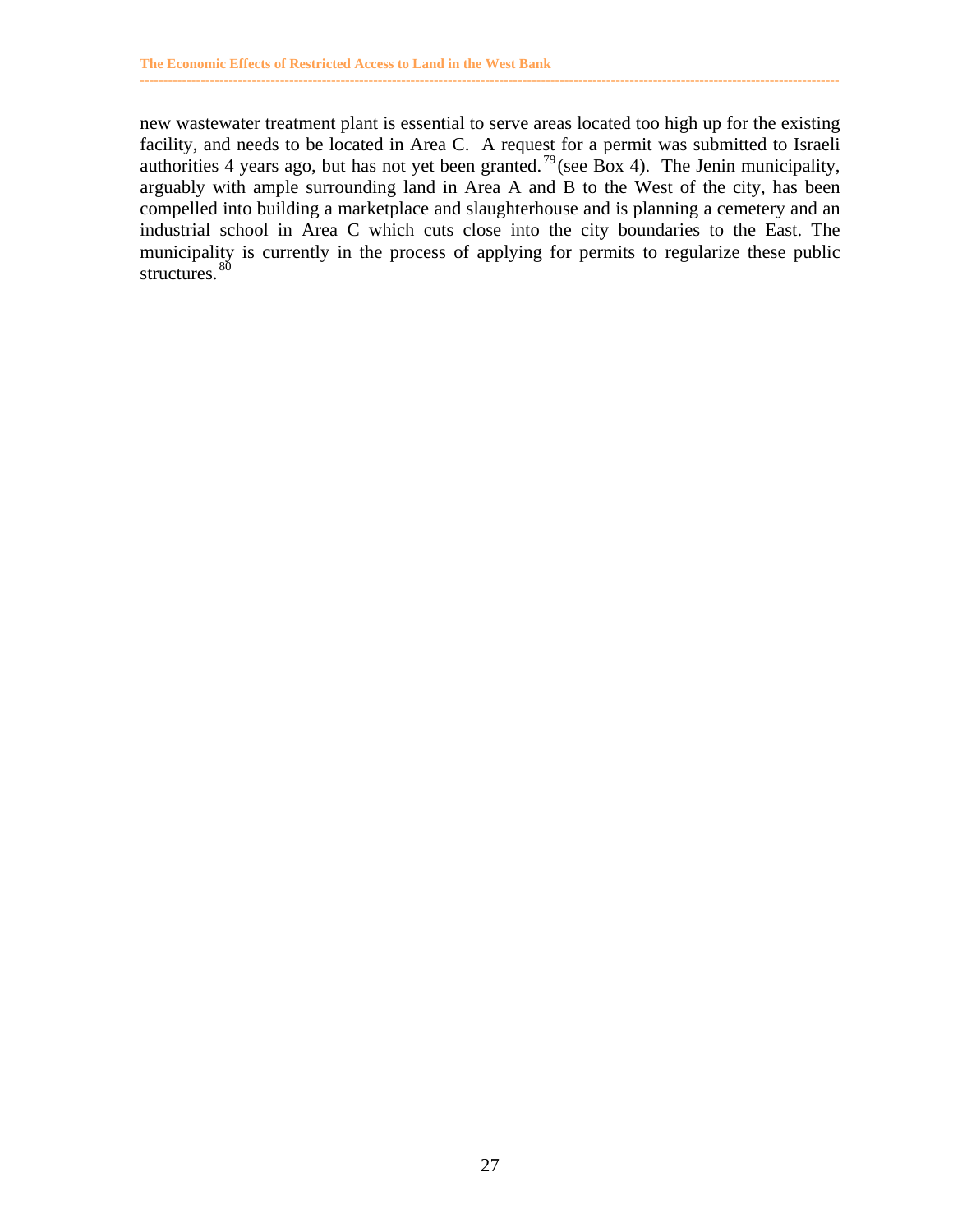#### **Box 4: Constrained Urban Development Planning: The Case of Ramallah Municipality**

**------------------------------------------------------------------------------------------------------------------------------------------------------** 

The Ramallah Municipality has recently prepared a three year Comprehensive Development Plan for Ramallah and its Environs (2008 – 2010), one of the main objectives of which is to develop the city infrastructure while preserving the city environment. Of the estimated \$142 million budget for the entire development plan, over 60% are allocated to the infrastructure development component. In many cases these projects serve not only the Ramallah municipality, but neighboring El-Bireh and Beitunia municipalities as well as some surrounding towns and villages. A number of these projects, indeed those most critical to maintaining and improving the living conditions and level of municipal services to the area, are constrained by the limits of the municipal master plan area as well as the limits of the contiguous Area A and B surrounding the Ramallah and El-Bireh municipalities. For each of the planned wastewater treatment plant, solid waste landfill, Christian-Muslim cemetery, and ring road, a total budget of \$59 million in infrastructure development projects, the use of land in Area C is highly preferable or essential to meet public health and service provision conditions. The Ramallah municipality or other partners have submitted some of these projects for approval by the Israeli civil administration, while others remain in conceptual stages. Regardless of the status of the application and approval for each of these projects, the lack of PA authority over the areas immediately surrounding the municipal master plan severely limits the central and municipal governments' ability to properly plan and allocate land resources for future municipal development.

The case of Ramallah dump-site illustrates the difficulties. Due to delays in obtaining permit for a new site, the existing one exceeded its life by many years, causing great problems including: a) encroachment on private owned land (already some court cases were filed against Ramallah municipality); b) urban sprawl in the direction the dump-site as one of very few directions for natural expansion; c) the random burning of waste in an effort to either reduce the quantities of waste or to salvage valuable metals for recycling; and d) the seepage of leachate into the open space and near by valley causing pollution of the water and surrounding environment, needless to say the breeding of mosquitoes and rodents.

#### *Source: Ramallah Municipality and World Bank Land Administration Project Team*

 *Note: Inquiries on the status of each of each projects indicates that the solid waste landfill received approval from the Israeli authorities after reviews of about two years, while the wastewater treatment plant has an initial approval but requires reconfirmation of the site since the Separation Barrier was built in proximity to the planned site. Detailed plans for the cemetery were submitted one year ago and are still awaiting approval, while the Ring Road is still in its conceptual phase but requests for the reopening of an existing part of this road that passes through Area C and which has been closed since 2000 have not been granted.*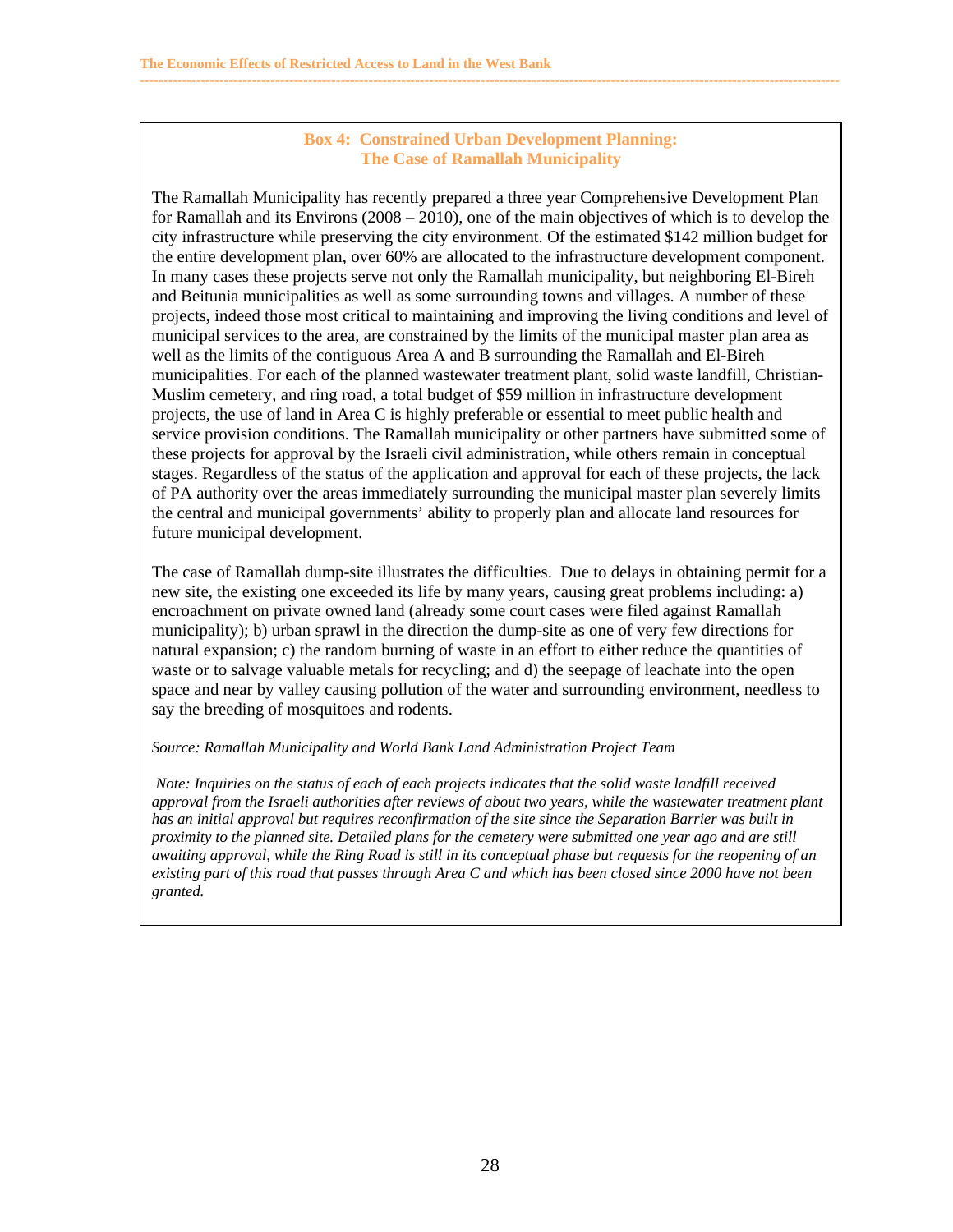## **CHAPTER 5: LAND ADMINISTRATION BY THE PALESTINIAN AUTHORITY IN AREAS A AND B**

<span id="page-35-0"></span>**------------------------------------------------------------------------------------------------------------------------------------------------------** 

59. Land use restrictions will stunt the Palestinian economy so long as Area C is off limits for infrastructure investment, and movement restrictions render non-contiguous enclaves of Areas A and B unattractive for urban expansion. Within the narrow confines of land accessible for development however, the Palestinian Authority can take measures to improve development prospects by enhancing planning, tenure security, the functioning of land markets and the management of scarce public lands, while at the same time building up the capacity of its institutions for the longer term. However, under present circumstances, the economic impact of improved land administration in Areas A and B will have its limits.

60. The PA inherited a complicated situation when it assumed the mandate for civil activities in Areas A and B in 1995. Municipalities and village plans were obsolete, the land registry had been closed to the public, and systematic registration halted. The land administration functions (land adjudication, surveying, registration, and public land management) were scattered among different government entities, and the land administration system was based on a legal framework consisting of about twenty-six pieces of legislation enacted by the former powers controlling the area, including the Ottoman, British, Jordanian, and Israeli. In addition, the PA recovered three sets of land records (Ottoman, British and Jordanian), with transactions registered according to the system in which the land was originally recorded.

61. Since then the PA has taken a number of actions to improve land administration in the West Bank. Initially, re-establishing the Jordanian procedures eased some of the problems Palestinians had experienced in registering land and sales. In 2002, The PA consolidated land administration within the newly created Palestinian Land Administration Agency (PLA). Also, in December 2004, the Council of Ministers adopted a land policy statement that includes the following key objectives: improving tenure security; developing efficient land and property markets, managing land in an equitable manner; and promoting the transparent management of public land. The fledgling PLA faces an enormous challenge if it is to meet these important objectives.

62. An important characteristic of the Palestinian land market is its degree of informality, estimated at approximately  $85\%$ <sup>81</sup>. In a survey conducted by Land Equity International, the majority of unregistered owners reported not intending to register their ownership rights as incentives to do so are negative: registration is perceived as a bureaucratic and costly requirement that exposes private information. Even initial registration is not necessarily indicative of the current ownership status, since frequently transactions have not been registered and the registration records are out of date. Despite the challenges, the land market has remained vibrant within the informal sector. For large scale development however, and for access to mortgage credit, up-to-date registered titles are a necessity.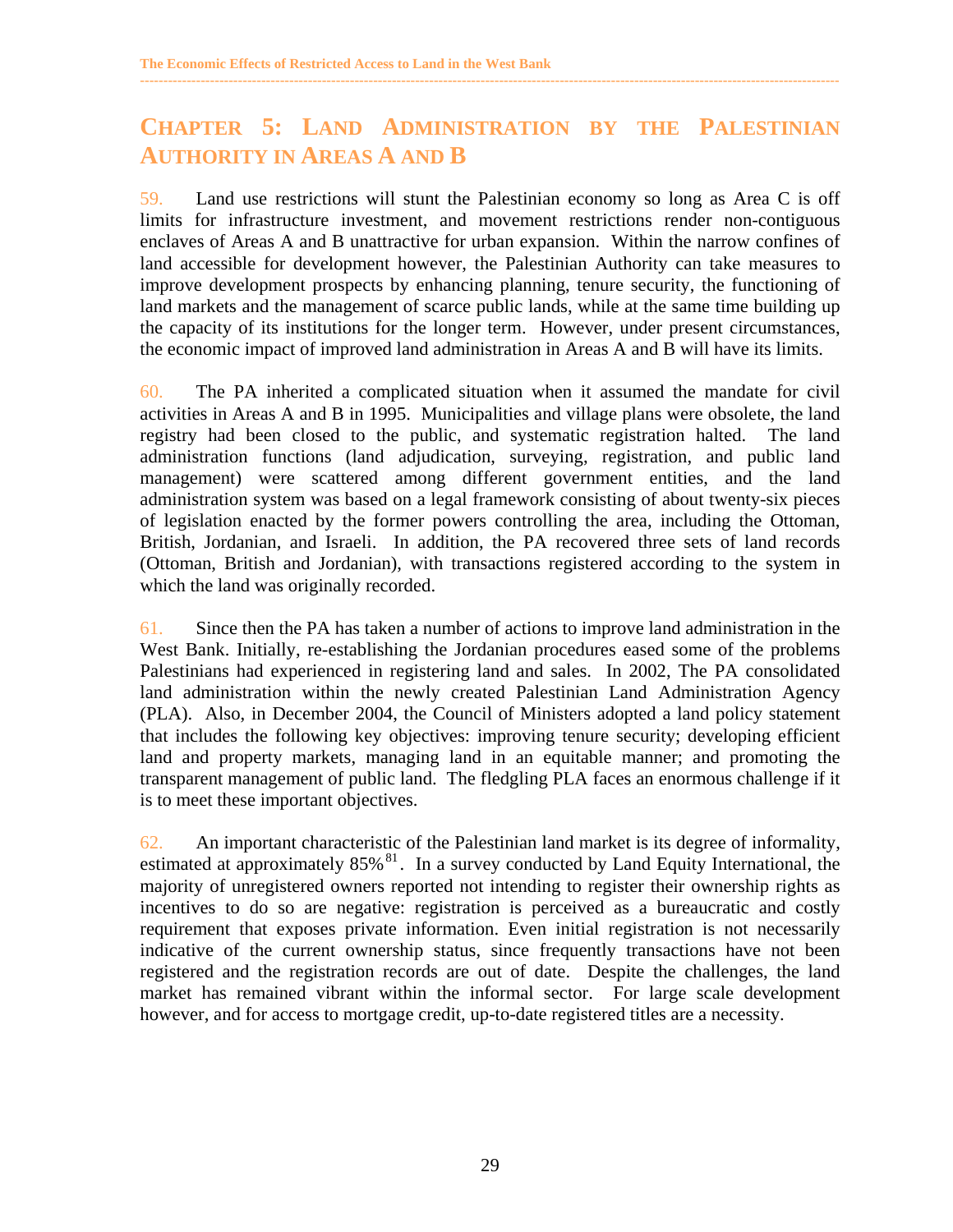#### **Optimizing Land Use Planning at the Local Level**

63. Local planning is under-resourced, and the resulting plans are generally rudimentary and limited to basic zoning, planned roads, and building codes. Master plans for villages and towns are still being updated, with most still reliant on the master plans prepared by the Israeli Civil Administration pre-Oslo. Also, several municipal master plans remain to be updated - at least five plans for major towns are between 28 and 62 years old<sup>82</sup>. The Ministry of Local Government is mandated with the authority to prepare master plans per the Jordanian law, and the legal structures and approval authorities of the Higher Planning Council, district councils, and local planning councils are in place in accordance with the law, however more may need to be done to strengthen to strengthen the technical review and participation of these councils and committees throughout the planning process.

<span id="page-36-0"></span>**------------------------------------------------------------------------------------------------------------------------------------------------------** 

64. Municipal public land information systems currently vary widely from one municipality to the next in terms of comprehensiveness, accuracy and technology.<sup>83</sup> Municipal land is not adequately planned for in local level planning. As a result, many of them have amounts of municipal land well below world standards, and recent master plans appear to continue this trend. In general, municipalities take advantage of the provision that allows for 25% of a lot to be taken without compensation on the presumption that a road will add value to the land, but expropriation of 30% of the land upon subdivision (termed 'parcelation<sup>84</sup>) is not widely practiced due to restrictions on the timeframe and use of land expropriated under this law<sup>85</sup>. Most new municipal land is actually purchased, which given the high land values and the lack of donor funds for land purchases restricts the capacity of municipalities to procure land. Placing a higher priority on acquiring municipal land through parcelation would alleviate somewhat the shortage of land needed to provide community facilities and public services. Nevertheless municipalities point out that land acquired through 'parcelation' must by law be developed within 7 years, which is not always possible. Also, such land cannot be used for productive investments (e.g., commercial or industrial area), and until the land situation changes, municipal efforts to promote local economic development will remain severely constrained.<sup>86</sup>

#### **Improving Tenure Security**

65. The need to strengthen tenure security is evident from the number of land related disputes. Though there are no official statistics, there does appear to be a consensus among stakeholders that the number of cases is large. Estimates are that roughly 25% of cases before the courts are related to land disputes. $87$  At present, the court system is slow and inefficient and defending land rights can be prohibitively expensive, especially for the poor. Many cases are likely related to the extensive use of Irrevocable Powers of Attorney (IPA) in lieu of registered transactions (see para. 67). The actual number of conflicts related to IPAs is not known, but estimated to be in the thousands, and possibly tens-of-thousands. Other disputes are related to inheritance cases, especially where land has not been subdivided for generations. The failure to subdivide plots results in a large number of legal heirs for a single plot of land, and reaching a unanimous decision on transactions affecting the land becomes quite intricate. Other conflicts are related to boundary disputes, especially in rural areas. The high shares of land properties that remain unregistered explain much of the prevailing insecurity. Land Equity International estimates them at 50% in the populated centers (Area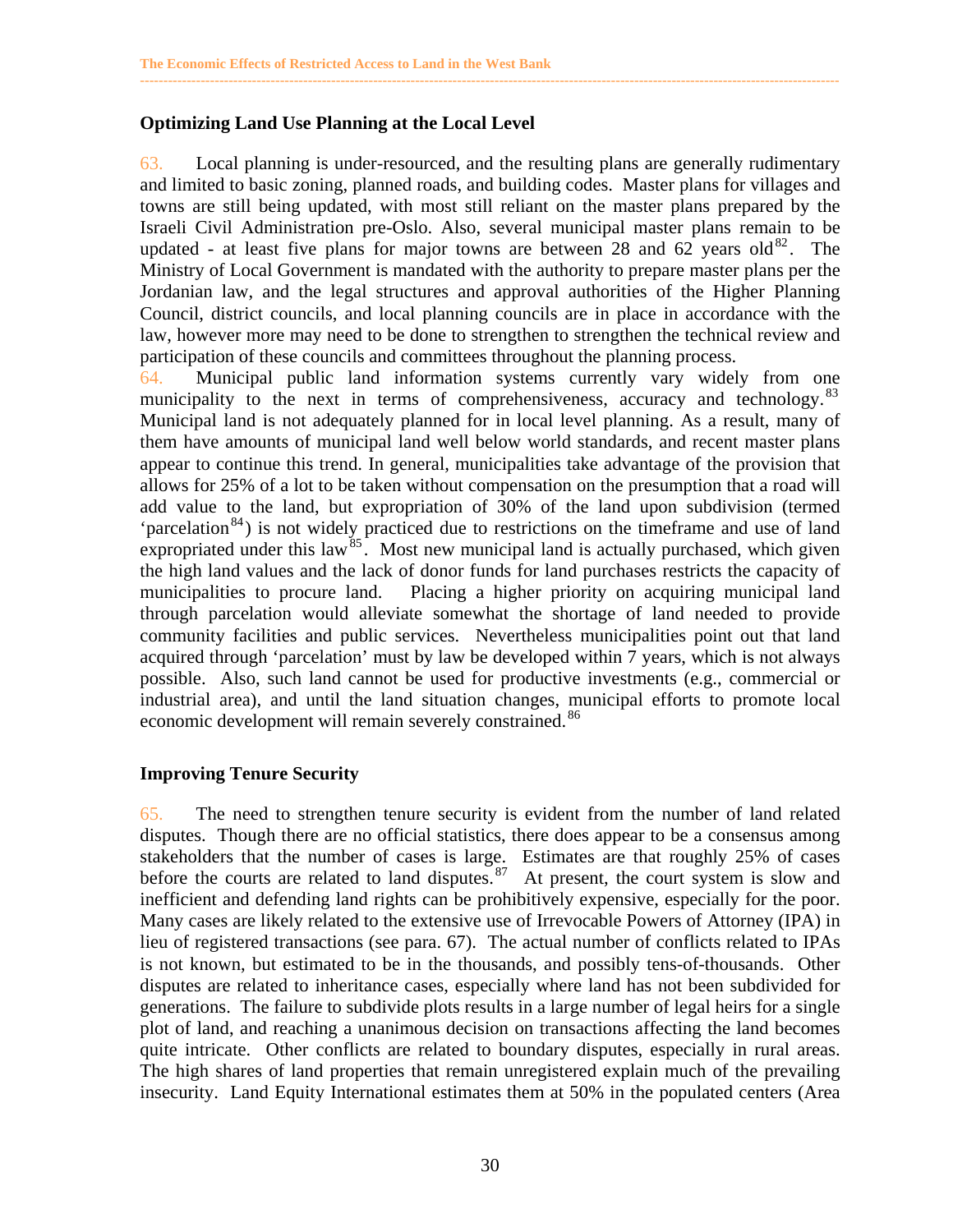A) and 24% in the rural centers and surrounding countryside (Area B). The registries records are not up-to-date, and generally not supported by individual cadastral maps.

<span id="page-37-0"></span>**------------------------------------------------------------------------------------------------------------------------------------------------------** 

66. Security of tenure and protection of property rights are especially important to Palestinians as confiscation of, and restricted access to, land have been key elements of the ongoing conflict. The value of tenure security is evidenced by the relatively higher price of plots that have secure titles: the PLA found that in the pilot Land Administration Project, prices of land roughly doubled after titling (from \$15 to \$30/sqm). To increase security, the PA plans to resume the systematic land adjudication, surveying and registration process that was interrupted in 1967, with simplified procedures to accelerate the pace. The logistics of such an exercise in the current conditions of the West Bank, including movement restrictions, are not easy. Augmenting the physical and human capacity of the PLA cannot be overemphasized. Upgrading skills, modernizing offices, and computerizing land information systems are a pre-requisite. At the same time, enhancement of the judiciary is essential since the number of disputes will likely increase upon commencement of comprehensive land adjudication. The establishment of specialized land courts, called for in the draft Land Law, would facilitate conflict resolution; and alternative dispute resolution mechanisms could be of particular help in resolving boundary disputes, thus un-burdening the courts.

67. With reform of the land administration process underway and the preparations for drafting of a new *Land Law*, the PLA is now in a unique position to modify and strengthen security of tenure. As systematic land registration begins in Areas A and B, the PLA should guard against distortions introduced in the process of initial registrations, which can be considerably harmful and difficult to neutralize later in the process.<sup>88</sup> Types of property and property rights formally recognized should take into account legacies of the past as well as present realities, particularly since in the Palestinian context the formal land administration system has never truly reflected the realities on the ground. The designation of public vs. private lands is particularly important in this context given the absence of a comprehensive public land inventory, the potential for lands loosely deemed as public to actually qualify as private land based on prescribed periods of continuous usage, and the low levels of registration of private lands overall. If rights are defined too narrowly, certain categories of persons - particularly the poor – can be deprived of their property rights. Also special attention needs be given to women, often compelled by societal pressures to relinquish their land rights to male relatives.<sup>89</sup>

#### **Increasing the Efficiency of Land Markets**

68. Efficiency and security in land markets operations depends upon the Registry being kept up-to-date. Until recently, this has not been the case and only about ten percent of all transactions (e.g. sales and inheritances) were registered with the Palestinian Land Authority.<sup>90</sup> Those avoiding use of the registries tend to carry out transactions through the use of irrevocable powers of attorney (IPA) officiated by public notaries.<sup>91</sup> Doing so avoids transaction fees and procedures associated with the land registry, but it also increases the potential for conflicts. The IPA process is problematic because there is no record of IPAs issued and multiple IPAs can potentially be issued for the sale of the same plot of land, which in turn leads to land disputes. Also. IPAs undermine the land registration system, as it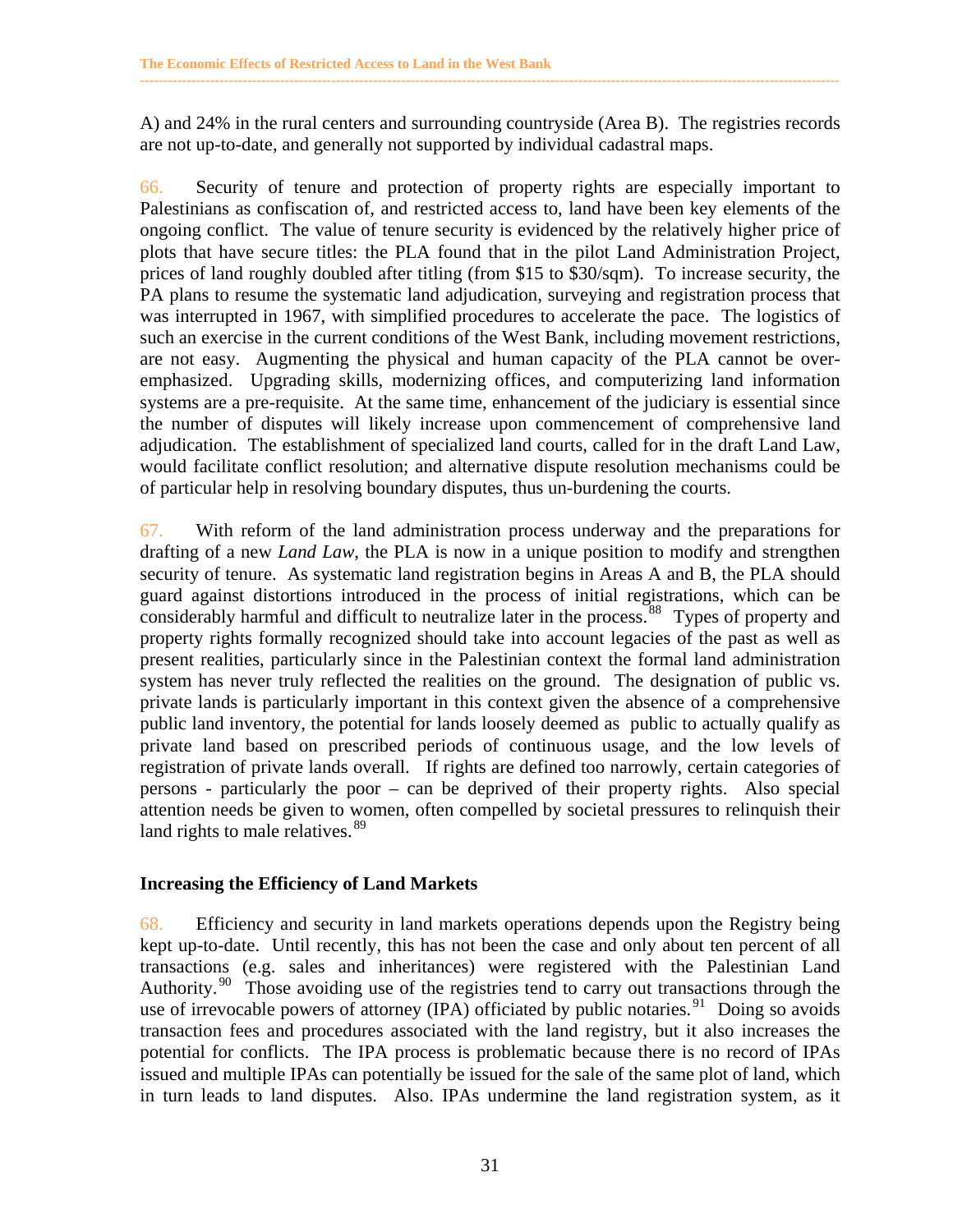provides a disincentive for persons to register transactions, and reduces the accuracy of the registries, which in turn makes due diligence in terms of purchasing or leasing land by the private sector or private individuals more expensive and time-consuming. Even when land is registered, the limits on access to registration records also complicates due diligence. The draft *Land Law* will need to address this issue, as it currently provides such records only to landowners and their heirs, while third-parties must seek a court order to obtain access.

<span id="page-38-0"></span>**------------------------------------------------------------------------------------------------------------------------------------------------------** 

69. To increase the efficiency and security of land transactions, IPAs will need to be phased out. In fact, recently proposed legislative amendments would amend the period of validity to only one year for IPA transactions on registered land. In addition, enforcement of land taxation, currently being updated, will provide incentives for sellers to register land transactions. The problem is more difficult for inheritance cases and the failure to subdivide plots, particularly with absentee owners. The prevalence of this scenario is evident in the number of vacant plots of land in urban areas, which otherwise could be put up for sale for business purposes or housing developments. Specific procedures need to be developed in order to simplify the resolution of such cases.

70. Enhanced property taxation would discourage holding on to unproductive plots, thereby stimulating the land market. The Property Tax Directorate of the MOF levies and collects property taxes on behalf of 29 municipalities in the West Bank. In another 36 municipalities, property tax is not collected. Through a recent Cabinet decision, responsibility for property tax collection will be passed on to the capable municipalities, thereby increasing the efficiency of tax collection. Updating property values, currently under way, and increasing the coverage of property taxation offer good potential to increase the efficiency of the land market while raising municipal revenues and urban investments.

#### **Improving the Management of State Lands**

71. In general, there is little State land within Area A and B, and similar to private land, even less is actually registered and titled. No comprehensive inventory exists of State lands in Areas A and B, and the PLA department responsible for State land was unable to provide an estimate of the amount of such land in Areas A and B. Thus, what State land is available is a valuable asset and should be treated as such. Until the present, much State land has been disposed of in a non-transparent manner with little relation to the value or most beneficial usage of the land.This is a lost source of revenue for the PA and probably leads to suboptimal allocation of such land. Today the legal framework for allocating State land is inadequate, lacking among others objective decision criteria. Illegal encroachment is a serious problem and there are no real procedures for resolving it. Consequently, it is essential to upgrade the management and disposition of State land which, being mainly in Area C, could become more abundant in the future.

72. Recently, the Palestinian ministerial Land Policy Task Force has taken steps to reform the system. It has been agreed to establish a Board of Directors, to be chaired by the Ministry of Finance. Among other duties, the BOD will have separate guidelines, instructions and procedures for disposal of State/Public land to be carried out by specialist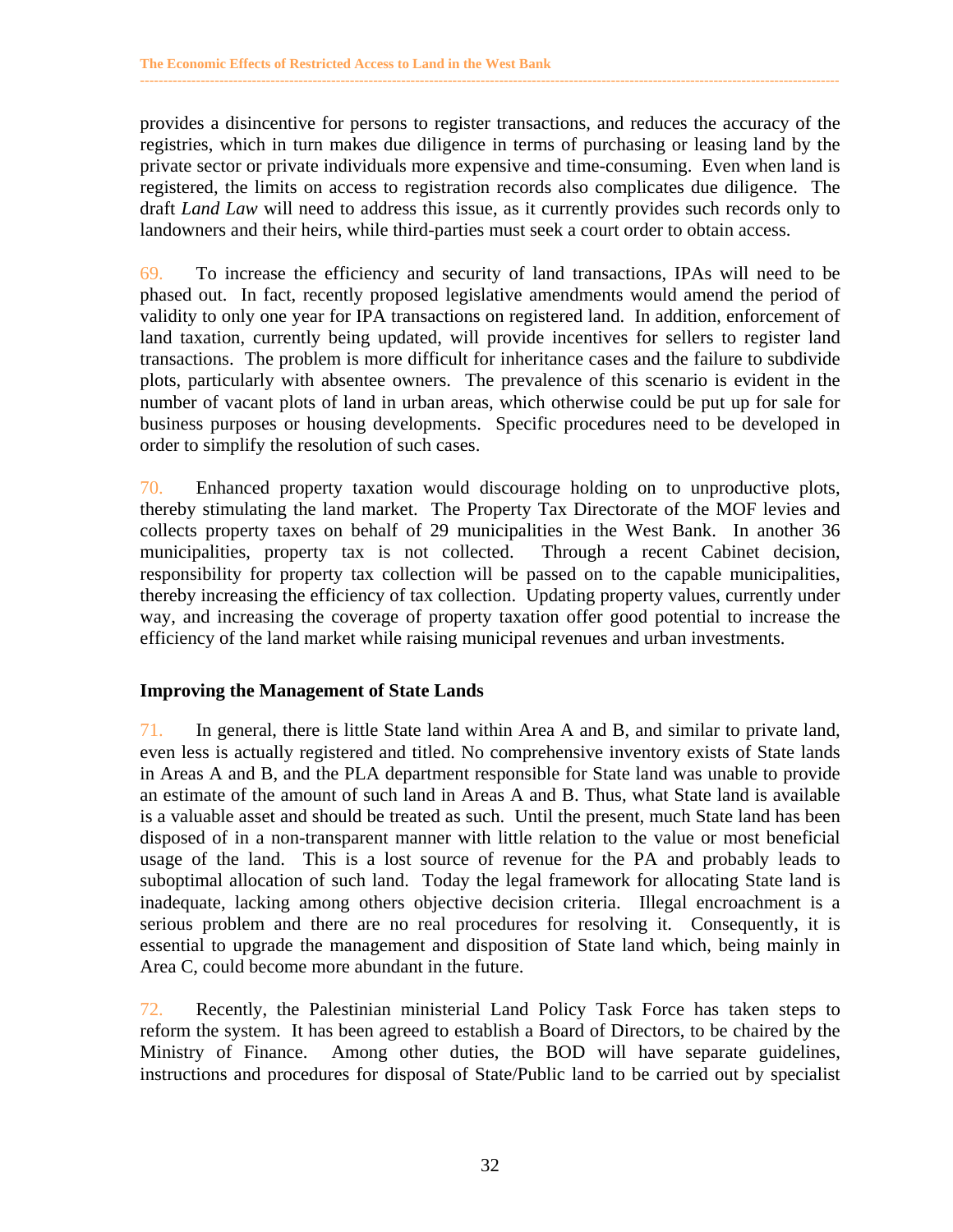subcommittees comprised of technical staff from the various relevant ministries and representatives of the BOD

<span id="page-39-0"></span>**------------------------------------------------------------------------------------------------------------------------------------------------------** 

#### **Reforming the Land Policy Framework**

73. On April 21, 2008, the Palestinian Cabinet approved a new Land Policy Framework. The next important step will be to endorse the already formulated Action Plan for implementing the Policy Framework. Pending approval of that Plan, the donor community, including the World Bank, stands ready to fund a land administration program. The proposed operation would support implementation of the policy framework, including policy and institutional reforms aimed at establishing fair, transparent and easily accessible mechanisms to enforce land rights; build up the capacity of the registry and cadastre functions of the PLA, including delegation of surveying to the private sector; simplify the registration process; strengthen the system to adjudicate disputes; resume the systematic surveying, and registration of land; and improve the management of State lands.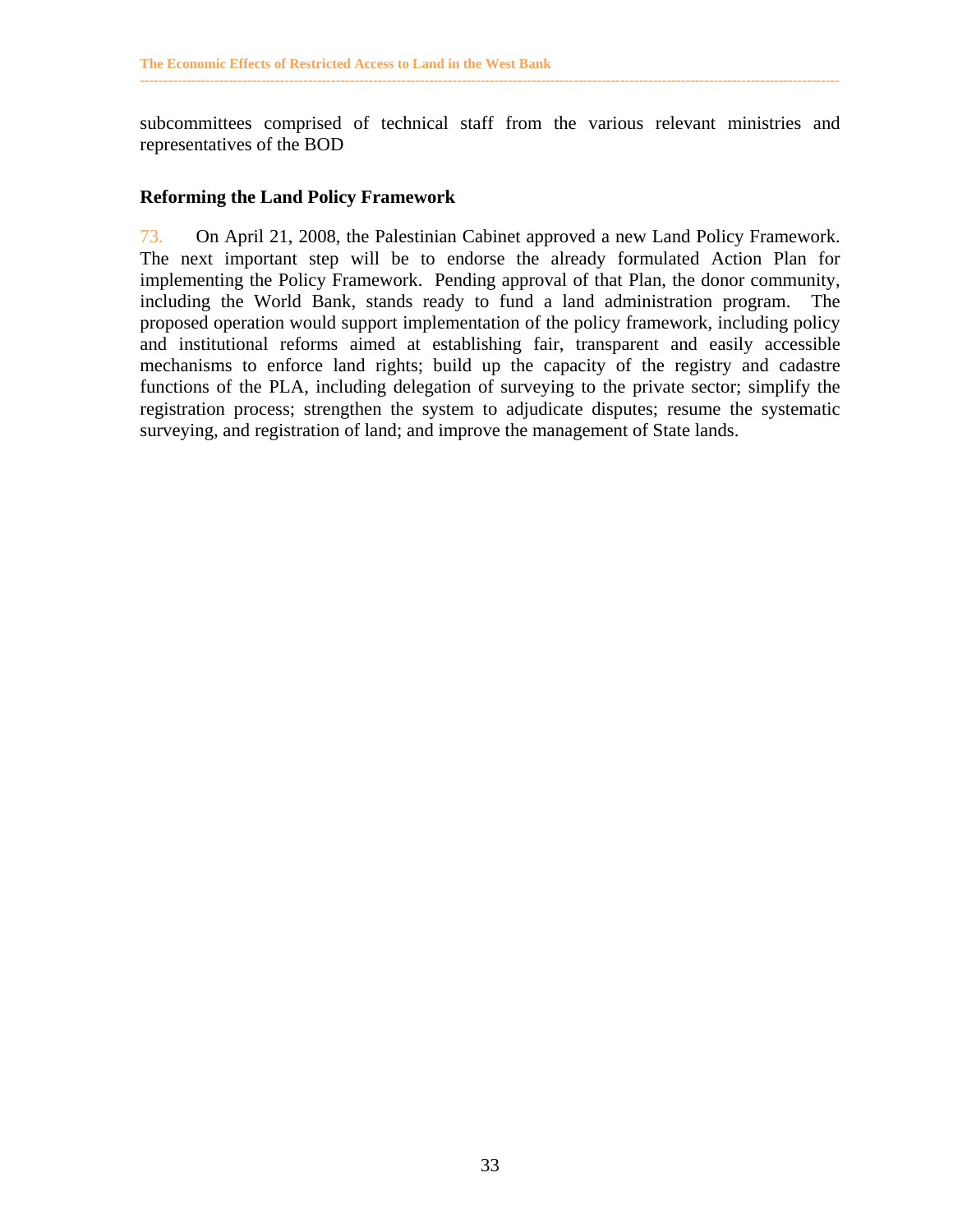## **CONCLUSION**

74. The interim agreement remains central in determining authority over territory in the West Bank and consequently over land administration, planning, and use. Ultimately, the restrictions on access to land in Area C will only be resolved with the final resolution of the peace process and the end of the occupation. In the meantime, those concerned with the development of the Palestinian economy must take into account the serious restrictions that the current situation imposes on economic investment and growth.

<span id="page-40-0"></span>**------------------------------------------------------------------------------------------------------------------------------------------------------** 

75. In the aftermath of the Oslo Accords, the Palestinian economy was expected to enter a period of sustained and rapid growth. Instead, after a few years of growth, starting in 2000, the economy has been in steady decline, with overall GDP and per capita GDP respectively down 14% and 40% from their peak in  $1999^{92}$ , and poverty on the increase. Meanwhile foreign aid has succeeded in doing little more than slowing down the deterioration of the economy, despite ever larger volumes. Foreign aid reached a record US\$1.4 billion in 2006<sup>93</sup>, mostly needed for recurrent budget support and leaving very little for development assistance (a mere 6% projected for 2008).

76. The reversal of this trend entails stimulating private and public sector investment. This in turn will require a fundamental shift in Israeli policy, specifically expanding the economic space available for Palestinian development in the West Bank, addressing the increasingly entrenched and expanding impact of Israeli settlement activity on the Palestinian economy, and enabling the use of land through a participatory planning system and land administration policy that fosters rather than constrains growth and development and promotes the rational use of land resources in the entire West Bank.

77. In parallel, the PA will need to strengthen development planning and land administration. For all countries, reforming the land administration framework is a complex and long-term undertaking that require legislative changes and institutional capacity building. In the West Bank the challenge is even greater due to the particular constraints on land access, and the difficulties of administering a fragmented territory. Even so, it is not too soon for the PA to improve its governance in all aspects of land management, most importantly land use and development planning and public land allocation, while also developing PLA's capacity to implement systematic land registration. In time, increasing the stock of land with secure titles will boost private sector activity, and better land records will facilitate land use planning and the acquisition of municipal land for public services.

78. Under present circumstances nonetheless, the economic impact of improved land administration by the PA is very limited. As long as Israeli restrictions to access to land and water resources and movement are in place, and the majority of the West Bank remains to a large degree inaccessible for Palestinian economic investment, and the investment climate will remain unfavorable and business opportunities much below potential. Yet the conditions for security of property rights and an efficient land market will be in place, access and use of land within Areas A and B would be improved, and latent investments and growth will be ready to take off as soon as the movement restrictions are lifted and the land situation becomes more favorable.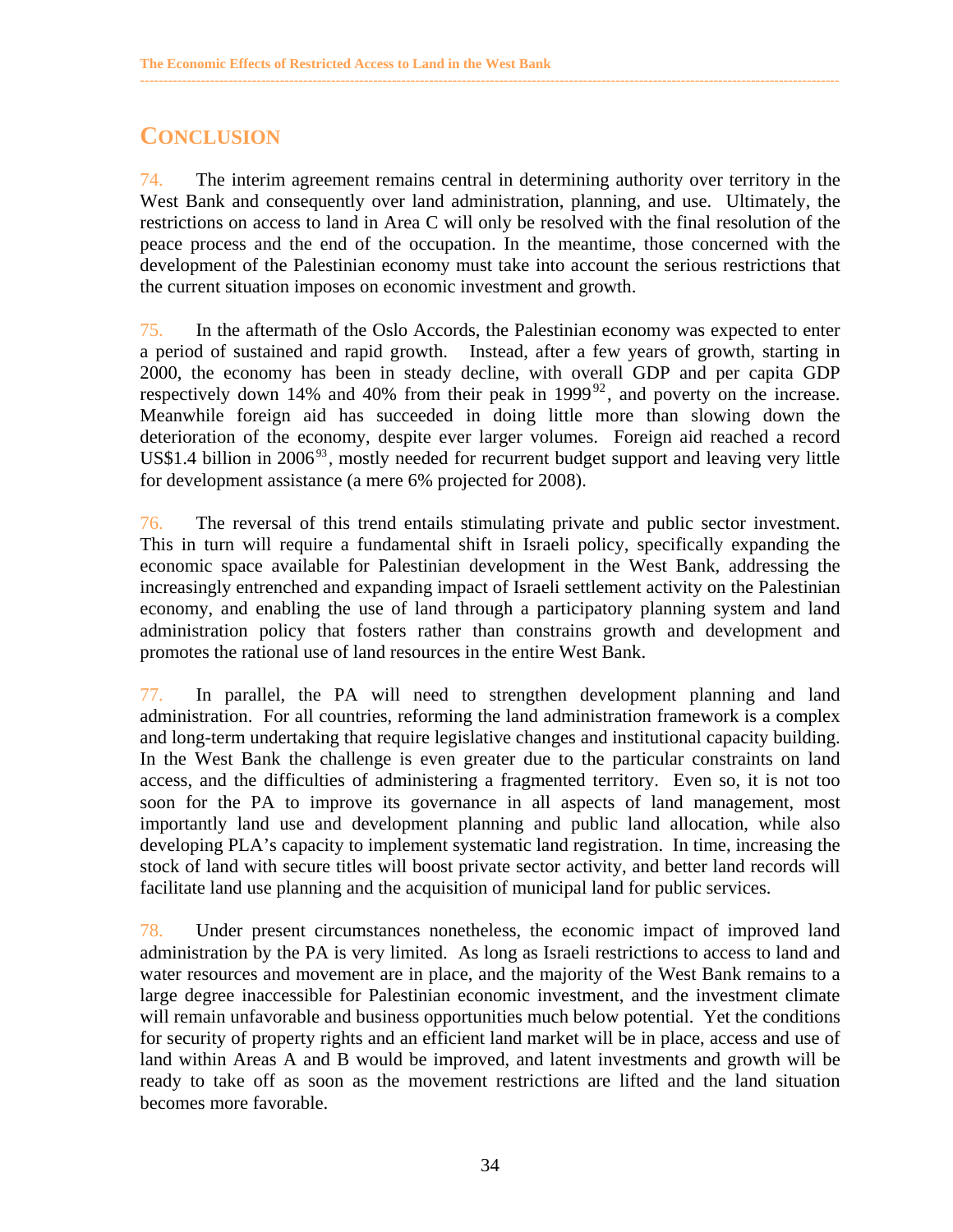## **Annex 1: Regulatory Framework and Authorities for Planning in the West Bank**

| Legal and regulatory framework<br>and authorities                    | PA administered areas<br>(A & B)                                                                                                                                                                                                                                                                                                                                      | Area C - Palestinian localities                                                                                                                                                                                                                                                                                                       | Area C - Israeli settlements                                                                                                                                                                                                                                                                                                                                                                                                                                              |
|----------------------------------------------------------------------|-----------------------------------------------------------------------------------------------------------------------------------------------------------------------------------------------------------------------------------------------------------------------------------------------------------------------------------------------------------------------|---------------------------------------------------------------------------------------------------------------------------------------------------------------------------------------------------------------------------------------------------------------------------------------------------------------------------------------|---------------------------------------------------------------------------------------------------------------------------------------------------------------------------------------------------------------------------------------------------------------------------------------------------------------------------------------------------------------------------------------------------------------------------------------------------------------------------|
| Applicable Laws, Regulations, and<br><b>Amending Military Orders</b> | City, Village, and<br>Jordanian<br>Buildings Planning Law of<br>1966<br><b>Building</b><br>Planning<br>and<br>for<br>Regulations<br>Local<br>Councils, Draft Regulation<br>No. 3 (1996)<br><b>Building</b><br>Planning<br>and<br>Outside<br>Regulations<br>the<br>Planned<br>Areas<br>Draft<br>Regulation No. () (1996)<br>Agriculture Law<br><b>Registration Law</b> | Jordanian City, Village, and<br>Buildings Planning Law No. 79<br>of 1966<br>Military order 418 - Planning<br>of Cities and Villages, 1971<br>and subsequent amendments                                                                                                                                                                | Jordanian<br>City,<br>Village,<br>and<br>Buildings Planning Law No. 79 of<br>1966<br>Military Order 418<br>Military Order 604<br>Military Order 783<br>Military Order 895<br>Military Order 860<br>Military Order 1043<br>Military Order 848<br>Israeli Planning and Building Law,<br>1965                                                                                                                                                                                |
| <b>Applicable Plans</b>                                              | No<br>(PA)<br>plan.<br>regional<br>Regional Plan for West Bank<br>was never approved)<br>Master Plans available for all<br>municipalities<br>and<br>most<br>localities (originally developed<br>by Civil Administration),<br>currently being updated, 120<br>of about 500 plans already<br>revised by MOLG                                                            | British Mandate Regional Plan<br>for Jerusalem (RJ5), 1942 and<br>British Mandate Regional Plan<br>for Samaria (S15), $1946 - of$<br>undetermined legal status<br>Special Partial Outline Plans<br>available for a few localities,<br>usually prepared by the Central<br>Planning Department, most<br>localities have no master plans | British Mandate Regional Plan for<br>Jerusalem (RJ5), 1942 and British<br>Mandate Regional Plan for Samaria<br>$(S15)$ , 1946 – of undetermined legal<br>status<br>Partial Regional Plan No. 1/82, 1982<br>Road Plan 50, 1984<br>Master Plans usually prepared by the<br>Israeli Ministry of Housing and<br>Construction<br>the<br>Settlement<br><b>or</b><br>Division of<br>the<br>World Zionist<br>Organization and submitted to the<br><b>Supreme Planning Council</b> |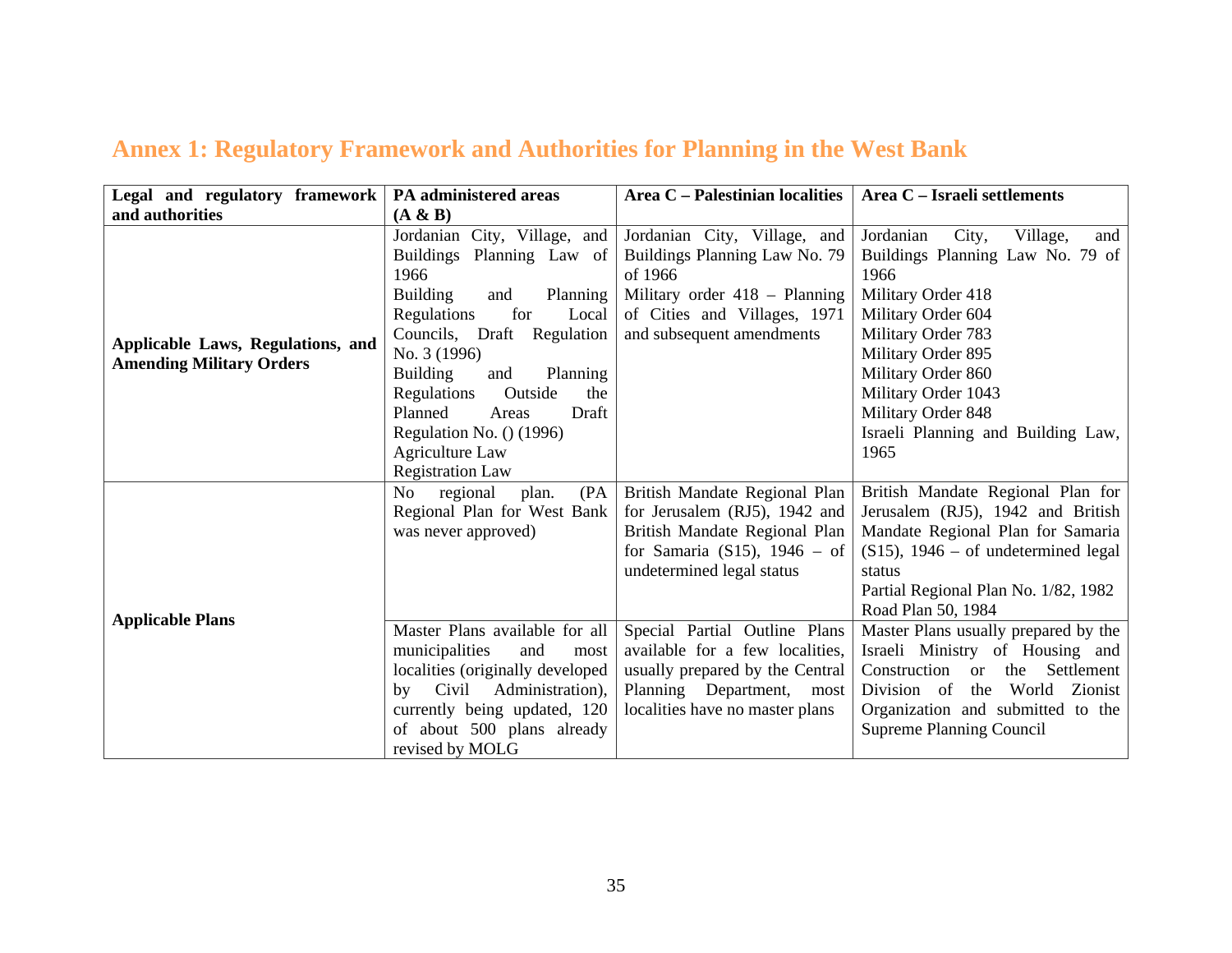| Legal and regulatory framework                      |                                         | PA administered areas                                                                                                                                                     | Area C - Palestinian localities                                                                                                  | Area C - Israeli settlements                                                                                                          |  |
|-----------------------------------------------------|-----------------------------------------|---------------------------------------------------------------------------------------------------------------------------------------------------------------------------|----------------------------------------------------------------------------------------------------------------------------------|---------------------------------------------------------------------------------------------------------------------------------------|--|
| and authorities                                     |                                         | (A & B)                                                                                                                                                                   |                                                                                                                                  |                                                                                                                                       |  |
| <b>Planning</b><br><b>Authorities</b><br>(approval) | <b>Regional Plans</b>                   | Higher Planning Committee<br>(PA Ministries and service<br>authorities.)<br><b>District Planning Committees</b>                                                           | Supreme Planning Council –<br>Sub-committee<br>General<br>and<br>Central Planning Department -<br>Israeli Civil Administration   | Supreme<br>Planning<br>Council<br>Settlement Sub-committee                                                                            |  |
|                                                     | Municipal/ Local<br><b>Master Plans</b> | <b>Higher Planning Committee</b><br><b>District Planning Committees</b><br>Municipalities<br>and<br>local<br>planning committees (village)<br>councils) may prepare plans | Supreme Planning Council –<br>Sub-committee<br>General<br>and 1<br>Central Planning Department -<br>Israeli Civil Administration | Supreme<br>Planning<br>Council<br>Settlement Sub-committee                                                                            |  |
|                                                     | Detailed<br>Area<br>Plans               | <b>Higher Planning Committee</b><br><b>District Planning Committees</b><br>Municipalities<br>and<br>local<br>planning committees (village)<br>councils) may prepare plans | Supreme Planning Council and<br>Central Planning Department -<br>Israeli Civil Administration                                    | Planning<br>Council<br>Supreme<br>Settlement Sub-committee<br>Jewish Regional Councils designated<br>as "special planning committees" |  |
| <b>Building Permit</b><br><b>Authorities</b>        | Within municipal<br>master plan         | Municipal authorities                                                                                                                                                     | applicable<br>Not<br>(no<br>municipalities exist in Area C,<br>only village councils)                                            | municipal<br>Jewish<br>regional<br><b>or</b><br>designated<br>"special<br>councils<br>as<br>committees",<br>otherwise<br>planning     |  |
|                                                     | Within<br>village<br>master plan        | District planning committee                                                                                                                                               | Supreme Planning Council and<br>Central Planning Department -<br>Israeli Civil Administration                                    | Council<br>Planning<br>Supreme<br>and<br>Central<br>Planning Department -<br>Israeli Civil Administration                             |  |
|                                                     | Outside<br>master<br>plan area          | District planning committee                                                                                                                                               | Supreme Planning Council and<br>Central Planning Department -<br>Israeli Civil Administration                                    | Supreme<br>Planning<br>Council<br>and<br>Planning<br>Department –<br>Central<br>Israeli Civil Administration                          |  |

*Note: This list of laws, regulations, and military orders includes most of the key pieces of regulation, but is not comprehensive, particularly in the case of Israeli military orders.* 

*Sources: Based on information from interviews with officials from the PA Ministry of Local Government as well as Coon, Anthony, "Town Planning Under Occupation: An Examination of the Law and Practice of Town Planning in the Occupied West Bank", University of Strathclyde, Al Haq, Ramallah 1992.*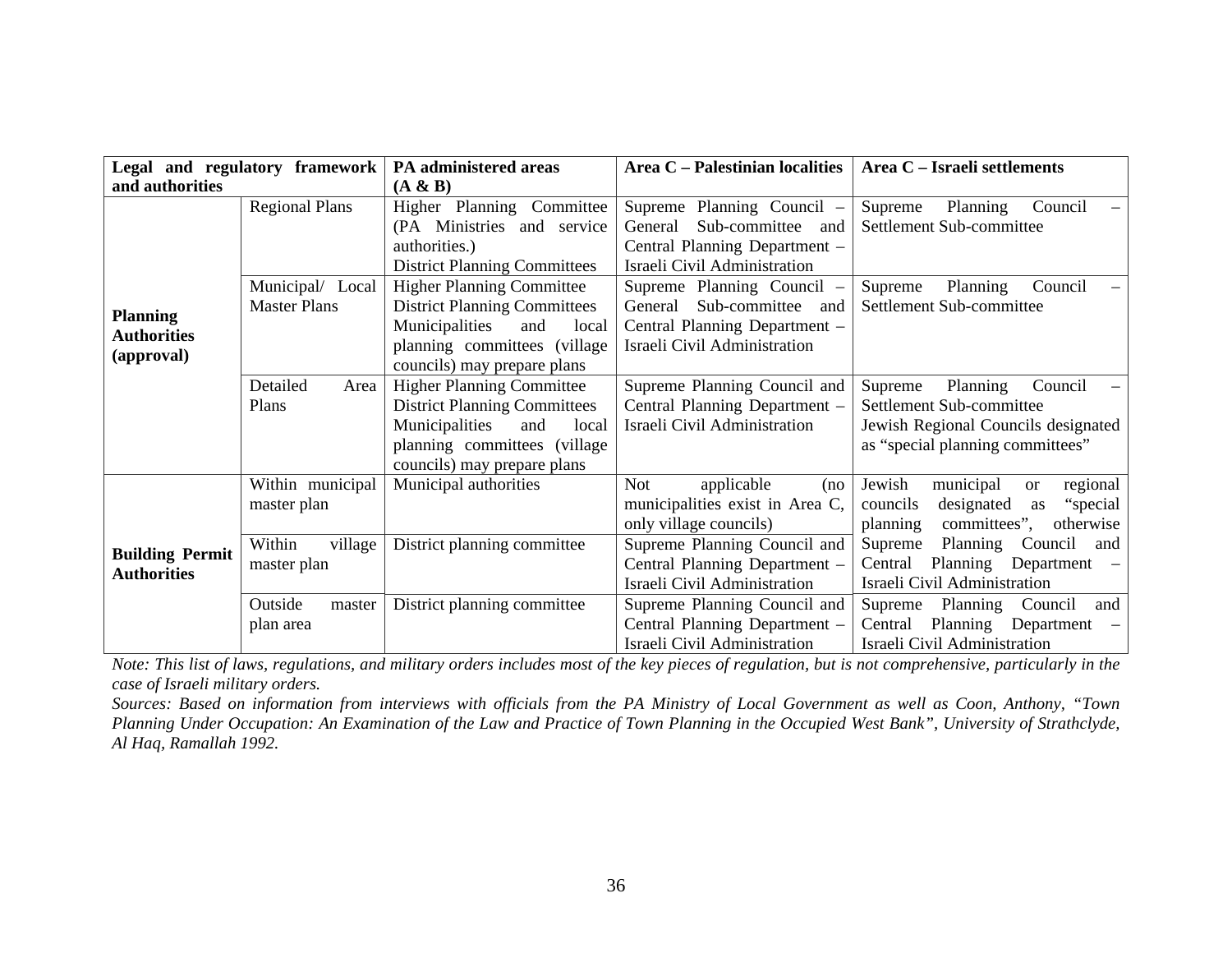| <b>Population</b><br>Area       | <b>Number</b><br>of<br><b>Structures</b> | <b>Actual</b><br>of<br>Area<br><b>Structures</b><br>(dunums) | <b>Built-up</b><br>Area<br>(dunums) | <b>Population</b><br>in Built-up<br>Area <sup>4</sup> | <b>Population</b><br>/ dunum in<br>built-up<br>Area | <b>Municipal</b><br><b>Master</b><br>Plan Area | <b>Contiguous</b><br>$A\&B$<br>land<br>area<br>around<br>population<br>center <sup>5</sup> | <b>Total</b><br>population in<br>contiguous<br>A&B<br>land<br>area | <b>Population/</b><br>dunum<br>in<br><b>Contiguous</b><br>A&B<br>land<br>Area |
|---------------------------------|------------------------------------------|--------------------------------------------------------------|-------------------------------------|-------------------------------------------------------|-----------------------------------------------------|------------------------------------------------|--------------------------------------------------------------------------------------------|--------------------------------------------------------------------|-------------------------------------------------------------------------------|
|                                 |                                          |                                                              |                                     |                                                       |                                                     | 22000                                          |                                                                                            |                                                                    |                                                                               |
| Jenin                           | 8000                                     | 1384                                                         | 10154                               | 47679                                                 | 4.70                                                | (recent)<br>expansion)                         | 633870                                                                                     | 465148                                                             | 0.73                                                                          |
| Tubas                           | 2800                                     | 350                                                          | 3249                                | 15104                                                 | 4.65                                                | 8453                                           |                                                                                            |                                                                    |                                                                               |
| <b>Nablus</b>                   | 14900                                    | 3307                                                         | 20058                               | 171613                                                | 8.56                                                | 28879                                          |                                                                                            |                                                                    |                                                                               |
| Tulkarm                         | 9500                                     | 1410                                                         | 12221                               | 73387                                                 | 6.00                                                | 13790                                          | 14335                                                                                      | 60293                                                              | 4.21                                                                          |
| Qalqiliya                       | 5200                                     | 834                                                          | 5086                                | 41616                                                 | 8.18                                                | 4251                                           | 3803                                                                                       | 41616                                                              | 10.94                                                                         |
| Salfit                          | 1500                                     | 233                                                          | 2731                                | 9148                                                  | 3.35                                                | 3916                                           | 133475                                                                                     | 52160                                                              | 0.39                                                                          |
| Ramallah,<br>Bireh<br>Al<br>and |                                          |                                                              |                                     |                                                       |                                                     |                                                |                                                                                            |                                                                    |                                                                               |
| Beitunia                        | 11200                                    | 2571                                                         | 23356                               | 78048                                                 | 3.34                                                | 25649                                          | 75001                                                                                      | 96565                                                              | 1.29                                                                          |
| Jericho                         | 8800                                     | 1584                                                         | 12732                               | 27901                                                 | 2.19                                                | 21762                                          | 59094                                                                                      | 29765                                                              | 0.50                                                                          |
| Bethlehem                       | 12000                                    | 2334                                                         | 19642                               | 93127                                                 | 4.74                                                | 5600                                           | 30344                                                                                      | 84755                                                              | 2.79                                                                          |
| Hebron                          | 15000                                    | 3422                                                         | 26538                               | 154714                                                | 5.83                                                | 44000<br>(recent)<br>expansion)                | 150238                                                                                     | 224448                                                             | 1.49                                                                          |

<span id="page-43-0"></span>*Source: Data extracted from PA Ministry of Planning GIS system and from Ministry of Local Government.*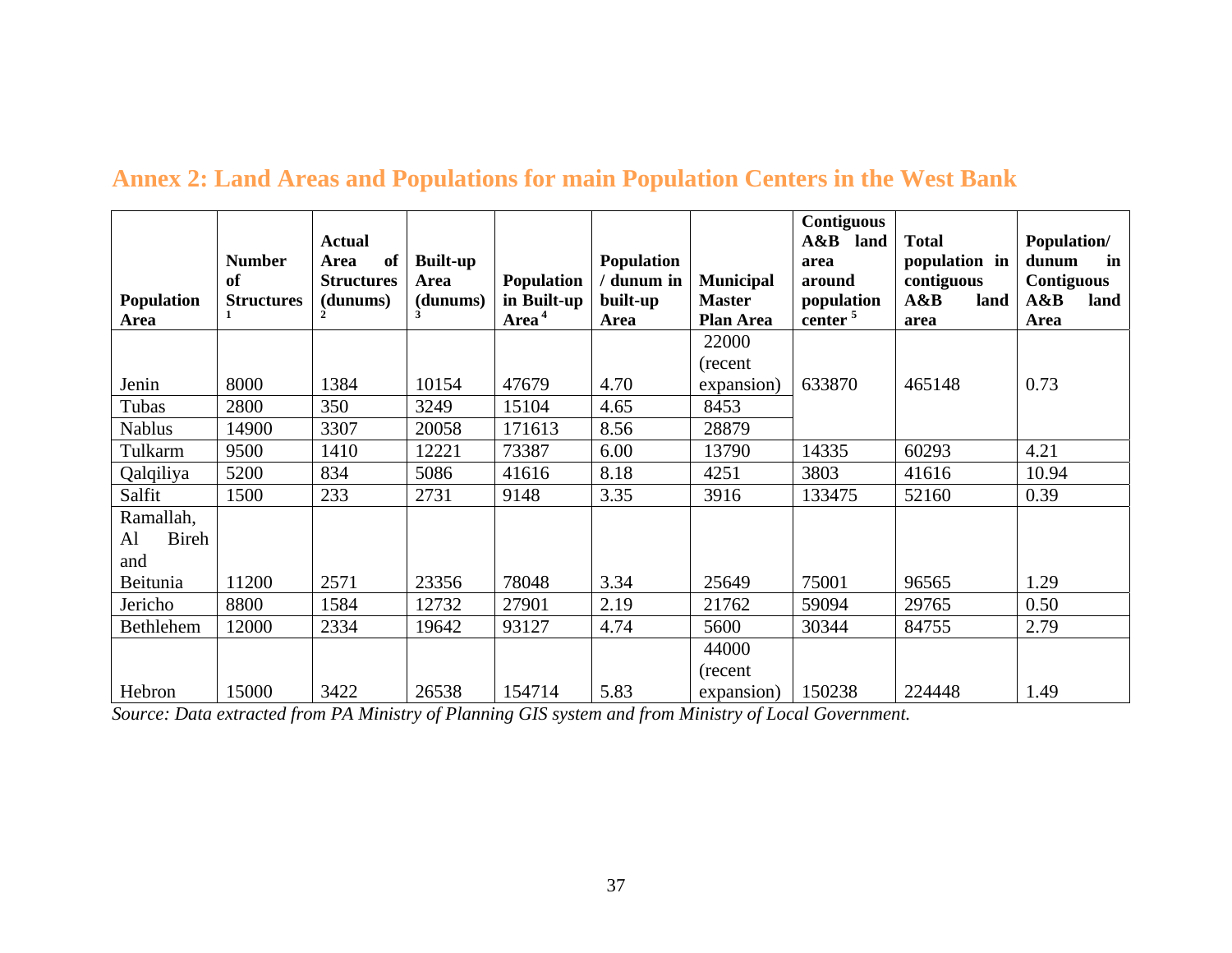#### <span id="page-44-0"></span>**Notes**

 $\overline{a}$ 

<sup>3</sup> World Bank, West Bank and Gaza Update, March 2008, page 16.

 $6$  Calculated based on West Bank land area of 5,655 sqm and population of 2,345,107 (PCBS 2007). This is

highly favorable in comparison to Gaza with population densities almost ten times higher (3,800 p/sqm)<br><sup>7</sup> The Israeli-Palestinian Interim Agreement on the West Bank and Gaza Strip, Washington, D.C. (September 28, 1995), Article XI

 $8$  Amnesty International's report, Israel and the Occupied Territories: The Demolition and Dispossession of Palestinian Homes (December 1999).

<sup>9</sup> The Humanitarian Impact on Palestinians of Israeli Settlements and Other Infrastructure in the West Bank, UN Office for the Coordination of Humanitarian Affairs (OCHA) July 2007, page 12. According to the United Nations OCHA, settling an occupied territory is illegal under the Fourth Geneva Convention which "explicitly prohibits the transfer of the Occupying Power's civilian population into the territory it occupies since such settlement makes terminating the occupation more difficult. The illegal status of Israeli settlements has been confirmed by the United Nations (UN) Security Council and the International Court of Justice (ICJ)".

<sup>10</sup> World Bank calculations based on Israeli Central Bureau of Statistics population figures and the Jerusalem Institute of Israel Studies, Statistical Yearbook of Jerusalem.

11 Ibid*.* 12 Ibid.

 $^{13}$  OCHA, op. cit., pages 12 - 18.<br> $^{14}$  Peace Now Settlement/Outpost Report, 2006, 21 February 2007.

<sup>15</sup> Summary of the Opinion Concerning Unauthorized Outposts commissioned by the office of Prime Minister Ariel Sharon, produced by Talia Sasson, former prosecutor, and made public on October 18, 2005. For the purposes of the report, the term "unauthorized" refers to outposts established in the West Bank without having met the necessary conditions for establishment of a settlement pursuant to Israeli regulations, including: a government resolution establishing the settlements; the status of the land has been properly ascertained as public land; the settlement is established pursuant to planning permits; and the boundaries of the settlement jurisdiction are determined by the Military Commander of the West Bank.

<sup>16</sup>OCHA, op. cit., (page 41)<sup>17</sup> *Ibid*. page 51

<sup>18</sup> A Review of the Palestinian Agriculture Sector 2007 – Consulate General of Spain in Jerusalem., p. 43.

<sup>19</sup> B'Tselem, Land Grab, Israeli Settlement Policy in the West Bank, May 2002, page 95.

 $20$ OCHA, op. cit., pages 48-50.

<sup>21</sup> B'TSELEM – (http://www.btselem.org/English/Freedom\_of\_Movement/Road\_443.asp) <sup>22</sup> OCHA, op. cit.

<sup>1</sup> The Israeli-Palestinian Interim Agreement on the West Bank and Gaza Strip, Washington, D.C. (September 28, 1995), Article XI

<sup>2</sup> Article XI of the Israeli-Palestinian Interim Agreement on the West Bank and Gaza Strip, Washington, D.C. (September 28, 1995) states: "During the further redeployment phases to be completed within 18 months from the date of the inauguration of the Council, powers and responsibilities relating to territory will be transferred gradually to Palestinian jurisdiction that will cover West Bank and Gaza Strip territory, except for the issues that will be negotiated in the permanent status negotiations." Territorial issues that will be negotiated in the permanent status negotiations are mainly the settlements and Jerusalem.

World Bank, "Movement and Access Restrictions in the West Bank: Uncertainty and Inefficiency in the Palestinian Economy", (9 May 2007).

<sup>&</sup>lt;sup>5</sup> Measuring the impact of land market distortions on economic growth is very difficult to do under the best circumstances. It is nearly impossible since the Government of Israel provides only limited information about its activities or security restrictions in the West Bank and the PA does not disaggregate data by Areas A, B and C.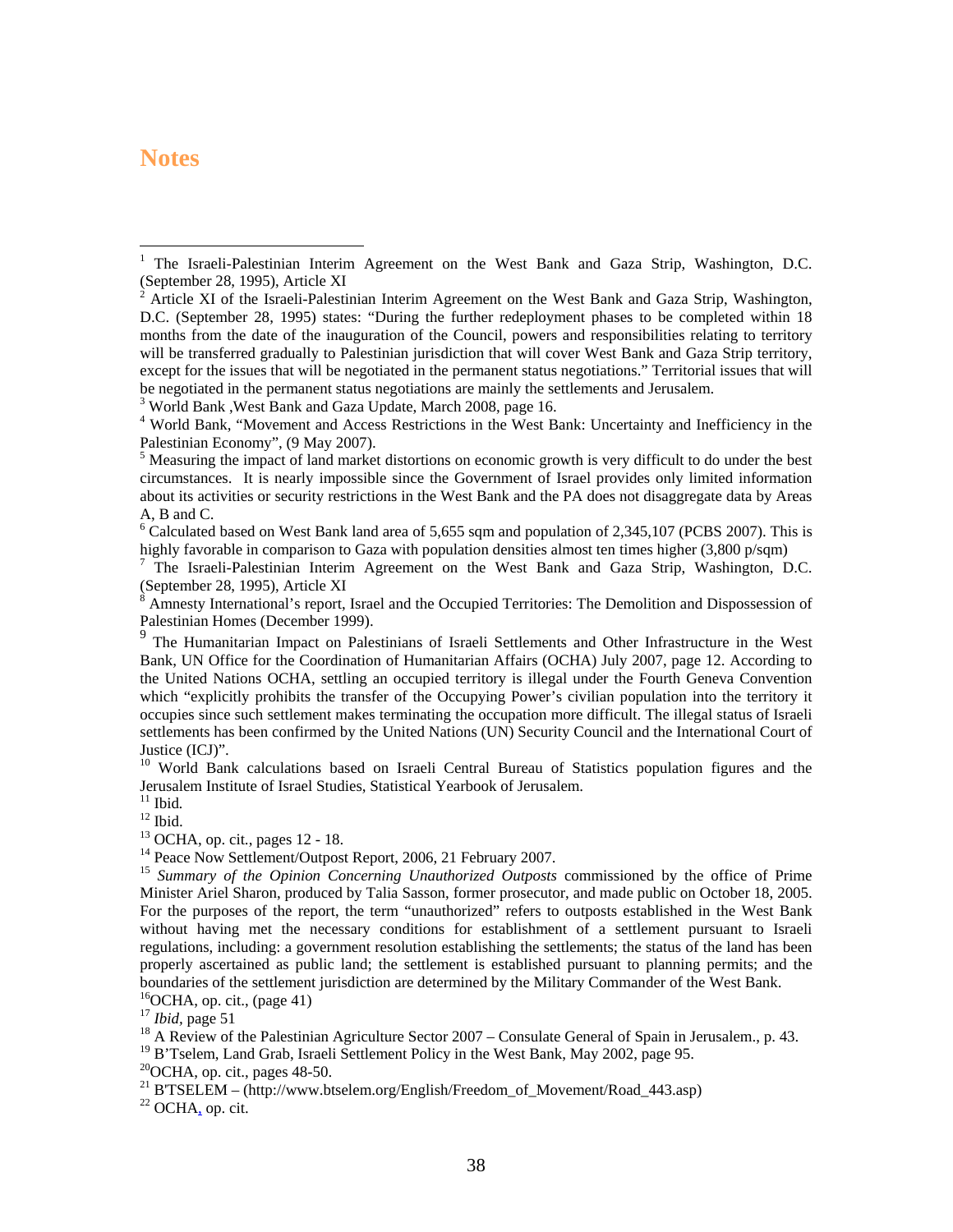<sup>23</sup> Order Concerning the City, Village and Building Planning Law (Judea and Samaria) (No. 418) 5371-1971. Only the planning authorities of municipal councils – responsible for detailed plans – were left to Palestinians, though their powers were curtailed, and no municipalities exist in Area C today. District planning committees and planning authorities of village councils were eliminated, and their powers transferred to the Supreme Planning Council.

<sup>24</sup> These "special partial outline plans" usually also include some local roads, sometimes sized and located seemingly without regard for the village needs and existing structures, and sometimes specify different types of residential areas as well, but rarely designate any commercial, industrial, or public areas. <sup>25</sup>OCHA, op. cit.

<sup>26</sup> COGAT notes that many of those left outside the master plan are not considered permanent residents of Jiflik, but seasonal migrants from nearby Tubas. Nevertheless this implies an inability of Palestinians to move and reside freely within the Jordan Valley.

 $27$  Palestinians tend to build homes on land owned by the extended family, and therefore land is not freely available and exchangeable within the limits of a village master plan.

<sup>28</sup> This requirement is upheld by the Israeli civil administration despite the fact that the Jordanian Law did not require proof of ownership for approval of building permits. (Coon).

<sup>29</sup> Government of Israel, Office of the State Comptroller, Annual Report 56A. Information from this report is based on an unofficial translation from Hebrew to English.

<sup>30</sup> Area C: Palestinian Construction and Demolition Stats, Peace Now, February 2008. All these quoted figures exclude construction and demolitions in East Jerusalem.<br><sup>31</sup> Peace Now, Israeli Settlement Building on Private Palestinian Property, October 2006

<sup>32</sup> "Absentees" are those Palestinians who are not included in the Israeli-held population registry for the West Bank & Gaza listing all Palestinians considered to be residents of the occupied territories following the 1967 occupation by Israel. According to Israeli Military Order 58 of 1967, "Order Regarding Abandoned Property", any property left behind by an owner who left the occupied territories on, before, or after June  $7<sup>th</sup>$ , 1967 (i.e. absentees) is considered abandoned property which is under the custody of the Custodian of Abandoned Property appointed by the Israeli military commander of the West Bank.

 $33$  Land Registration Study for the Ministry of Planning – by Land Equity International, May 2007 p. 28.

<sup>34</sup> Meeting with members of Palestinian Agricultural Relief Committees in Ramallah on 14 January 2007. The landowner can only use private surveyors licensed with the Civil Administration, and a simple visit by the surveyor normally costs at least one hundred Jordanian Dinars. Registration costs run anywhere from ten to one hundred Jordanian Dinars per dunum, which is prohibitively expensive for many landowners, especially the poor. In addition, it costs roughly \$2500 just to open a file with a lawyer and surveyor to further the registration process. The tax on registration of land in Area C is five times higher than it is in Areas A and B – five percent versus one percent, respectively. Transfers of land, which must be approved by the GOI Military Commander of the West Bank, are also taxed at a rate of five percent. A five percent tax rate is also applied to all subdivisions of land, which is considerably higher than the rate in Areas A and

 $rac{B}{^{35}}$  Ibid.

<sup>36</sup> According to the Israeli Military Order 172 of 1967 "Regarding Appeal Committees in Judea and Samaria". Although legally, the Israeli High Court of Justice could still review a petition in this matter.

<sup>37</sup> Government of Israel, Office of the State Comptroller, Annual Report 56A, August 31, 2005.<br><sup>38</sup> Etkes, Dror and Ofran, Hagit "Breaking the Law in the West Bank – The Private Land Report", Peace Now (November 2006).

<sup>39</sup> Summary of the Opinion Concerning Unauthorized Outposts produced by Talia Sasson, and made public on October 18, 2005, available at www.mideastweb.org.

<sup>40</sup> Lein, Yehezkel "Land Grab: Israel's Settlement Policy in the West Bank", Report of B'Tselem, 2 May 2002, p. 31.

<sup>41</sup> Government of Israel, Office of the State Comptroller, Annual Report 56A. For example, 39% of the requisition orders issued throughout the West Bank between March 2001 and September 2003 expired, and although such orders were not renewed the land was not cleared or returned to its original state. In addition, 80% of the orders for requisition of land for military positions and outposts for IDF around Hebron had expired.

 $^{42}$  Order Regarding Abandoned Property (Private Property) (Judea and Samaria) (No. 58) 5727-1967.

43 Military Order 172.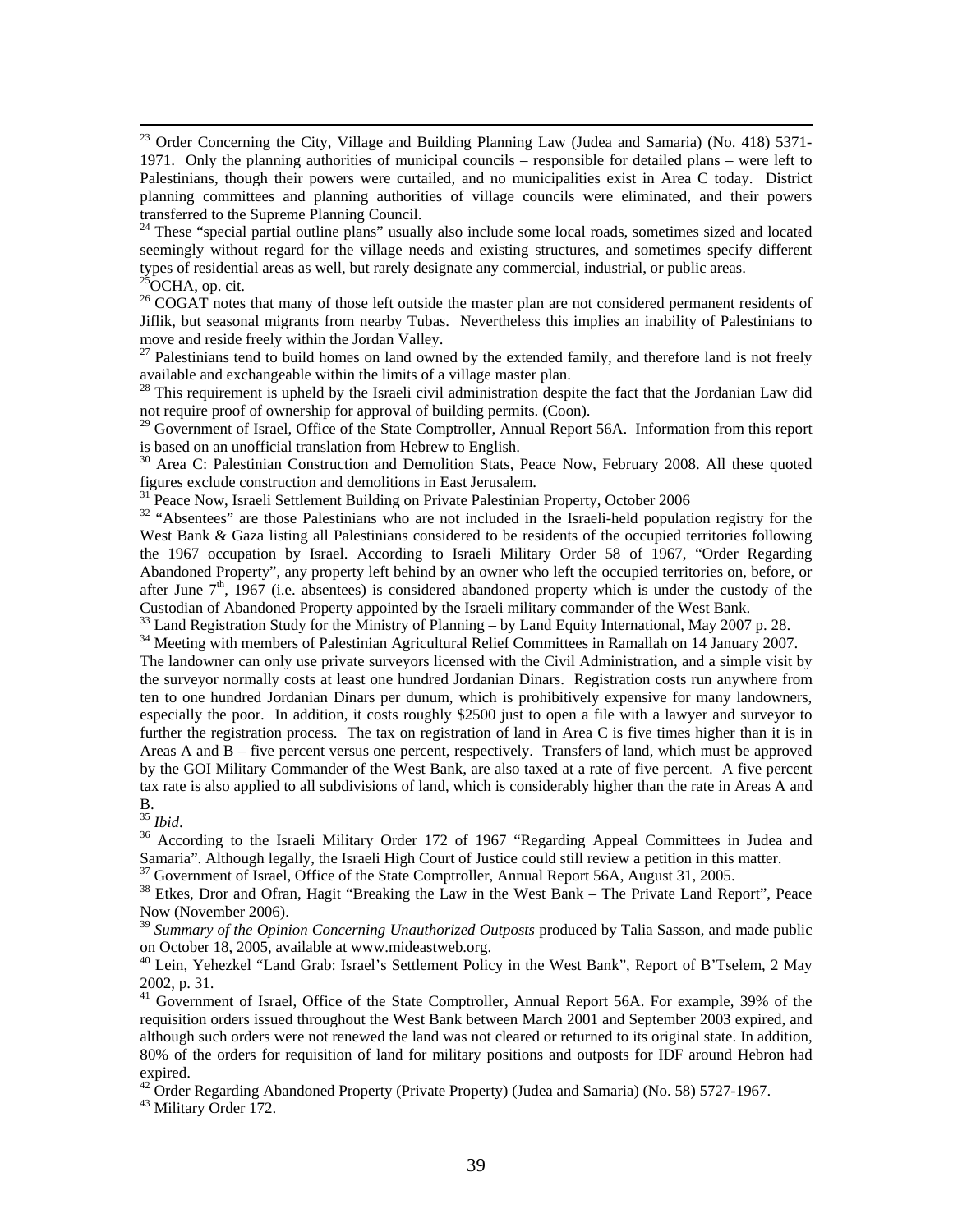44 Shehadeh, Raja "The Law of the Land: Settlements and Land Issues under Israeli Military Occupation", PASSIA – Palestinian Academic Society for the Study of International Affairs (July 1993), p. 6. For example, in the case of *Francois Albina vs, The Custodian of Public Property* (16/82), attorney Raja Shehadeh was able to prove his Palestinian client was the owner of the land, but the Objections Committee found the Custodian acted in "good faith", and thus the long-term lease of the land to the Jewish Agency was allowed to stand.

<sup>45</sup> Order Regarding the Lands Law (Acquisition for Public Needs) (No. 321 and No. 949), 5729-1969 and 5734-1981. Amendments were later issued minimizing obligation of notification, and made the Civil Administration responsible for issuing decisions and the military appeals committee responsible for handling appeals.

46 HCJ 393/82, Jam'ayat Iskan Al-Mu'alimun v. Commander of IDF Forces, Piskei Din 37(4) 785, and HJC 6592/94, Municipality of Hebron et al. v. Minister of Defense et al., Piskei Din 50(2) 617.

<sup>47</sup> World Bank, "Movement and Access Restrictions in the West Bank: Uncertainty and Inefficiency in the Palestinian Economy", (9 May 2007).

<sup>48</sup> OCHA Special Focus "Lack of Permit" Demolitions and Resultant Displacement in Area C, May 2008. The broad range is due to the method of estimation which can vary widely since many Palestinian villages are located partially in Area A and B on the one hand, and partially in Area C, so it is difficult to determine the actual number specifically residing in Area C.

 $49$  This is in comparison to 18,472 housing units which were constructed in the settlements during the same time period (According to the Israeli Central Bureau of Statistics, completed construction in the Settlements from 2000 till September 2007). As compiled by Peace Now.

<sup>50</sup> Indeed developers deem investment in Areas A or B that are not contiguous with main urban and service provision centers as risky as well, due to the need to cross Area C and possible interruption of traffic and services to the area.

<sup>51</sup> According to B'Tselem ("Statistics on Demolition of Houses built without Permits in East Jerusalem"), in the period of 1996-2000, the number of recorded building violations was four and a half times higher in Israeli neighborhoods of Jerusalem (17,382 violations) than in Palestinian neighborhoods of East Jerusalem (3,846 violations). Nevertheless, during this same period, the number of demolition orders issued in West Jerusalem was four time less (86 orders) than the number in East Jerusalem (348 orders). In other words, while over 80 percent of building violations were recorded in West Jerusalem, 80 percent of actual demolition orders were issued for buildings in Palestinian East Jerusalem.

52 Jerusalem Statistical Yearbook, No.7, June 2005, p. 171.

<sup>53</sup> World Bank, Economic Monitoring Report to the Ad Hoc Liaison Committee (page 22), September 2007.<br>
<sup>54</sup> http://www.peacenow.org.il/site/en/peace.asp?pi=61&fld=495&docid=3159

 $55$  These costs have increased by around  $35.6\%$  compared to pre-Intifada prices, with journey times showing an increase of around 40% according to ARIJ and ACH (Acción Contra el Hambre). 2006. Marketing System Study for Tubas Governorate, West Bank (Unpublished report).

<sup>56</sup> The Attorney General of Israel has noted that the failure to prevent attacks on Palestinian harvesters is an "element of a broader phenomenon of lack of appropriate law enforcement against Israelis" in the West Bank.(Source: Yoaz, Yuval, Alon, Gideon and Lis, Jonathon, "Mazuz: Government Should Compensate Palestinians for Damages to Olive Trees", Ha'aretz January 9, 2006.) In more than 90% of cases where investigations were initiated, which were monitored by the Israeli human rights group Yesh Din, the case was closed without any indictment. There were no indictments in cases involving property offenses. Source: "A Semblance of Law: Law Enforcement upon Israeli Citizens in the West Bank", Yesh Din – Volunteers for Human Rights (June 2006).<br><sup>57</sup> PCBS quoted in ARIJ, op. cit..

<sup>58</sup> A Review of the Palestinian Agriculture Sector 2007 – Consulate General of Spain in Jerusalem., p. 43.

<sup>59</sup> OCHA Special Focus, Occupied Palestinian Territories, November 2006. The survey was conducted in the Barrier communities of the Governorates of Salfit, Qalqiliya, Tulkarm and Jenin.

<sup>60</sup> Customs and Traditions, The Palestinian Bedouin, by Arturo Avendano, The Institute for Middle East Understanding, Aug 2008

 $61$  A Review of the Palestinian Agriculture Sector 2007 – Consulate General of Spain in Jerusalem.

<sup>62</sup> *Ibid*